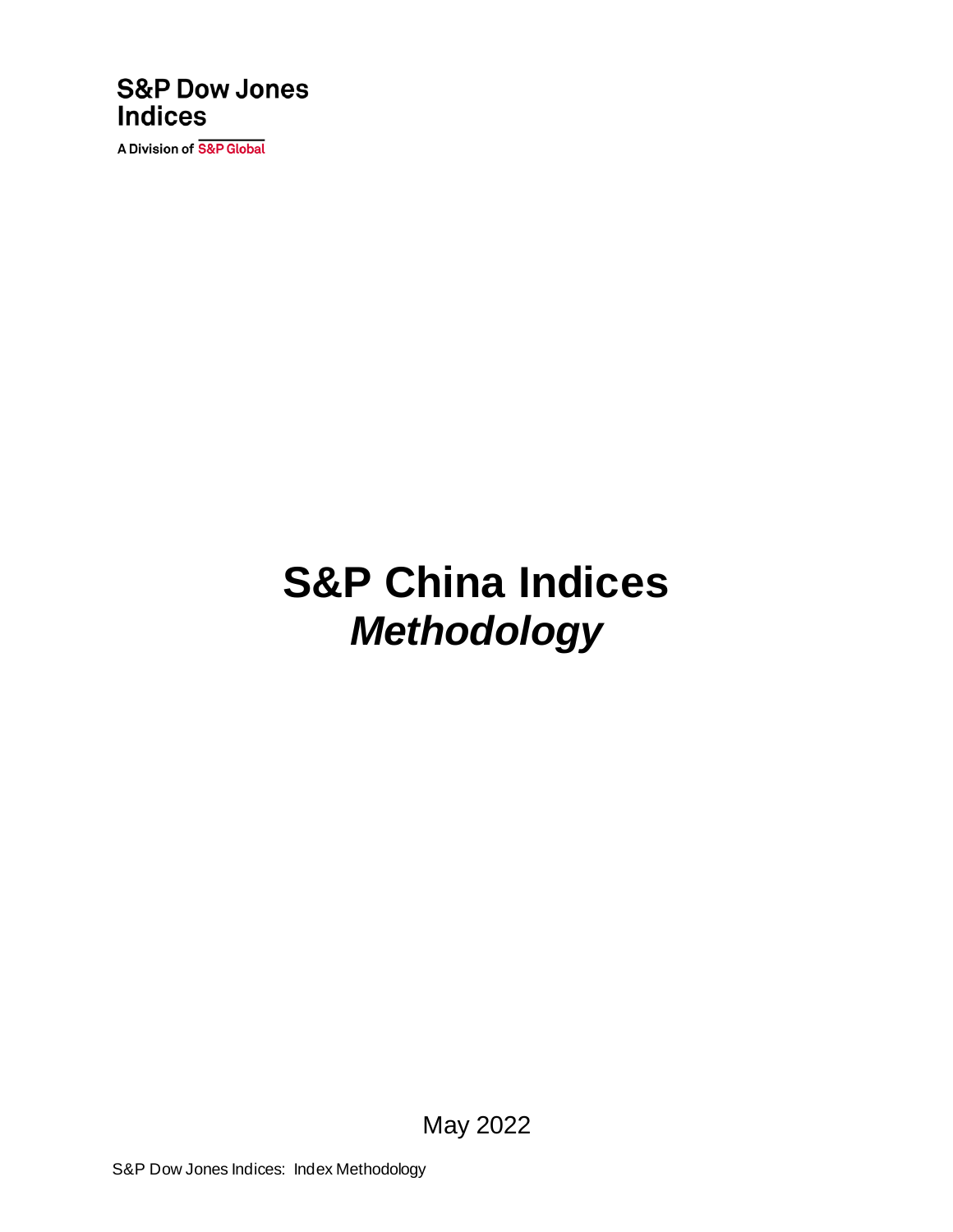# Table of Contents

| Introduction                                           | 4  |
|--------------------------------------------------------|----|
| <b>Index Objective</b>                                 | 4  |
| <b>Highlights and Index Family</b>                     | 4  |
| <b>China Investor Perspective</b>                      | 4  |
| U.S./U.K./EU Investor Perspective                      | 5  |
| <b>Supporting Documents</b>                            | 9  |
| Eligibility Criteria and Index Construction            | 10 |
| <b>S&amp;P Access China A</b>                          | 10 |
| S&P Shanghai-Hong Kong Connect Northbound              | 11 |
| S&P Shenzhen-Hong Kong Connect Northbound              | 12 |
| <b>S&amp;P Access China A 50</b>                       | 13 |
| <b>S&amp;P Access Hong Kong</b>                        | 14 |
| S&P U.S.-Listed China 50                               | 15 |
| S&P China A Domestic BMI and S&P China A International | 16 |
| <b>S&amp;P China All-Shares</b>                        | 17 |
| S&P China All-Shares + Hong Kong BMI                   | 18 |
| <b>S&amp;P Greater China All-Shares</b>                | 18 |
| <b>S&amp;P Greater China BMI</b>                       | 18 |
| <b>S&amp;P Total China BMI Domestic</b>                | 19 |
| S&P Total China + Hong Kong BMI Domestic               | 20 |
| <b>S&amp;P Total Greater China BMI Domestic</b>        | 20 |
| S&P Hong Kong-Listed China MidSmallCap Select          | 21 |
| S&P China 500                                          | 22 |
| S&P China 500 5% Capped Index                          | 22 |
| <b>S&amp;P New China Sectors Index</b>                 | 23 |
| <b>S&amp;P New China Sectors Ex A-Shares Index</b>     | 23 |
| S&P New China Sectors (A-Shares Capped) Index          | 24 |
| <b>S&amp;P China A Venture Enterprises Index</b>       | 25 |
| S&P China A 300                                        | 26 |
| S&P China A 300 (NS Series)                            | 26 |
| S&P China A 50 and S&P China A 100                     | 26 |
| <b>S&amp;P China A 1800</b>                            | 27 |
| S&P China A MidCap 500                                 | 27 |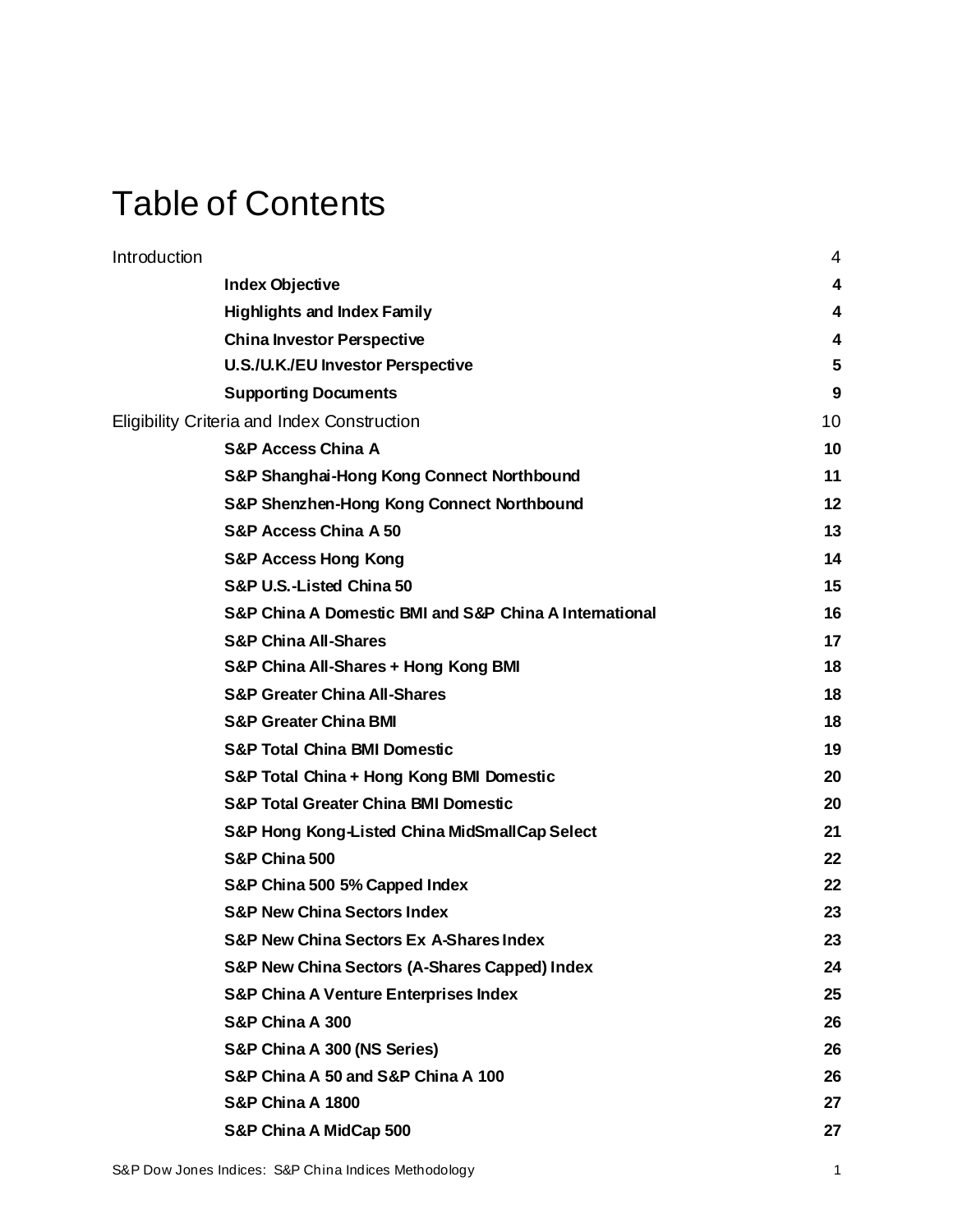|                            | S&P China A SmallCap 1000                                         | 28 |
|----------------------------|-------------------------------------------------------------------|----|
|                            | <b>S&amp;P China Tech Broad Market Index</b>                      | 29 |
|                            | <b>S&amp;P China Tech 50 Domestic Index</b>                       | 29 |
|                            | <b>S&amp;P China Tech 50 HK Connect Index</b>                     | 30 |
|                            | <b>S&amp;P China Tech 50 Index</b>                                | 31 |
|                            | <b>S&amp;P China Tech 50 Offshore Index</b>                       | 32 |
|                            | S&P China 50                                                      | 33 |
|                            | S&P China Hong Kong Greater Bay Area 300 Index                    | 34 |
| <b>Index Maintenance</b>   |                                                                   | 35 |
|                            | <b>Index Calculations</b>                                         | 35 |
|                            | Rebalancing                                                       | 35 |
|                            | <b>Additions</b>                                                  | 36 |
|                            | <b>Deletions</b>                                                  | 38 |
|                            | <b>Corporate Actions</b>                                          | 38 |
|                            | <b>Investable Weight Factor (IWF)</b>                             | 39 |
|                            | <b>Currency of Calculation and Additional Index Return Series</b> | 40 |
|                            | <b>Other Adjustments</b>                                          | 41 |
|                            | <b>Base Dates and History Availability</b>                        | 41 |
| <b>Index Data</b>          |                                                                   | 43 |
|                            | <b>Calculation Return Types</b>                                   | 43 |
| Index Governance           |                                                                   | 44 |
|                            | <b>Index Committee</b>                                            | 44 |
| <b>Index Policy</b>        |                                                                   | 45 |
|                            | <b>Announcements</b>                                              | 45 |
|                            | <b>Pro-forma Files</b>                                            | 45 |
|                            | <b>Holiday Schedule</b>                                           | 45 |
|                            | Rebalancing                                                       | 45 |
|                            | <b>Unexpected Exchange Closures</b>                               | 45 |
|                            | <b>Recalculation Policy</b>                                       | 45 |
|                            | <b>Real-Time Calculation</b>                                      | 46 |
|                            | <b>Contact Information</b>                                        | 46 |
| <b>Index Dissemination</b> |                                                                   | 47 |
|                            | <b>Tickers</b>                                                    | 47 |
|                            | <b>Index Data</b>                                                 | 51 |
|                            | <b>Web site</b>                                                   | 51 |
|                            | Appendix I - Chinese Share Classes                                | 52 |
|                            | Appendix II - Methodology Changes                                 | 53 |
|                            |                                                                   |    |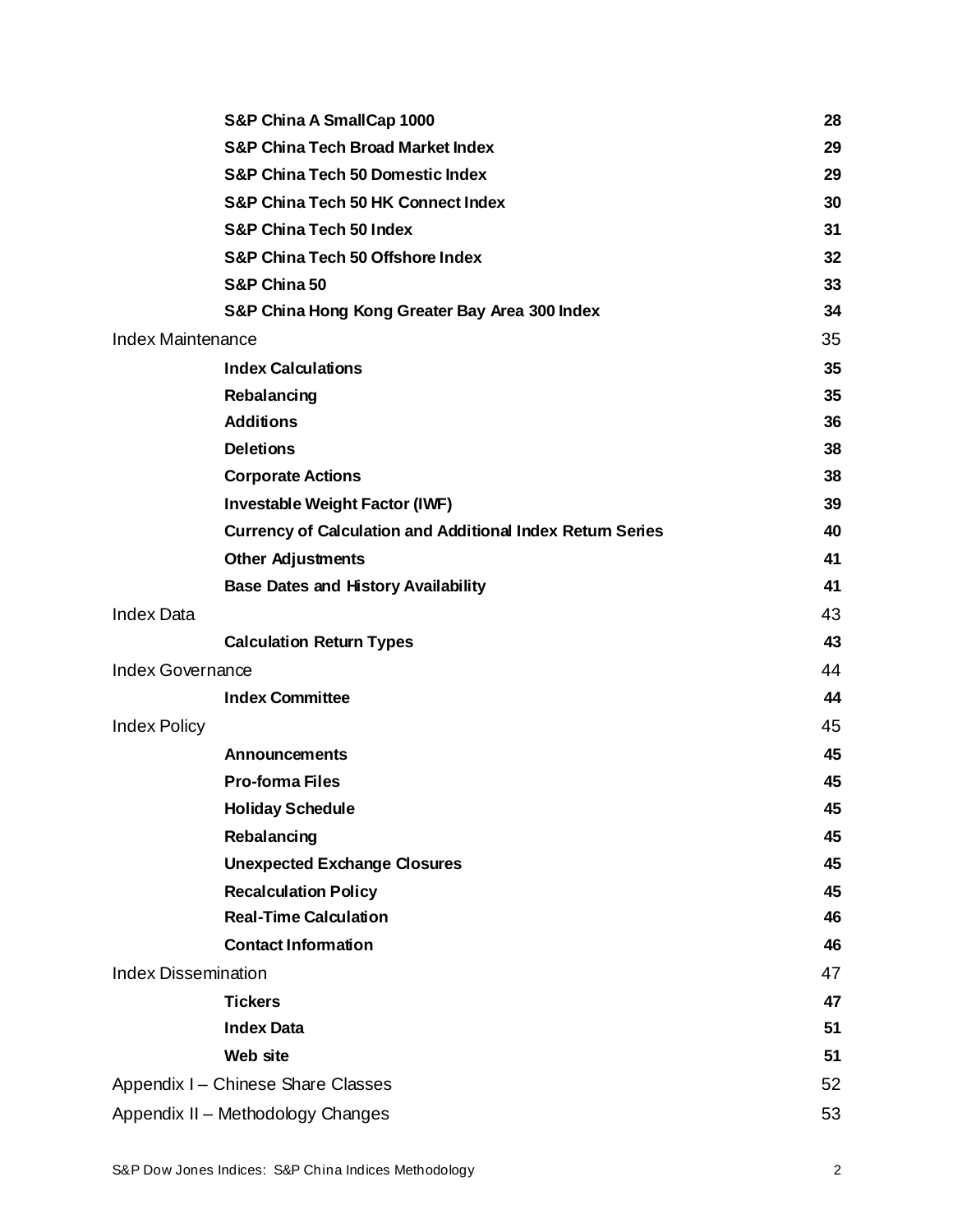Appendix III – [EU Required ESG Disclosures](#page-58-0) 58 [Disclaimer](#page-59-0) 59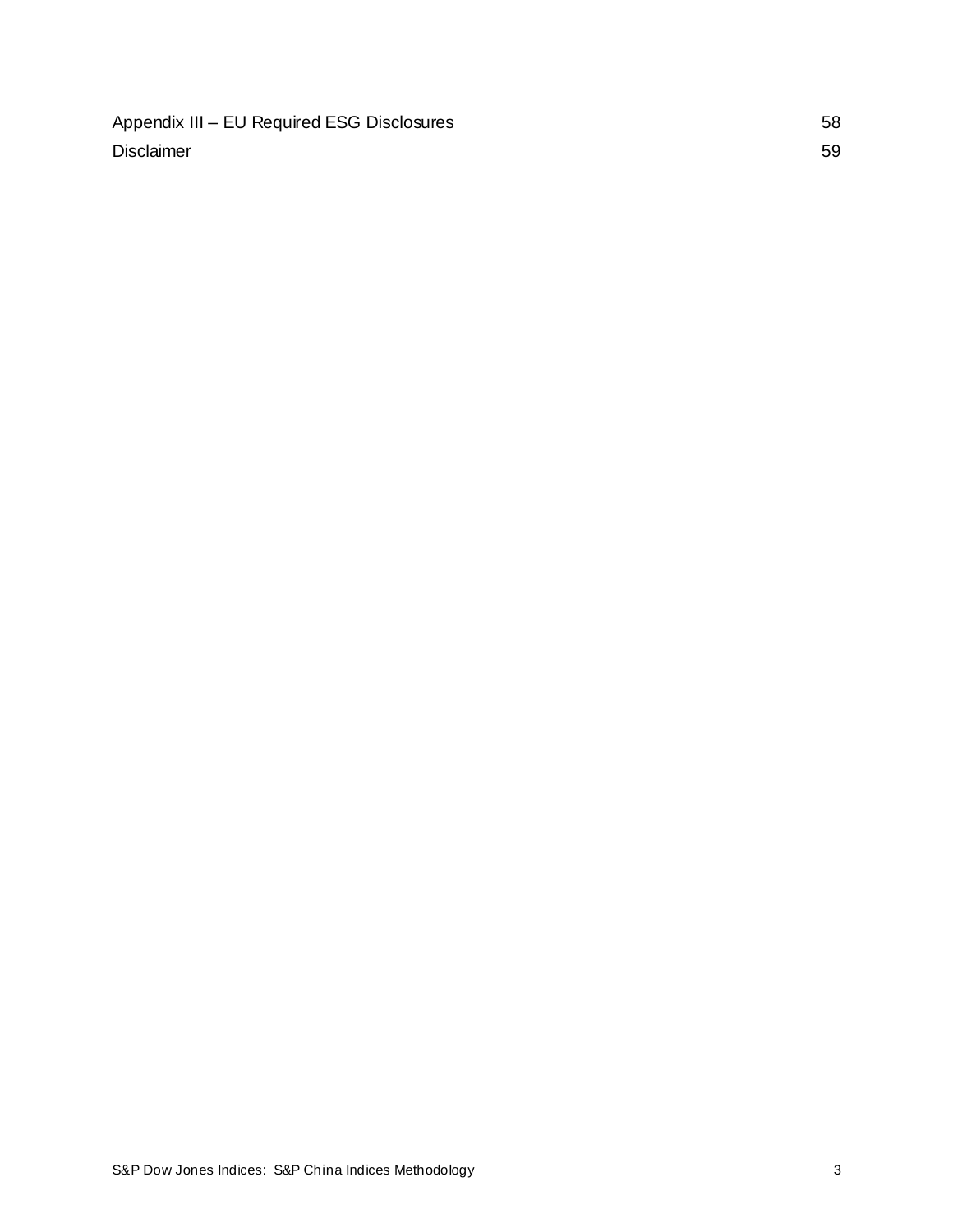# <span id="page-4-0"></span>Introduction

# <span id="page-4-1"></span>**Index Objective**

The S&P China Indices measure the performance of various segments of the Chinese equity market. The range of indices allows the Chinese equity market to be segmented by the various Chinese share classes as well as by size and Global Industry Classification Standard (GICS® ) sector. Index constituents are float-adjusted market capitalization (FMC) or capped market capitalization weighted, as defined for each index in *Eligibility Criteria and Index Construction*.

All indices are either direct subsets of the S&P Global BMI + China A or use it as the underlying universe of eligible securities.

*For information on the S&P Global BMI Methodology and related sub-indices, please refer to the S&P Global BMI, S&P/IFCI Methodology document available on our Web site[, www.spglobal/spdji.com](http://www.spdji.com/).*

### <span id="page-4-2"></span>**Highlights and Index Family**

#### <span id="page-4-3"></span>**China Investor Perspective**

Subject to S&P DJI's compliance with the applicable law (including, without limitation, sanctions law), the following indices are maintained from a China based investor perspective<sup>1</sup> and may include securities that would not be eligible for inclusion if maintained from a U.S./U.K./EU investor perspective.

**S&P China A Domestic BMI.** The index measures the performance of all A-shares meeting the S&P Global BMI's inclusion criteria. The investible weight factor (IWF) for stocks in the index reflect the percentage of shares available to Chinese mainland investors.

**S&P Total China BMI Domestic.** The index is a combination of the S&P China A Domestic BMI and S&P China Ex-China A BMI and represents the integrated investment universe of Chinese companies (A, B, H, Red Chips, P Chips and Chinese securities listed in the U.S., Singapore, or any other global exchange venue). The IWF for A-share stocks in the index reflect the percentage of shares available to Chinese mainland investors.

**S&P Total China BMI Domestic Size Indices.** Each regional BMI index has been sub-divided into size benchmarks. LargeCap, MidCap, SmallCap, LargeMidCap, and MidSmallCap versions are available.

**S&P Total China + Hong Kong BMI Domestic.** The index is a combination of the S&P Total China BMI Domestic and S&P Hong Kong BMI and represents the integrated universe of securities from China and Hong Kong. The IWF for A-share stocks in the index reflect the percentage of shares available to Chinese mainland investors.

**S&P Total Greater China BMI Domestic.** The index is a combination of the S&P Total China BMI Domestic, S&P Hong Kong BMI, and S&P Taiwan BMI and represents the integrated universe of securities from the Greater China region. The IWF for A-share stocks in the index reflect the percentage of shares available to Chinese mainland investors.

**S&P Access Hong Kong.** The index measures the performance of Hong Kong-listed stocks available to Chinese mainland investors through the Southbound Trading Segments of the Shanghai-Hong Kong Stock Connect and Shenzhen-Hong Kong Stock Connect Programs.

 $^{\rm 1}$  The investor perspective is the viewpoint of the investor relative to the index and component securities.

S&P Dow Jones Indices: S&P China Indices Methodology 4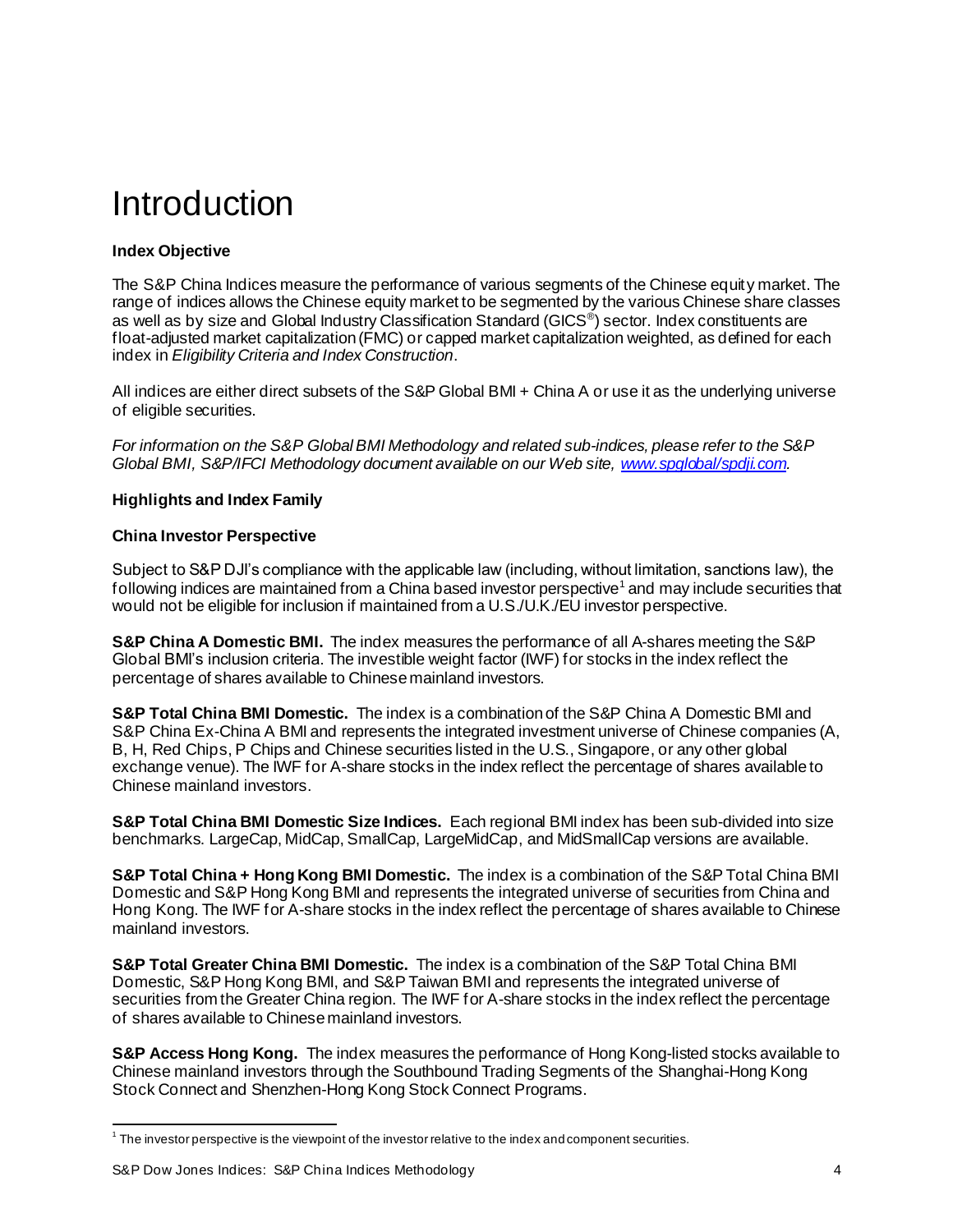**S&P China A Venture Enterprises Index.** The index measures the performance of all stocks listed on the ChiNext board of the Shenzhen Stock Exchange meeting the S&P Global BMI's inclusion criteria. The IWF for the stocks in the index reflect the percentage of shares available to Chinese mainland investors.

**S&P Hong Kong-Listed China MidSmallCap Select.** The index is designed to measure the performance of the most liquid Hong Kong-listed Mid- and Small-Cap Chinese companies in the S&P China BMI.

**S&P China Tech Broad Market Index.** The index measures the performance of all China-domiciled securities within the S&P Total China Domestic BMI Index with main business in high-tech segments. The index is FMC weighted, subject to a single constituent weight cap of 10%.

**S&P China Tech 50 Domestic Index.** The index measures the performance of 50 of the largest Chinese companies within the S&P China Tech Broad Market Index. Eligible share classes include all China Ashares and Hong Kong listed shares available to Chinese mainland investors through the Southbound Trading Segments of the Shanghai-Hong Kong Stock Connect and Shenzhen-Hong Kong Stock Connect Programs that meet certain liquidity criteria. The index is FMC weighted, subject to a single constituent weight cap of 10%.

**S&P China A 300 Index (NS Series).** The index measures the performance of the 300 largest and most liquid stocks, by total market capitalization, in the China A-Shares market, while representing the sector balance of the broad market, subject to liquidity and earnings per share (EPS) screens. The index is FMC weighted.

The index is maintained from a China based investor perspective<sup>2</sup> and may include securities that would not be eligible for inclusion if maintained from a U.S./U.K./EU investor perspective.

### <span id="page-5-0"></span>**U.S./U.K./EU Investor Perspective**

The following indices are maintained from a U.S./U.K./EU investor perspective.

**S&P Access China A.** The index measures the performance of China A-Shares available to foreign investors through the Northbound Trading Segments of the Shanghai-Hong Kong Stock Connect and Shenzhen-Hong Kong Stock Connect Programs. It is a composite of the S&P Shanghai-Hong Kong Connect Northbound and S&P Shenzhen-Hong Kong Connect Northbound indices.

**S&P Shanghai-Hong Kong Connect Northbound.** The index measures the performance of China A-Shares available to foreign investors through the Northbound Trading Segment of the Shanghai-Hong Kong Stock Connect Program.

**S&P Shenzhen-Hong Kong Connect Northbound.** The index measures the performance of China A-Shares available to foreign investors through the Northbound Trading Segment of the Shenzhen-Hong Kong Stock Connect Program.

**S&P Access China A 50.** The index measures the performance of the largest stocks within each GICS sector in the S&P China Access A while approximating the sector composition of the broader S&P Access China A. The index is FMC weighted.

**S&P U.S.-Listed China 50.** The index measures the performance of the largest U.S.-listed Chinese companies.

 $^{\rm 2}$  The investor perspective is the viewpoint of the investor relative to the index and component securities.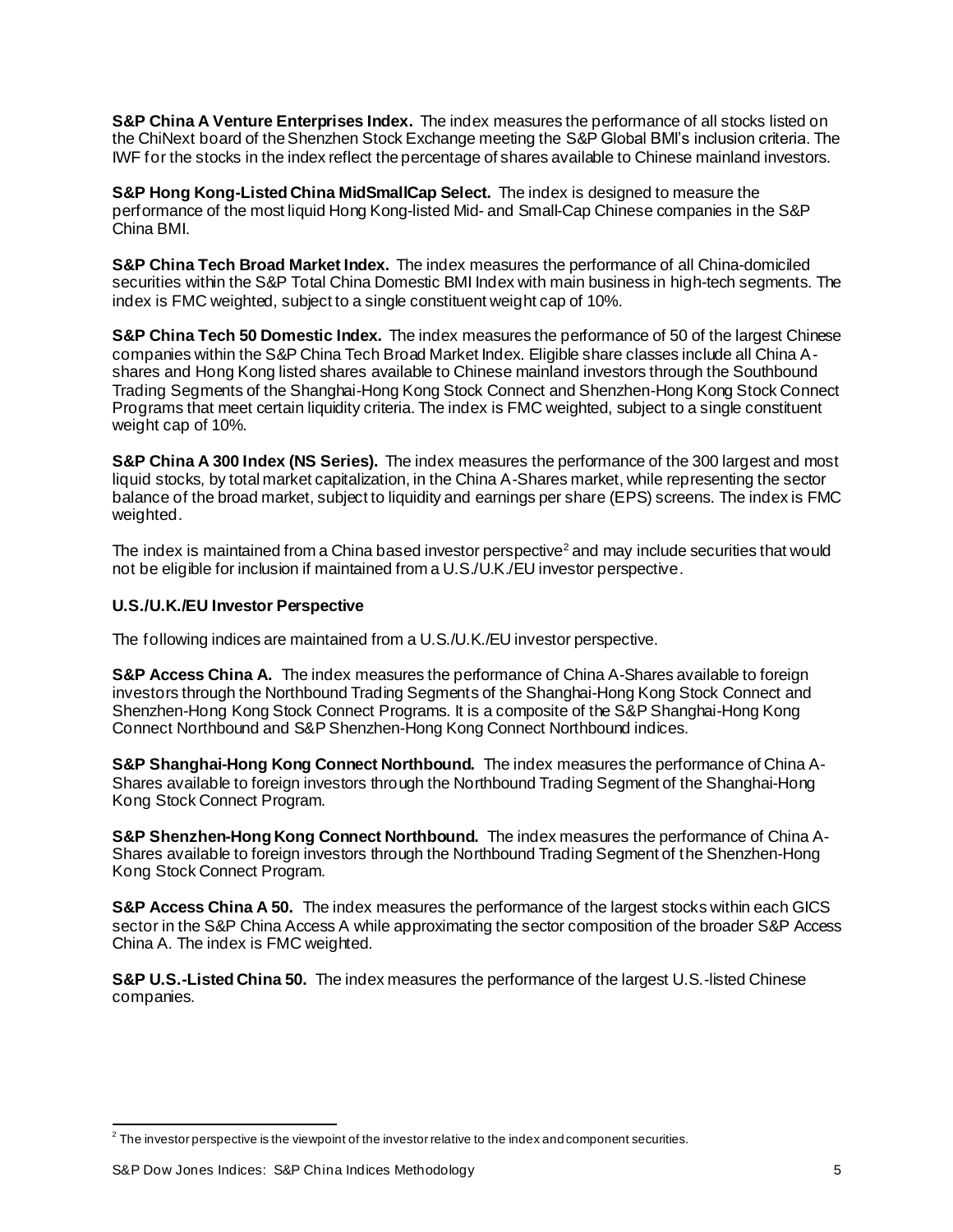**S&P China A International.** The index measures the performance of all A-shares meeting the S&P Global BMI's inclusion criteria, after applying the lower of an aggregate foreign ownership limit (FOL)<sup>3</sup> of 30%, or the investable weight factor of each constituent.

**S&P China All-Shares.** The index is a combination of the S&P China A International and S&P China Ex-China A BMI, and represents the integrated investment universe of Chinese companies (A, B, H, Red Chips, P Chips and Chinese securities listed in the U.S., Singapore or any other global exchange venue). The IWF for A-share stocks is the lower of an FOL of 30%, or the investable weight factor of each constituent.

**S&P China All-Shares Size Indices.** Each regional BMI index has been sub-divided into size benchmarks. LargeCap, MidCap, SmallCap, LargeMidCap, and MidSmallCap versions are available.

**S&P China All-Shares + Hong Kong BMI.** The index is a combination of the S&P China All-Shares and S&P Hong Kong BMI and represents the integrated universe of securities from China and Hong Kong. The IWF for A-share stocks is the lower of an FOL of 30%, or the investable weight factor of each constituent.

**S&P Greater China All-Shares.** The index is a combination of the S&P China All-Shares, S&P Hong Kong BMI and S&P Taiwan BMI and represents the integrated universe of securities from the Greater China region. The IWF for A-share stocks is the lower of an FOL of 30%, or the investable weight factor of each constituent.

**S&P Greater China BMI.** The index is a combination of the S&P China BMI, S&P Hong Kong BMI, and S&P Taiwan BMI and represents the integrated universe of securities from the Greater China region. The IWF for A-share stocks is reduced to 25% of the float rate, after applying the FOL of 30%.

**S&P China 500.** The index measures the performance of the 500 largest, most liquid Chinese companies while approximating the sector composition of the broader Chinese equity market. All Chinese share classes, including A-shares and offshore listings, are eligible for inclusion.

**S&P China 500 5% Capped Index.** The index measures the performance of the S&P China 500 (the "Underlying Index"), with constituents' FMC weights subject to a single constituent weight cap of 5%.

**S&P New China Sectors.** The index measures the performance of the constituents of the S&P Total China Domestic + Hong Kong BMI, excluding those that fail to meet specific incorporation, market capitalization, liquidity, and sector requirements.

**S&P New China Sectors Ex A-Share.** The index measures the performance of the constituents of the S&P Total China Domestic + Hong Kong BMI, excluding China A-shares and all companies that fail to meet specific incorporation, market capitalization, liquidity, and sector requirements.

**S&P New China Sectors (A-shares Capped) Index.** The index measures the performance of the constituents of the S&P Total China Domestic + Hong Kong BMI, excluding those that fail to meet specific incorporation, market capitalization, liquidity, and sector requirements. The weight of cumulative A-shares is capped at 15%.

**S&P China A 300 Index.** The index measures the performance of the 300 largest and most liquid stocks, by total market capitalization, in the China A-Shares market, while representing the sector balance of the broad market, subject to liquidity and earnings per share (EPS) screens. The index is FMC weighted.

 $3$  Aggregate foreign ownership limits are determined by the China Securities Regulatory Commission (CSRC) and are subject to change.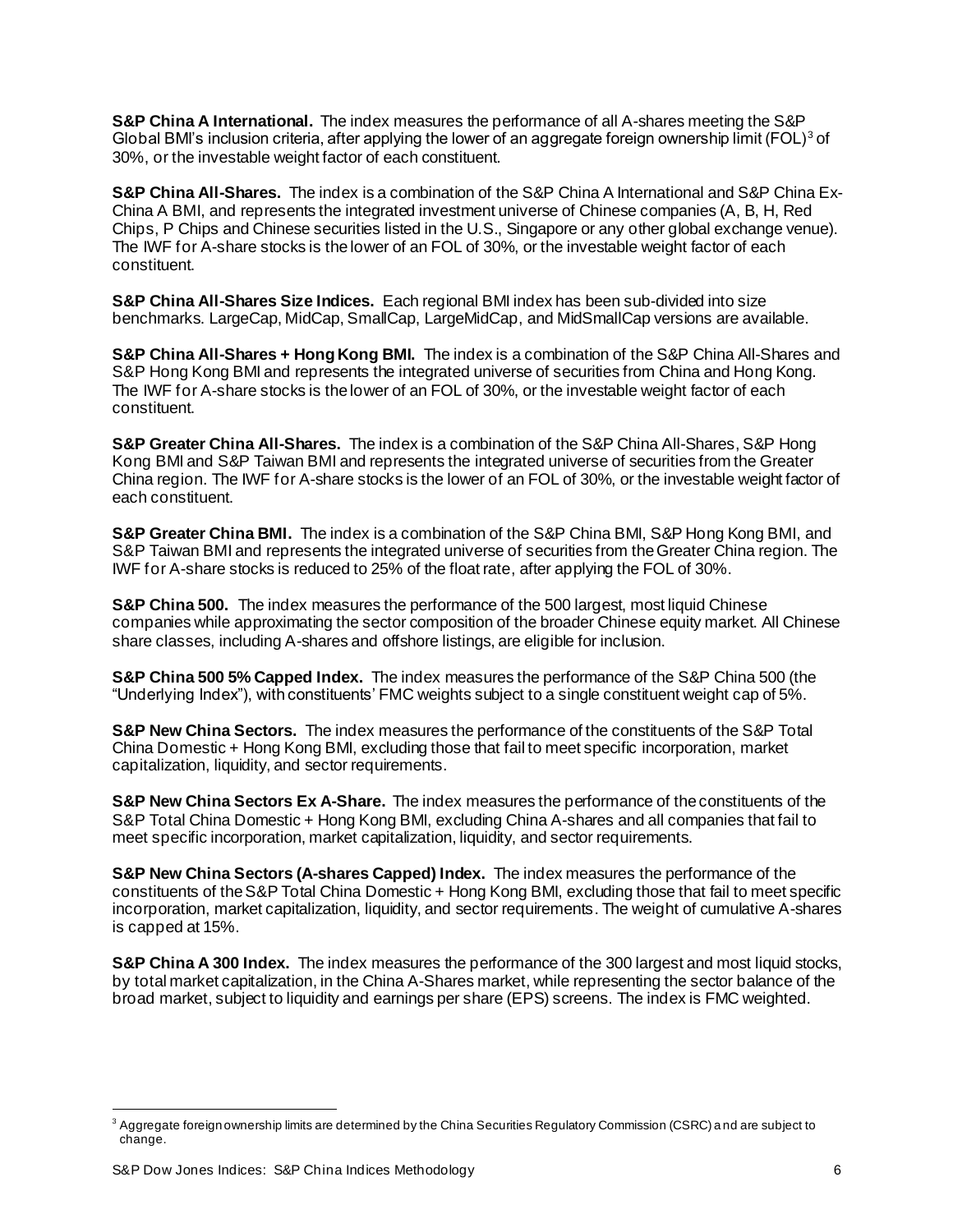**S&P China A 50 Index.** The index measures the performance of the 50 largest and most liquid China A-Shares by total market capitalization. The index is FMC weighted.

**S&P China A 100 Index.** The index measures the performance of the 100 largest and most liquid China A-Shares by total market capitalization. The index is FMC weighted.

**S&P China A 1800 Index.** The index measures the performance of the 1800 largest stocks, by total market capitalization, in the China A-Shares market, while representing the sector balance of the broad market, subject to liquidity and earnings per share (EPS) screens. The index is weighted by float-adjusted market capitalization. The S&P China A 300, S&P China A MidCap 500, and S&P China A SmallCap 1000 Indices are subsets of this index.

**S&P China A MidCap 500 Index.** The index is comprised of the 500 largest stocks by total market capitalization in the S&P China A 1800 Index, after excluding stocks in the S&P China A 300 Index. It measures the performance of the mid-cap segment of the China A-Shares market. The index is FMC weighted.

**S&P China A SmallCap 1000 Index.** The index is comprised of stocks included in the S&P China A 1800 Index, but not in the S&P China A 300 and the S&P China A MidCap 500 Indices. It measures the performance of the small-cap segment of the China A-Shares market. The index is FMC weighted.

**S&P China A 800 Index.** The index is a combination of the S&P China A 300 and S&P China A MidCap 500 and represents the LargeMidCap segment of the China A-share market. The index is FMC weighted.

**S&P China A 1500 Index.** The index is a combination of the S&P China A MidCap 500 and S&P China A SmallCap 1000 and represents the MidSmallCap segment of the China A-share market. The index is FMC weighted.

**S&P China Tech 50 HK Connect Index.** The index measures the performance of 50 of the largest Chinese companies within the S&P China Tech Broad Market Index. Eligible share classes include all Hong Kong listed shares (including Hong Kong secondary listings<sup>4</sup>) and China A-Shares available to foreign investors through the Northbound Trading Segments of the Shanghai-Hong Kong Stock Connect and Shenzhen-Hong Kong Stock Connect Programs that meet certain liquidity criteria. The index is weighted by float-adjusted market capitalization, subject to foreign investment limit for China A-Shares (IWFs capped at 30%) and a single constituent weight cap of 10%.

**S&P China Tech 50 Index.** The index measures the performance of 50 of the largest Chinese companies within the S&P China Tech Broad Market Index, including all share classes that meet certain liquidity criteria, except for China A-shares that are not eligible for the Northbound Trading Segments of the Shanghai-Hong Kong Stock Connect or Shenzhen-Hong Kong Stock Connect Programs. The index is weighted by float-adjusted market capitalization, subject to foreign investment limit for China A-Shares (IWFs capped at 30%) and a single constituent weight cap of 10%.

**S&P China Tech 50 Offshore Index.** The index measures the performance of 50 of the largest Chinese companies within the S&P China Tech Broad Market Index, including all share classes that meet certain liquidity criteria, except for China A-shares and China B-shares. The index is weighted by float-adjusted market capitalization, subject to a single constituent weight cap of 10%.

**S&P China 50.** The index measures the performance of 50 of the largest Chinese constituents, by total market capitalization, within the S&P China BMI. The index is FMC weighted, subject to a foreign investment limit for China A-Shares (IWFs capped at 30%) and a single constituent weight cap of 15%.

**S&P China Hong Kong Greater Bay Area 300 Index.** The index measures the performance of 300 of the largest, by total market capitalization, China, and Hong Kong-domiciled companies within the S&P Global BMI listed on exchanges in the Greater Bay Area. Eligible share classes include all Hong Kong

<sup>4</sup> Hong Kong secondary listings are eligible if the companies are in the S&P China Tech Broad Market Index.

S&P Dow Jones Indices: S&P China Indices Methodology **7** 2012 12:30 12:30 12:30 12:30 12:30 12:30 12:30 12:30 12:30 12:30 12:30 12:30 12:30 12:30 12:30 12:30 12:30 12:30 12:30 12:30 12:30 12:30 12:30 12:30 12:30 12:30 12:3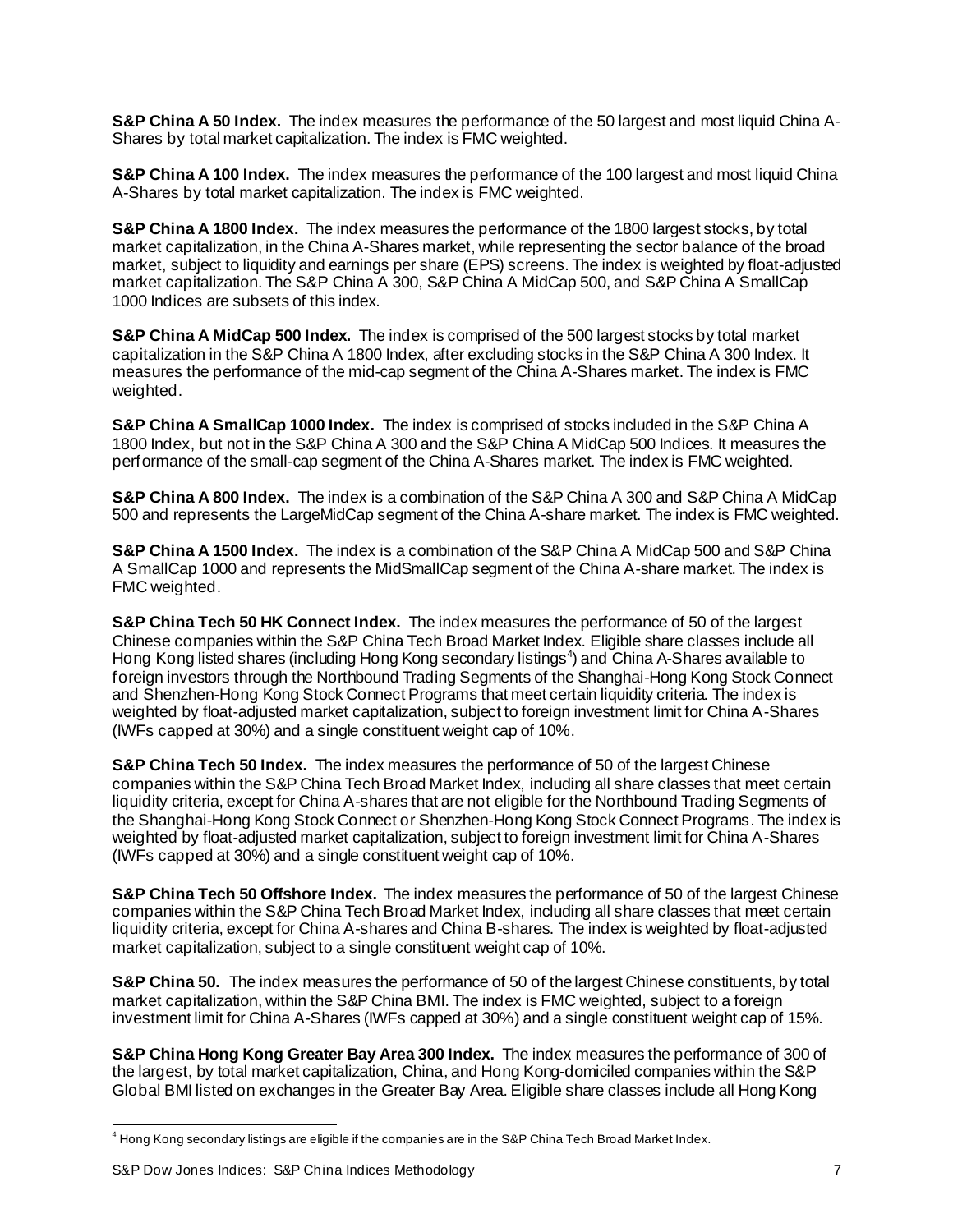listed shares (including Hong Kong secondary listings with ADRs) and China A-Shares available to foreign investors through the Northbound Trading Segments of the Shenzhen-Hong Kong Stock Connect Programs that meet certain liquidity criteria. The index is FMC weighted, subject to a foreign investment limit for China A-Shares (IWFs capped at 30%) and a single company weight cap of 10%.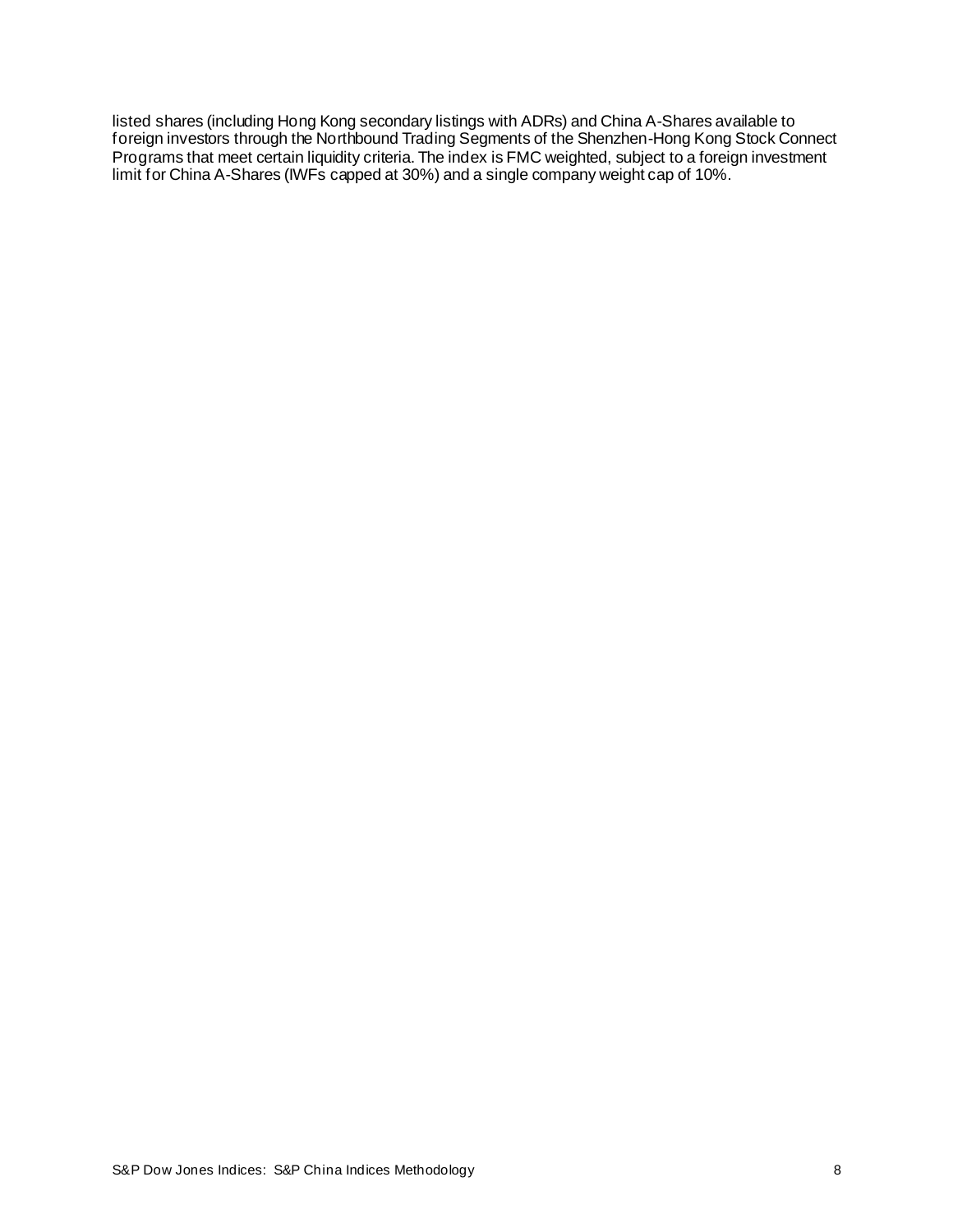### <span id="page-9-0"></span>**Supporting Documents**

This methodology is meant to be read in conjunction with supporting documents providing greater detail with respect to the policies, procedures and calculations described herein. References throughout the methodology direct the reader to the relevant supporting document for further information on a specific topic. The list of the main supplemental documents for this methodology and the hyperlinks to those documents is as follows:

| <b>Supporting Document</b>                       | <b>URL</b>                                     |
|--------------------------------------------------|------------------------------------------------|
| S&P Dow Jones Indices' Equity Indices Policies & | <b>Equity Indices Policies &amp; Practices</b> |
| <b>Practices Methodology</b>                     |                                                |
| S&P Dow Jones Indices' Index Mathematics         |                                                |
| Methodology                                      | <b>Index Mathematics Methodology</b>           |
| S&P Dow Jones Indices' Float Adjustment          |                                                |
| Methodology                                      | <b>Float Adjustment Methodology</b>            |
| S&P Dow Jones Indices' Global Industry           |                                                |
| Classification Standard (GICS) Methodology       | <b>GICS Methodology</b>                        |

This methodology was created by S&P Dow Jones Indices to achieve the aforementioned objective of measuring the underlying interest of each index governed by this methodology document. Any changes to or deviations from this methodology are made in the sole judgment and discretion of S&P Dow Jones Indices so that the index continues to achieve its objective.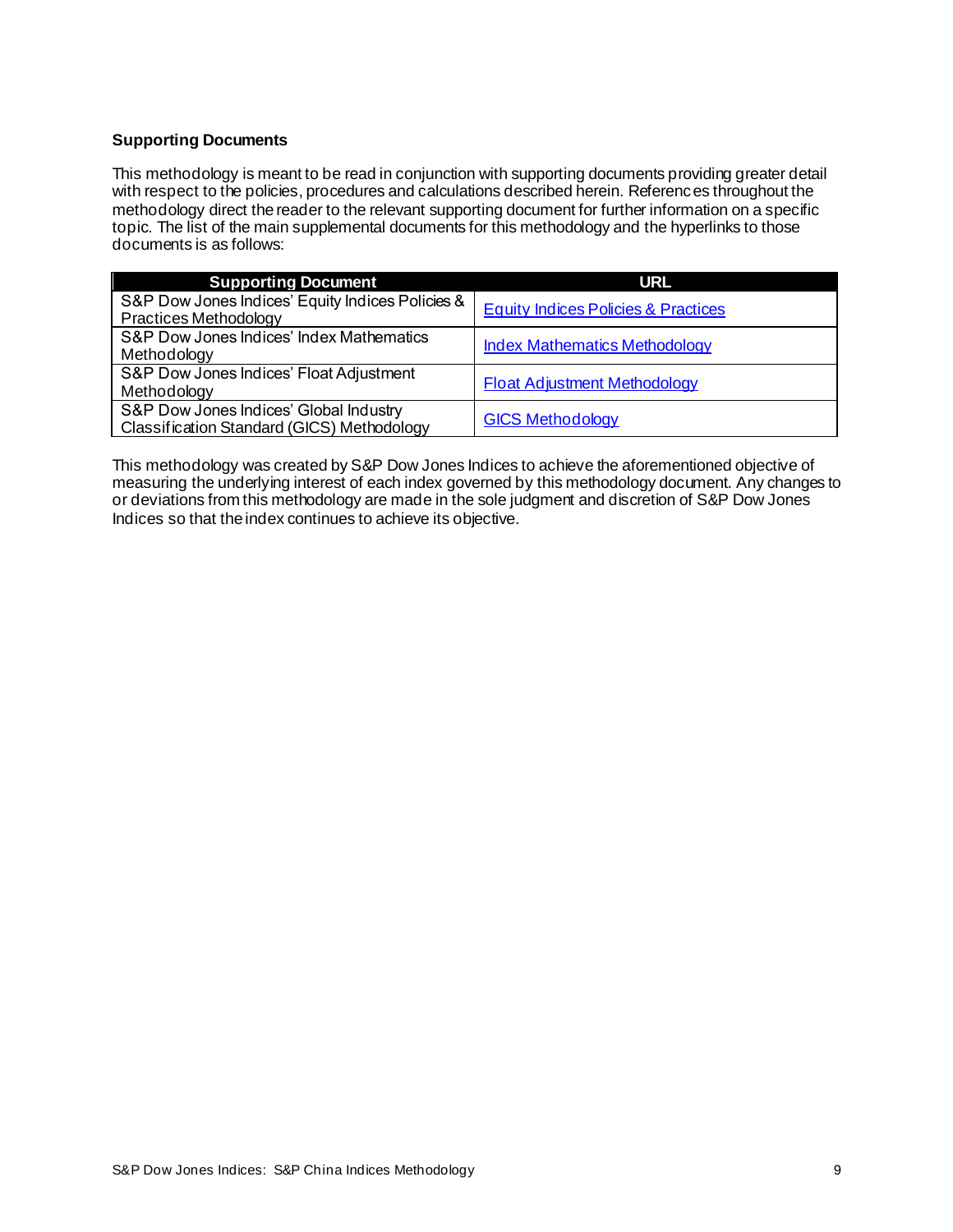# <span id="page-10-0"></span>Eligibility Criteria and Index Construction

# <span id="page-10-1"></span>**S&P Access China A**

**Index Construction.** The index represents the universe of China A-Shares available to foreign investors through the Northbound Trading Segments of the Shanghai-Hong Kong Stock Connect and Shenzhen-Hong Kong Stock Connect Programs and is formed by combining the constituents of the S&P Shanghai-Hong Kong Connect Northbound and S&P Shenzhen-Hong Kong Connect Northbound Indices.

**Weighting.** The index is weighted by float-adjusted market capitalization (FMC).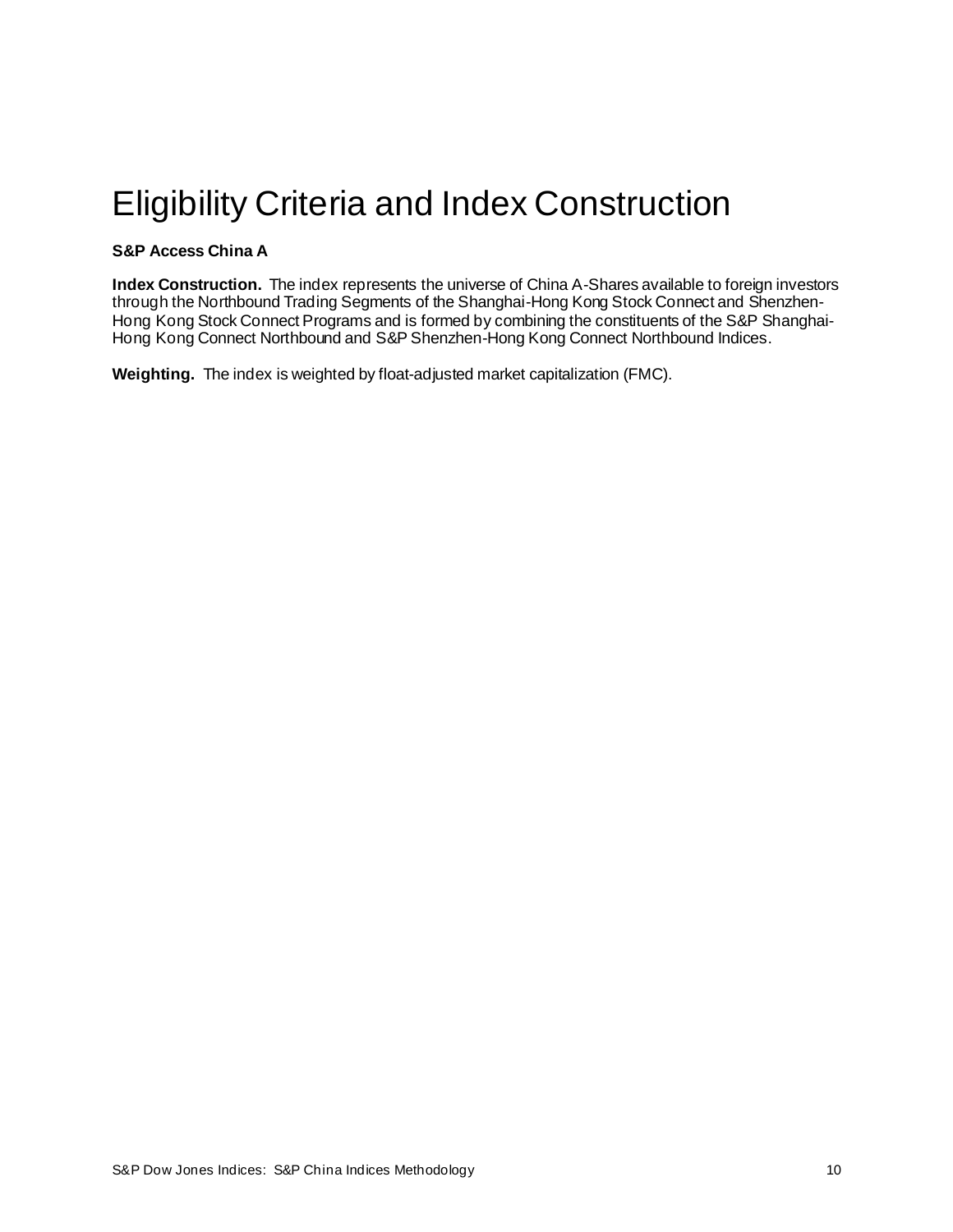#### <span id="page-11-0"></span>**S&P Shanghai-Hong Kong Connect Northbound**

**Index Universe.** The index universe is defined as all stocks in the S&P China A Domestic BMI.

**Constituent Selection.** Those stocks in the index universe that satisfy the rules governing eligibility for the Shanghai-Hong Kong Stock Connect Program are selected and form the index.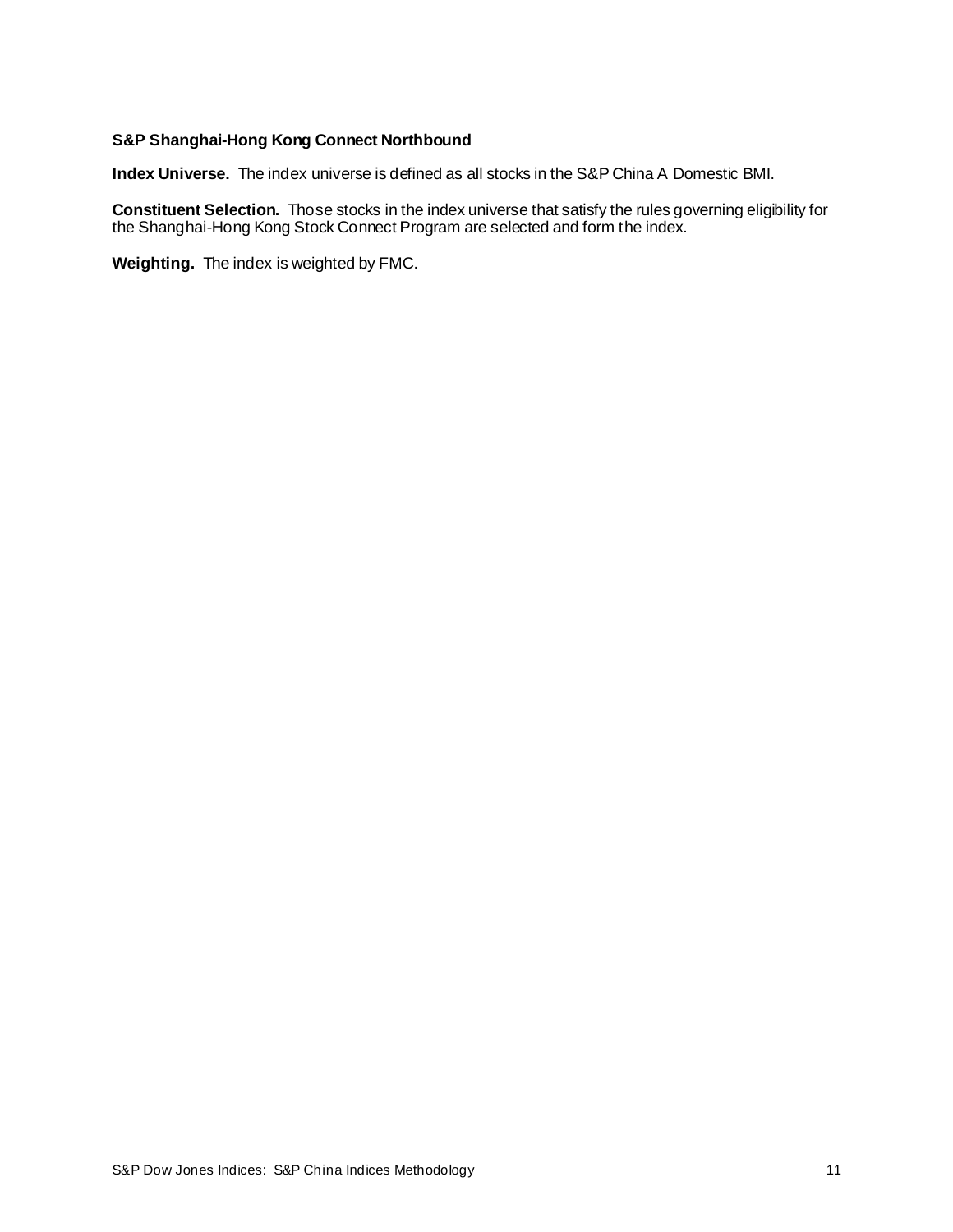#### <span id="page-12-0"></span>**S&P Shenzhen-Hong Kong Connect Northbound**

**Index Universe.** The index universe is defined as all stocks in the S&P China A Domestic BMI and S&P China A Venture Enterprises Index.

**Constituent Selection.** Those stocks in the index universe that satisfy the rules governing eligibility for the Shenzhen-Hong Kong Stock Connect Program are selected and form the index.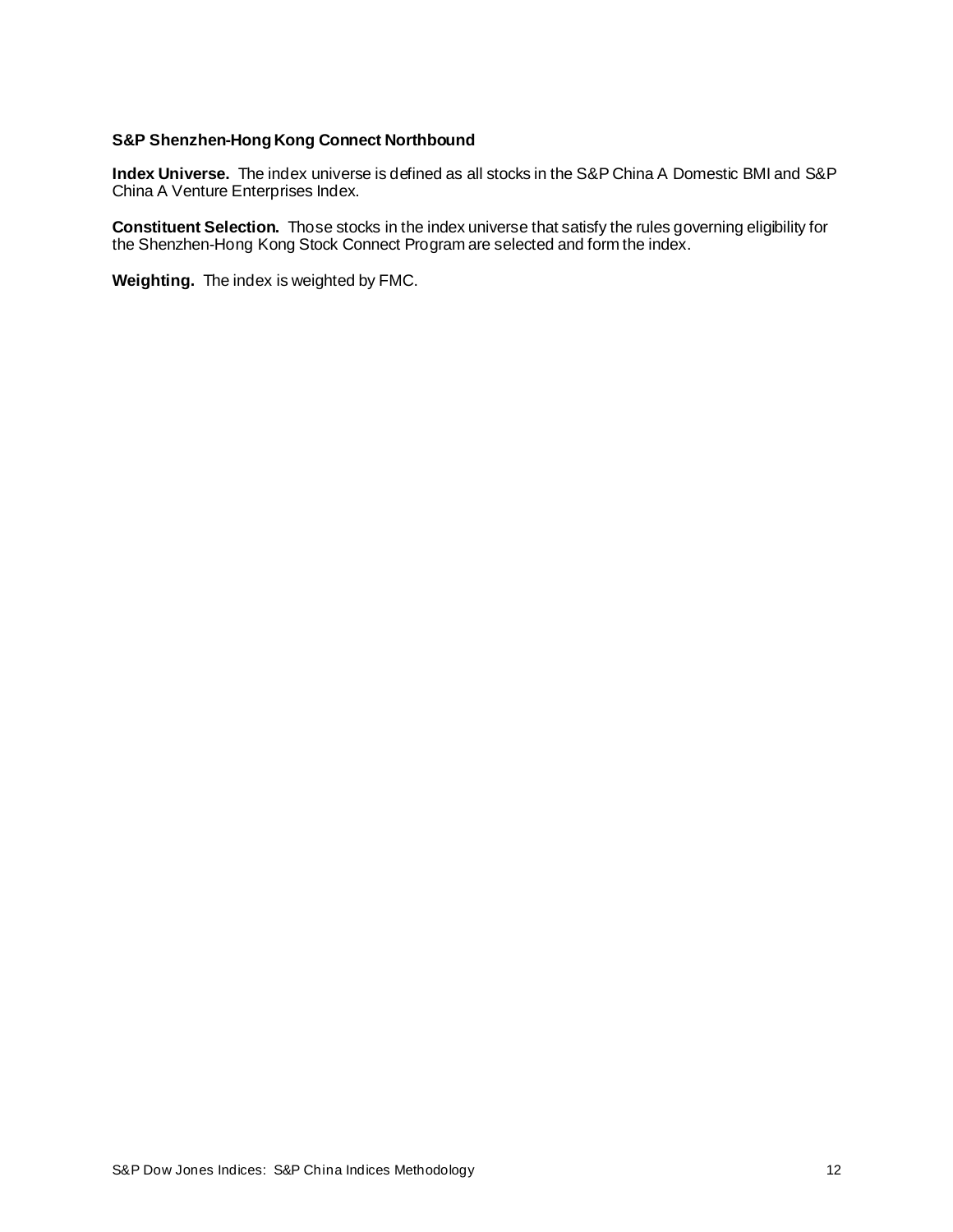#### <span id="page-13-0"></span>**S&P Access China A 50**

**Index Universe.** The index universe is defined as all stocks in the S&P Access China A.

**Eligibility Factors.** Stocks in the index universe that satisfy the below criteria, as of the rebalancing reference date, to be eligible for index inclusion:

• **Liquidity.** Stocks must a minimum six-month median daily value traded (MDVT) of at least US\$ 2.5 million (US\$ 2 million for current constituents).

**Constituent Selection.** At each rebalancing, eligible stocks in the index universe are selected and form the index, following the below process:

- 1. All remaining stocks are then ranked by FMC in descending order within each GICS sector.
- 2. The largest stock from each of the 11 GICS sectors is selected.
- 3. The float-adjusted sector weights of the selected stocks from step 2 are compared with the floatadjusted sector weights of the S&P Access China A.
- 4. The next largest stock by FMC from the most underweighted sector is selected.
- 5. Steps 3 and 4 are repeated until 29 additional stocks are selected for a total of 40. These 40 stocks become index constituents.
- 6. Steps 3 and 4 are repeated to identify 20 additional stocks for index consideration. These 20 are flagged as either current index constituents or non-constituents.
- 7. Stocks from step 6 identified as existing constituents are selected for index inclusion until a total of 50 index constituents have been selected. In case the stocks from step 6 identified as existing constituents are exhausted before a total of 50 constituents have been selected, stocks in step 6 identified as non-constituents are then selected to achieve the target constituent count of 50 by repeating step 4.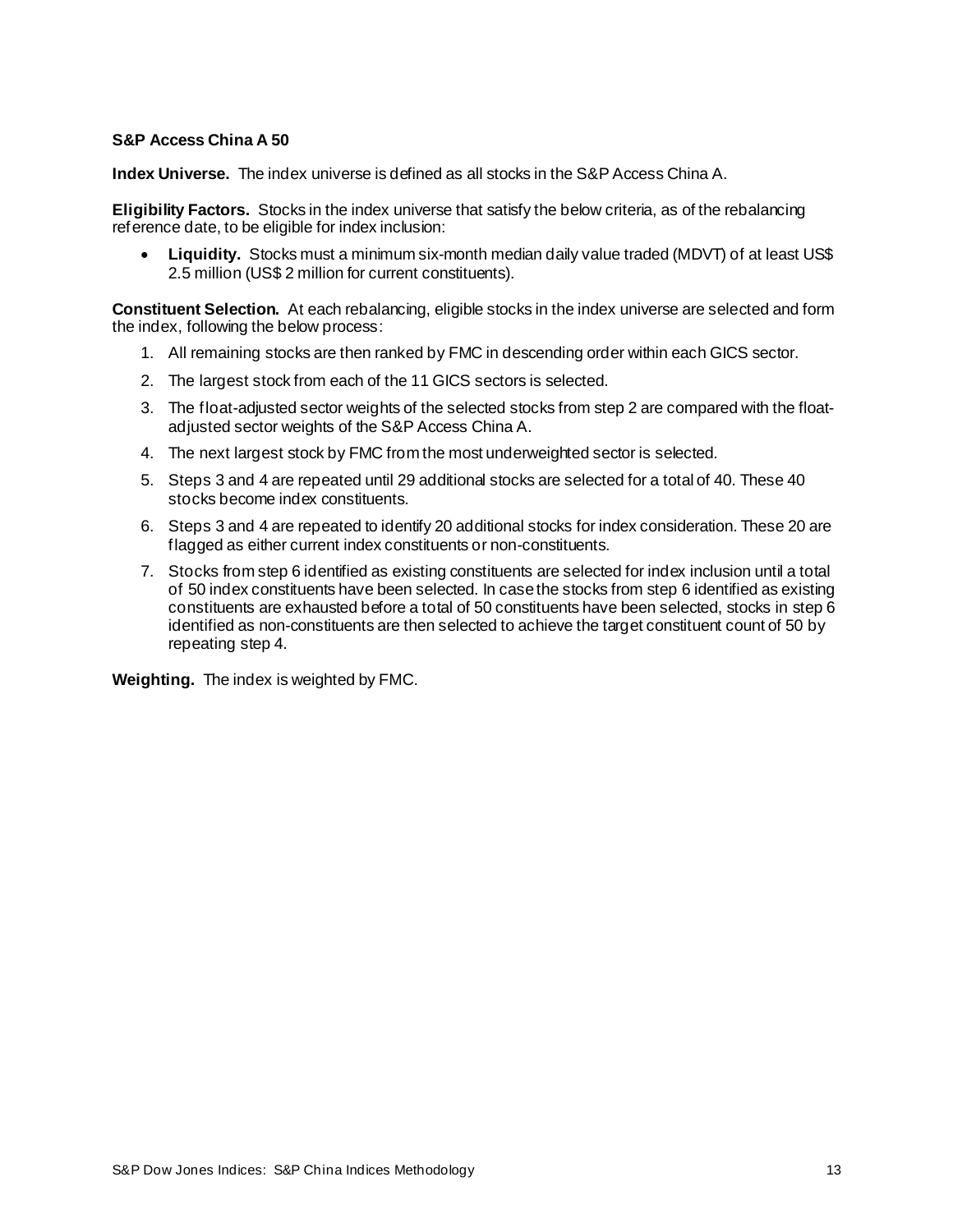### <span id="page-14-0"></span>**S&P Access Hong Kong**

**Index Universe.** The index universe is defined as all companies in the S&P Global BMI and S&P China A Domestic BMI that are listed on the Hong Kong Exchange.

**Constituent Selection.** Those stocks in the index universe that satisfy the rules governing eligibility for the Shanghai-Hong Kong Stock Connect and Shenzhen-Hong Kong Stock Connect Programs are selected and form the index.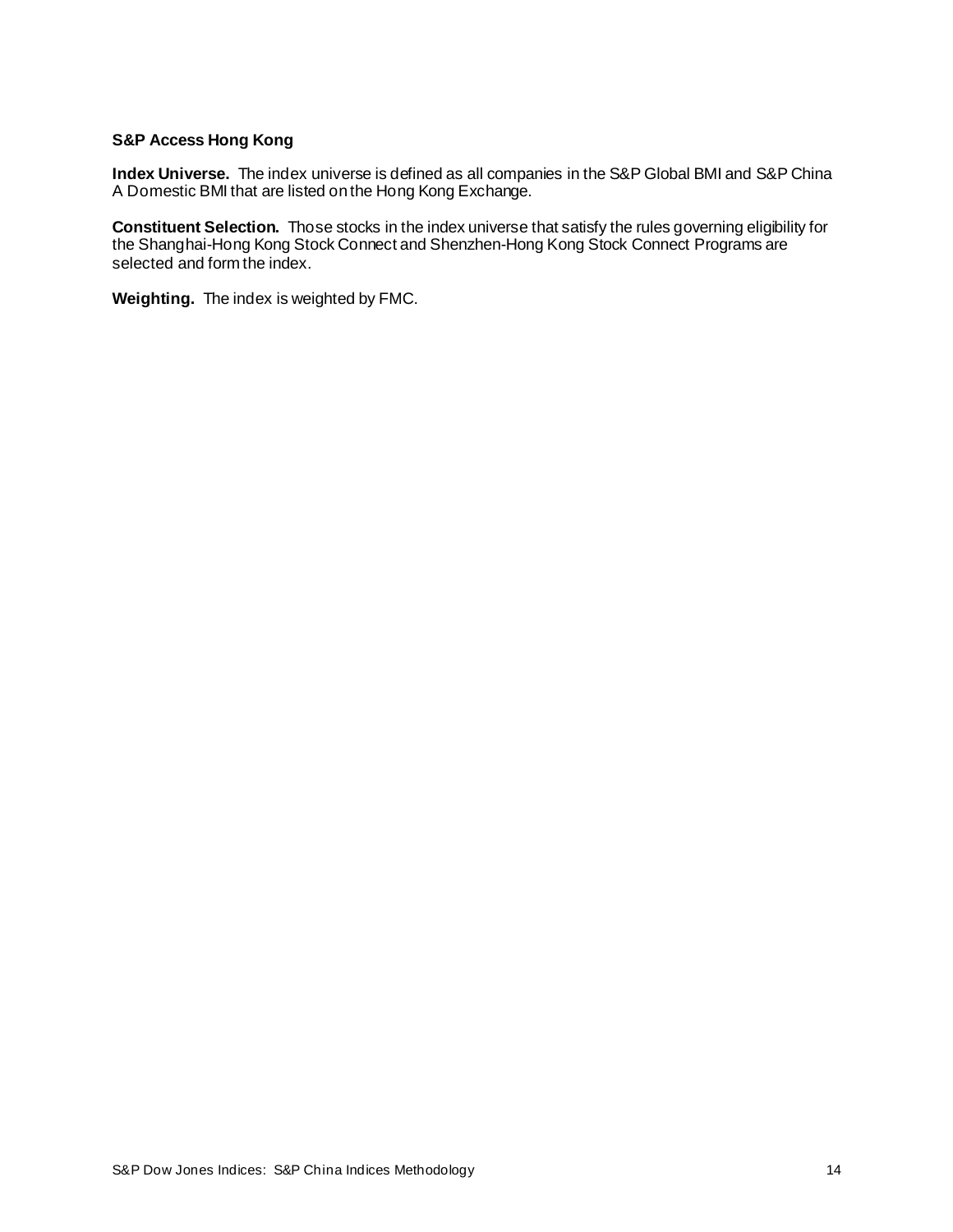### <span id="page-15-0"></span>**S&P U.S.-Listed China 50**

**Index Universe.** The index universe is defined as all stocks in the S&P China BMI that are listed on U.S. exchanges.

**Constituent Selection.** The largest 50 stocks by total market capitalization are selected for inclusion subject to buffer rules as follows:

- 1. Eligible stocks that are ranked within the top 45 by total market capitalization are selected for index inclusion.
- 2. Existing constituents that are ranked within the top 55 are selected for index inclusion until the constituent count reaches 50.
- 3. If after step 2, the constituent count is below 50, then eligible non-constituent stocks are added based on rank order until the target count of 50 is achieved.
- 4. If the number of stocks in the eligible universe is less than 50, as defined above, then only those stocks are included and the index will have less than 50 constituents.

**Weighting.** The index is weighted by FMC subject to a single stock cap of 10%. Index constituent weights are updated quarterly, after the close of trading on the third Friday of March, June, September, and December.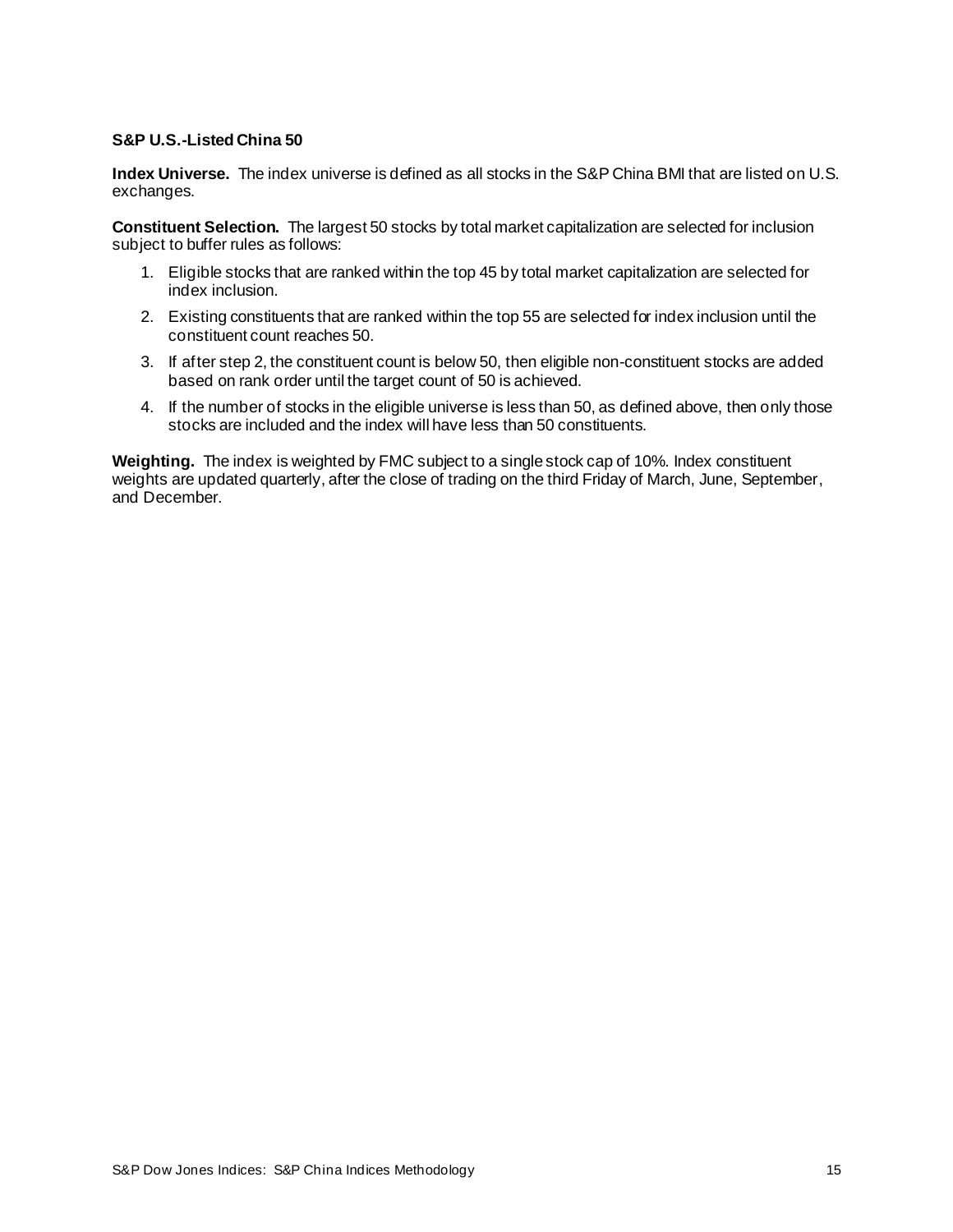#### <span id="page-16-0"></span>**S&P China A Domestic BMI and S&P China A International**

**Index Universe.** The index universe is defined as all listed A-Share stocks (excluding Special Treatment (ST or \*STZ<sup>5</sup>) stocks) in China.

**Constituent Selection.** Those stocks in the index universe that satisfy the rules for inclusion in the S&P Global BMI are selected and form the index.

**Weighting.** The indices are FMC weighted. The S&P China A Domestic BMI uses an IWF that reflects the percentage of shares available to mainland Chinese investors, while the S&P China A International uses the IWF for A-share stocks that is the lower of either an FOL of 30% or the IWF of each constituent.

 $5$  A stock is labeled ST by exchanges if the net earnings is negative for two consecutive years or the net assets per share is less than the stock's face value in the most recent fiscal year. A stock is labeled \*ST by exchanges when it is at risk of delisting due to a distressed financial status or not satisfying regulatory requirements.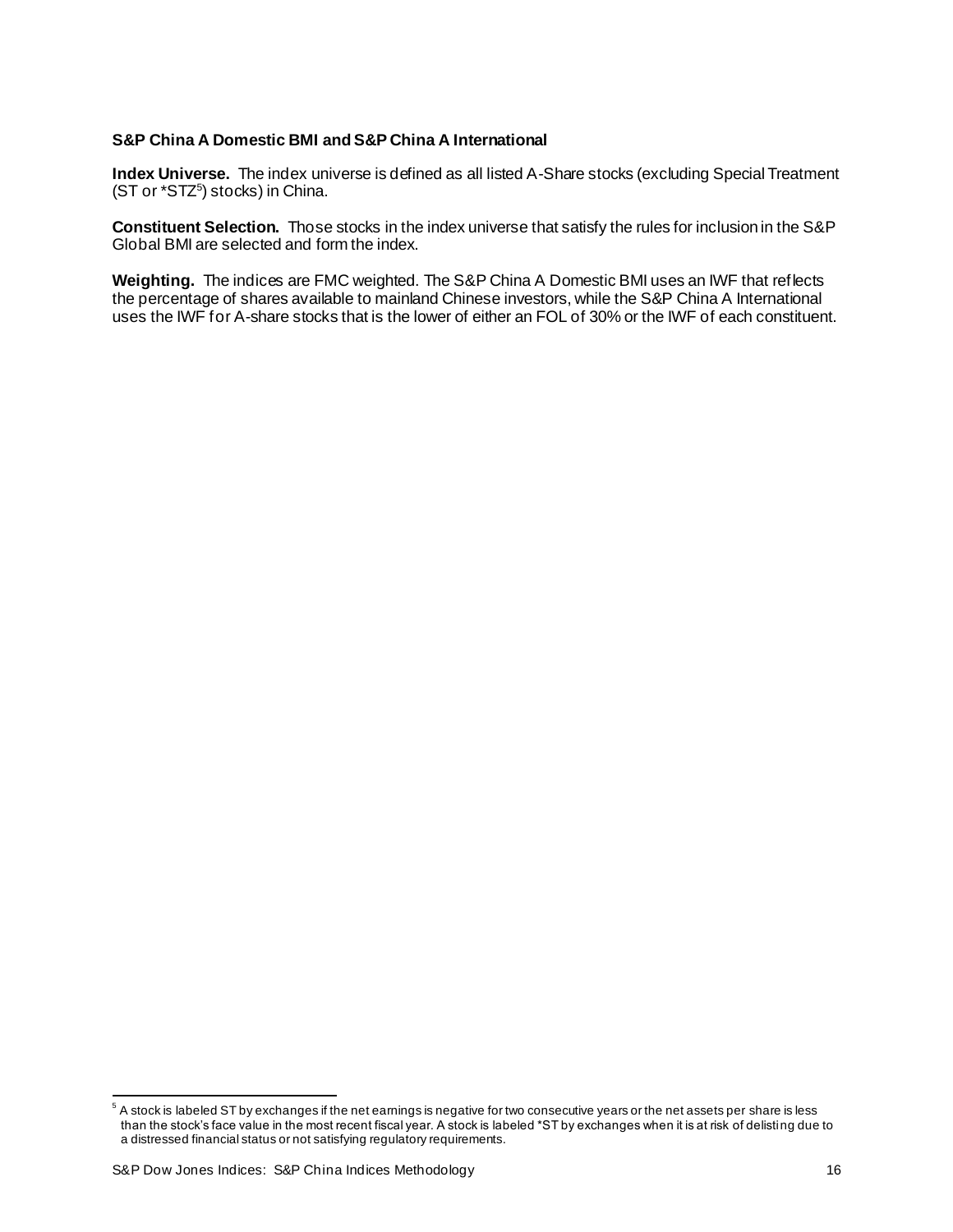#### <span id="page-17-0"></span>**S&P China All-Shares**

**Index Construction.** The index represents the integrated investment universe of Chinese companies (A, B, H, Red Chip and P Chips and Chinese securities listed in the U.S., Singapore, or any other global exchange venue) and is formed by combining the constituents of the S&P China A International and S&P China BMI (EX-China A).

**Weighting.** The index is weighted by FMC. The IWF for A-share stocks is the lower of an FOL of 30%, or the IWF of each constituent.

**S&P China All-Shares Size Indices.** The S&P China All-Shares sub-divided into size benchmarks.

Please refer to the S&P Total China BMI Domestic Size Indices for more details about the stock sizing methodology.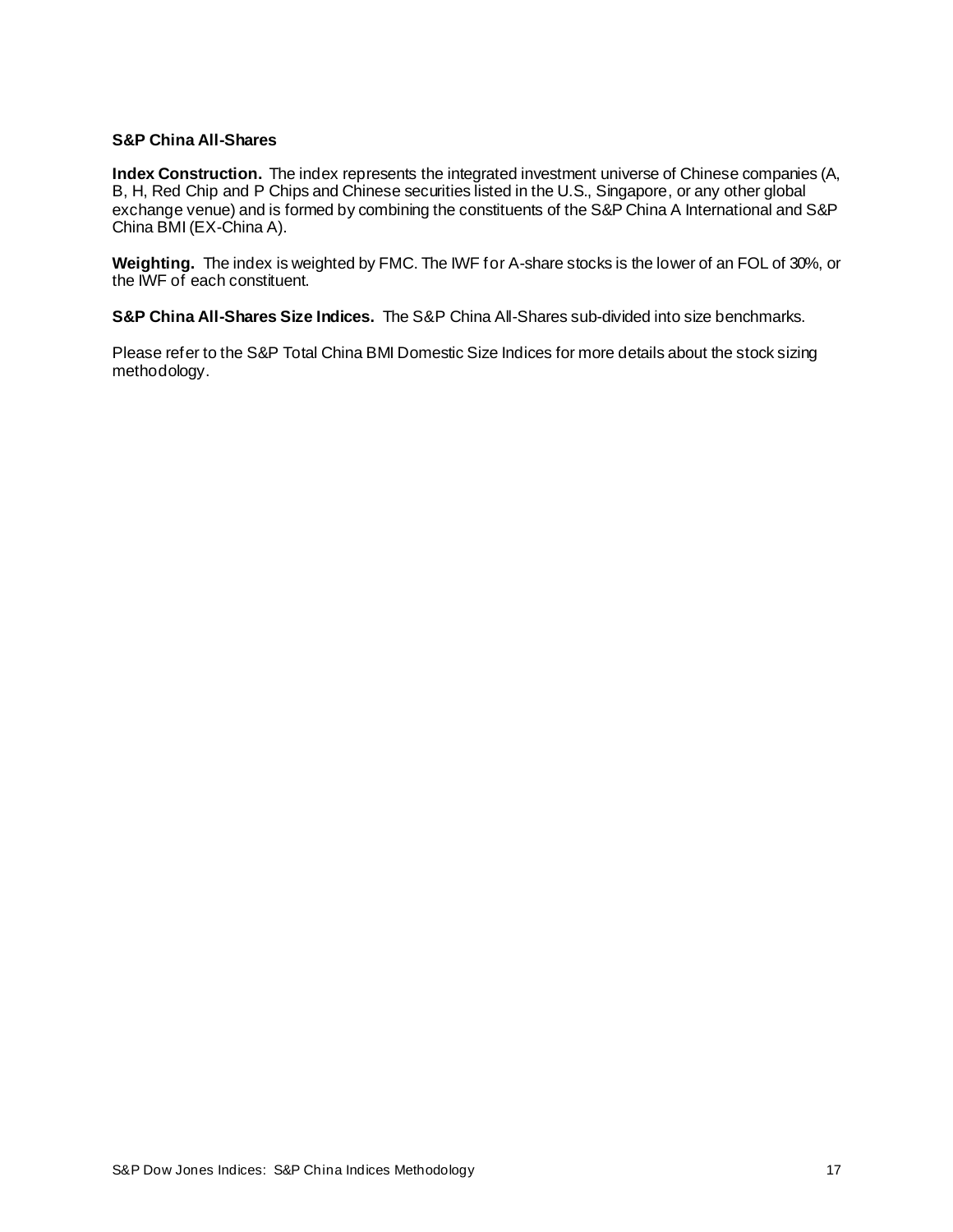#### <span id="page-18-0"></span>**S&P China All-Shares + Hong Kong BMI**

**Index Construction.** The index represents the integrated universe of securities from China and Hong Kong and is formed by combining the constituents of the S&P China All-Shares and S&P Hong Kong BMI.

**Weighting.** The index is weighted by FMC. The IWF for A-share stocks is the lower of an FOL of 30%, or the IWF of each constituent.

#### <span id="page-18-1"></span>**S&P Greater China All-Shares**

**Index Construction.** The index represents the integrated universe of securities from the Greater China region and is formed by combining the constituents of the S&P China All-Shares, S&P Hong Kong BMI, and S&P Taiwan BMI.

**Weighting.** The index is weighted by FMC. The IWF for China A-share stocks is the lower of an FOL of 30%, or the IWF of each constituent.

#### <span id="page-18-2"></span>**S&P Greater China BMI**

**Index Construction.** The index represents the integrated universe of securities from the Greater China region and is formed by combining the constituents of the S&P China BMI, S&P Hong Kong BMI, and S&P Taiwan BMI.

**Weighting.** The index is weighted by FMC. The IWF for A-share stocks is reduced to 25% of the float rate, after applying the FOL of 30%.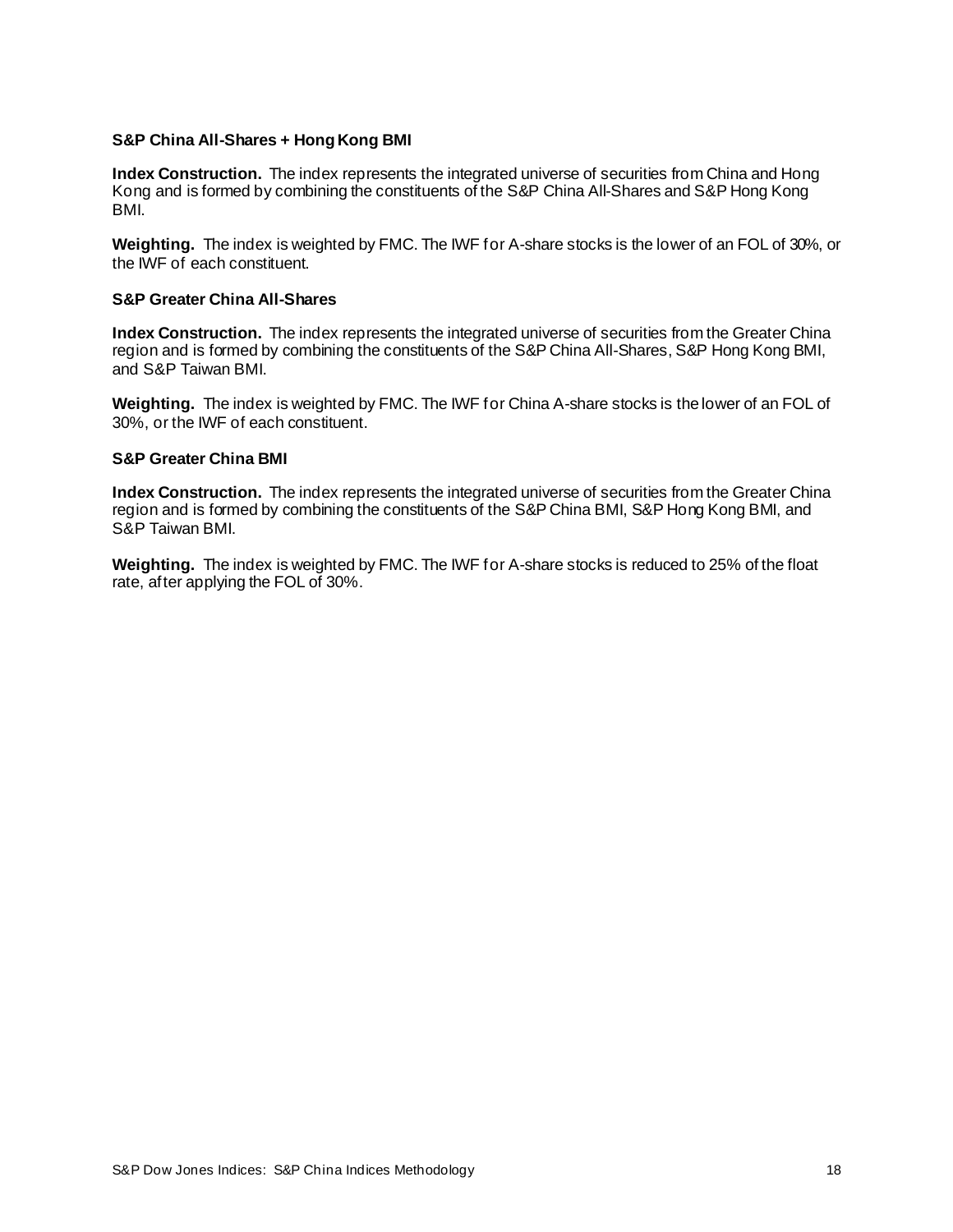#### <span id="page-19-0"></span>**S&P Total China BMI Domestic**

**Index Construction.** The index represents the integrated investment universe of Chinese companies (A, B, H, Red Chip and P Chips, and Chinese securities listed in the U.S., Singapore, or any other global exchange venue) and is formed by combining the constituents of the S&P China A Domestic BMI and S&P China BMI (EX-China A).

**Weighting.** The index is weighted by FMC. The A-share stocks use an IWF that reflects the percentage of shares available to mainland Chinese investors.

**S&P Total China BMI Domestic Size Indices.** S&P Total China BMI Domestic are sub-divided into size benchmarks.

All S&P Total China BMI Domestic Size Indices are calculated based on the complete Chinese equity universe, including both A-shares and offshore listings. These size classifications are utilized in all indices that include the S&P Total China BMI (e.g., S&P Total Greater China BMI) and are also used to construct the S&P China A Domestic BMI. LargeCap, MidCap, SmallCap, LargeMidCap, and MidSmallCap versions are available.

The splits are based on the cumulative market capitalization in the S&P Total China BMI Domestic whereas the A-share stocks use an IWF that reflects the percentage of shares available to mainland Chinese investors. The companies are ranked by total market capitalization, which is considered to be a better reflection of the significance of the company in the economy; then, FMC is accumulated to 70% for LargeCap, the next 15% for MidCap, and the final 15% for SmallCap indices. Where a company has multiple share classes, the share classes are combined to measure the company's total market cap.

A three-percentage point buffer is maintained between the three size ranges (Large, Mid and Small) to minimize turnover. If a stock moves in its ranking within the three-percentage point range where a sizesplit occurs, then that stock does not change its classification. The evaluation is done during the annual reconstitution and each quarter when IPO additions are made to the indices. IPO additions are sized according to their full market cap rank and cumulative FMC within the indices as of the quarterly rebalancing reference date.

Please note that size flags for Chinese domiciled stocks in the S&P Global BMI may differ from the size flags used in the S&P Total China BMI and S&P Total China BMI Domestic.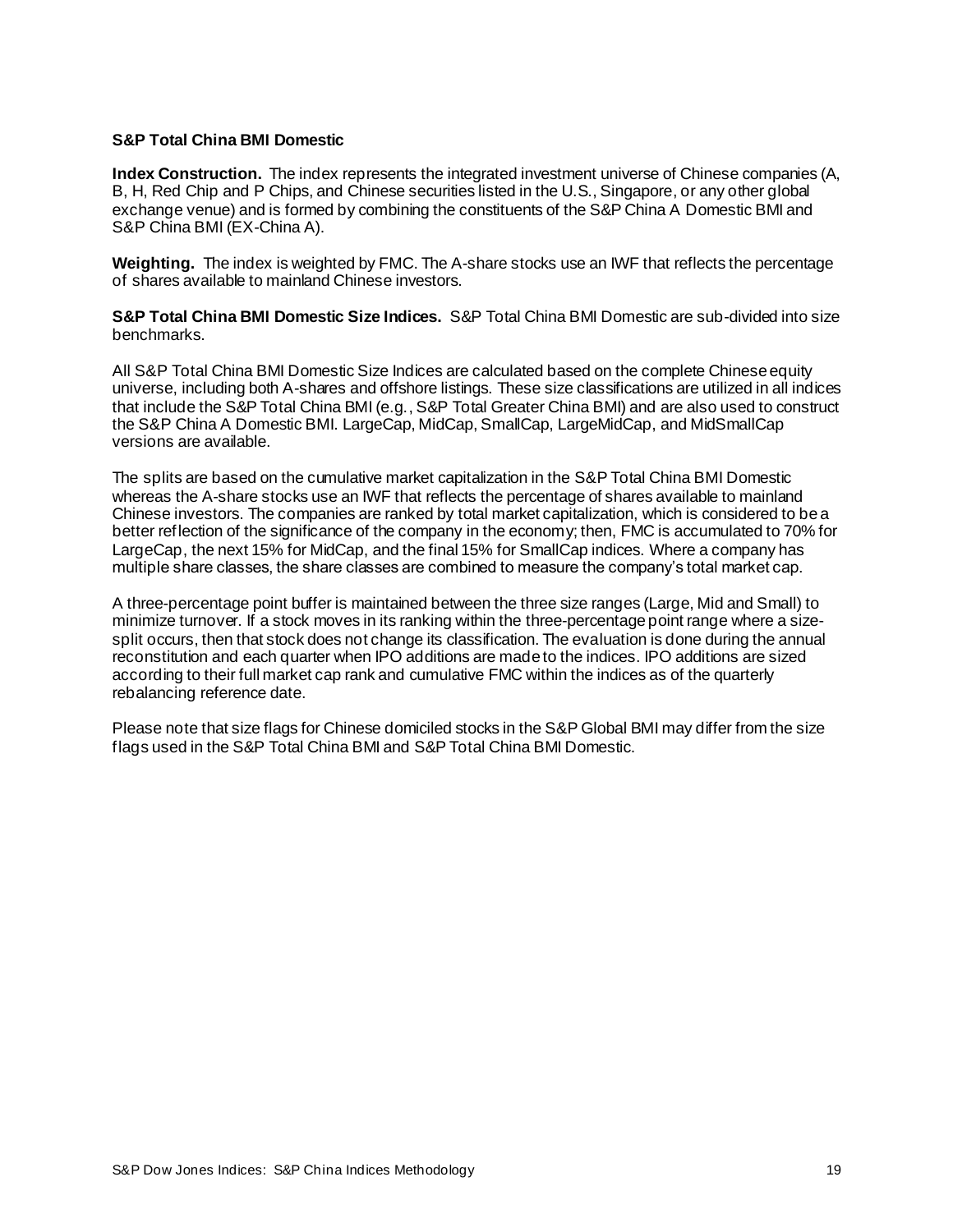#### <span id="page-20-0"></span>**S&P Total China + Hong Kong BMI Domestic**

**Index Construction.** The index represents the integrated universe of securities from China and Hong Kong and is formed by combining the constituents of the S&P Total China BMI Domestic and S&P Hong Kong BMI.

**Weighting.** The index is weighted by FMC. The A-share stocks use an IWF that reflects the percentage of shares available to mainland Chinese investors.

#### <span id="page-20-1"></span>**S&P Total Greater China BMI Domestic**

**Index Construction.** The index represents the integrated universe of securities from the Greater China region and is formed by combining the constituents of the S&P Total China BMI Domestic, S&P Hong Kong BMI, and S&P Taiwan BMI.

**Weighting.** The index is weighted by FMC. The A-share stocks use an IWF that reflects the percentage of shares available to mainland Chinese investors.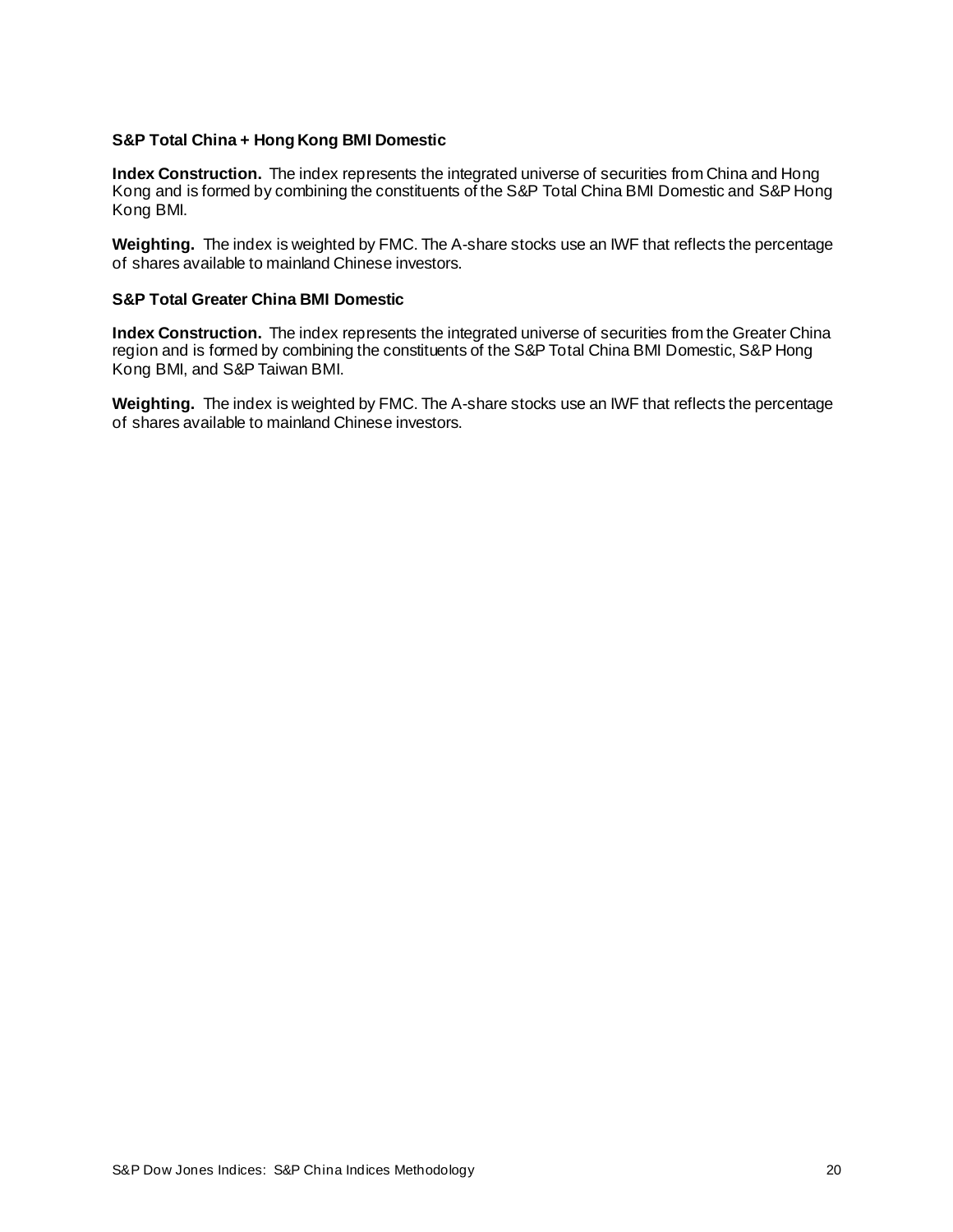### <span id="page-21-0"></span>**S&P Hong Kong-Listed China MidSmallCap Select**

**Index Universe.** The index universe is defined as all Mid- and Small-Cap stocks in the S&P China BMI (EX-China A) listed and trading on the Hong Kong Exchange that meet the following criteria as of the rebalancing reference date:

- Stocks must meet a relative MDVT inclusion threshold to be eligible for index inclusion. The inclusion threshold is determined by ranking the eligible universe of stocks by descending 12 month MDVT. Any stock with a 12-month MDVT value at or above the lowest 12-month MDVT value from the top 70% of the FMC of the eligible universe is eligible for index inclusion, with a 5% buffer applied for current index constituents.
- Trade price must be at least HKD 1 (If the trade price for existing constituents is less than HKD 1, the constituent remains in the index if its one-month average price as of the rebalancing reference date is at least HKD 1).

**Constituent Selection.** Stocks in the index universe that satisfy the criteria above are selected and form the index.

**Weighting.** The index is weighted by FMC subject to a single stock cap of 5%. Index constituent weights are updated quarterly, after the close of trading on the third Friday of March, June, September, and December.

*For more information on mid and small size calculation, please refer to the sizing methodology detailed in th[e S&P Global BMI, S&P/IFCI Methodology](https://www.spglobal.com/spdji/en/documents/methodologies/methodology-sp-global-bmi-sp-ifci-indices.pdf)*.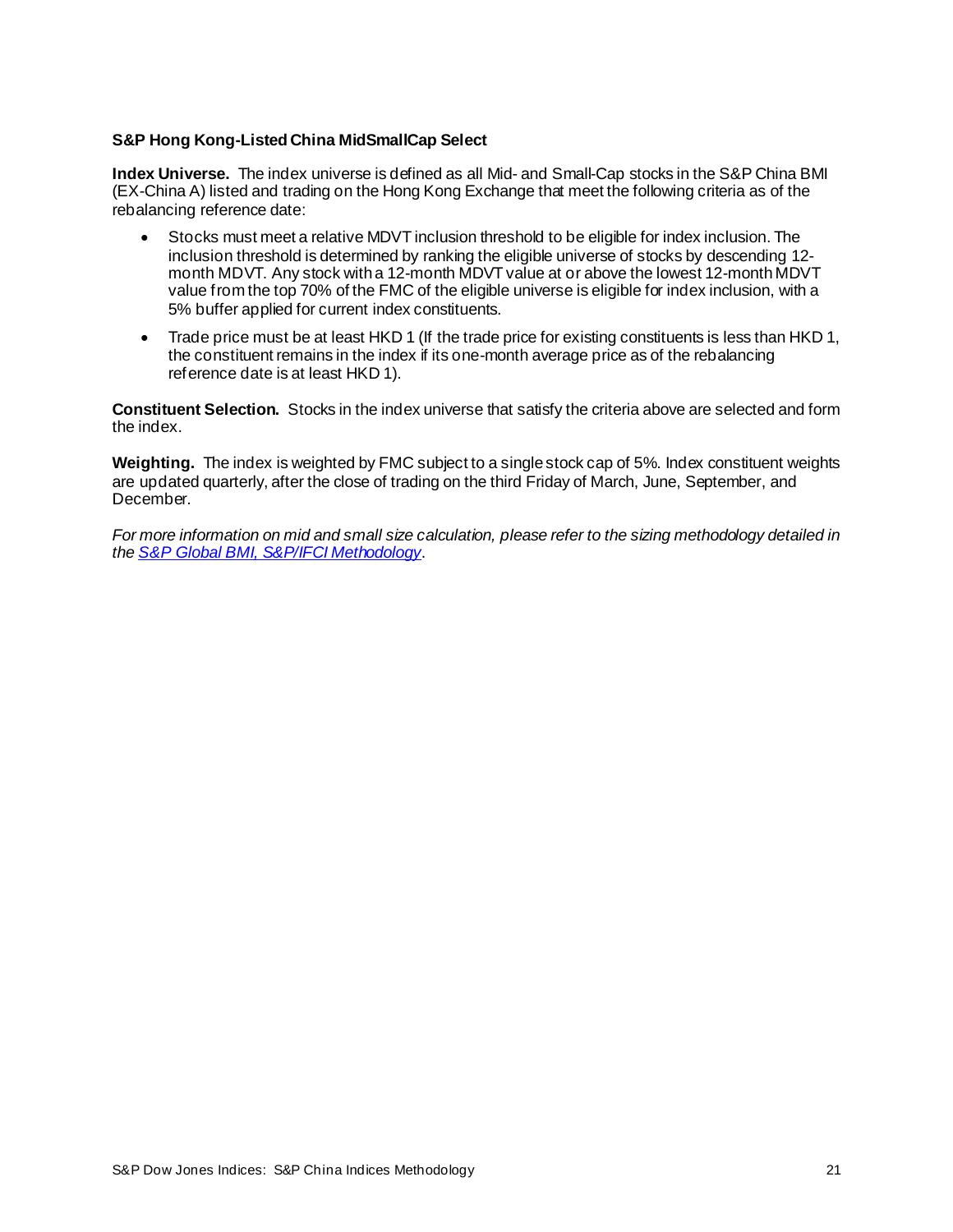#### <span id="page-22-0"></span>**S&P China 500**

**Index Universe.** The index universe is defined as all constituents of the S&P Total China BMI Domestic that meet the following criteria as of the rebalancing reference date:

- FMC must be at least US\$ 300 million (US\$ 250 million for existing constituents).
- Six-month MDVT must be at least US\$ 1 million (US\$ 0.8 million for existing constituents).
- Stocks designated as Special Treatment (ST and \*ST) by the Shanghai or Shenzhen Stock Exchanges are ineligible for index inclusion.

**Constituent Selection.** Constituent selection is as follows:

- 1. Eligible stocks are ranked by total market capitalization within each GICS sector in descending order.
- 2. Select largest company based on total market capitalization within each sector, including all listings of the company.
- 3. Compare the sector breakdowns (by FMC) of the selected stocks to the index universe and find the most underweighted sector. Add the next largest company (by total capitalization) in that sector, including all eligible listings of the company.
- 4. Repeat Step 3 until the number of selected companies reaches 350. All selected companies and their eligible listings are included in the index.
- 5. Repeat Step 3 to select 300 additional companies (including all eligible listings) to form a buffer zone.
- 6. Add the existing constituent companies in the buffer zone to the index by repeating Step 3 until they are all exhausted or the total number of selected companies in the index reaches 500.
- 7. If after Step 6, the total number of selected companies is still less than 500, new candidate companies and all their eligible listings in the buffer zone are added by repeating Step 3 until the total number of selected companies in the index reaches 500.

**Weighting.** The index is FMC weighted.

**S&P China 500 Sector Indices.** Sector indices based on the constituents of the S&P China 500 are available. S&P Dow Jones Indices assigns index constituents to each S&P China 500 Sector Index based on the constituent's classification under the GICS.

<span id="page-22-1"></span>*For more information on GICS, please refer to S&P Dow Jones Indices' GICS methodology.*

#### **S&P China 500 5% Capped Index**

At each semi-annual rebalancing the index is constructed by applying a 5% single stock weight cap to the constituents of the underlying index.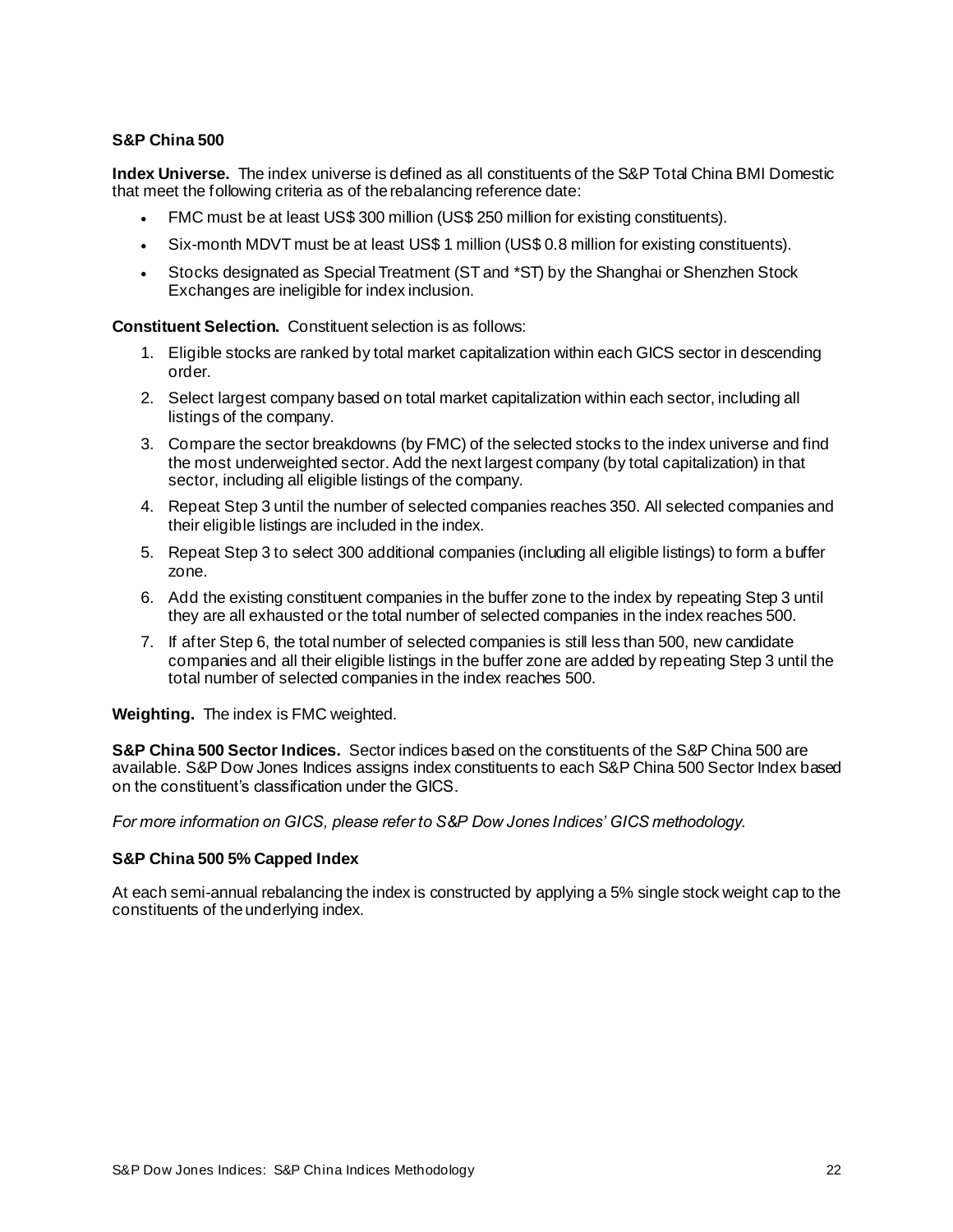### <span id="page-23-0"></span>**S&P New China Sectors Index**

**Index Universe.** The index universe is defined as all constituents of the S&P Total China + Hong Kong BMI Domestic that are incorporated in China, Hong Kong, Singapore, and domiciles of convenience, and meet the following criteria as of the rebalancing reference date:

- An FMC of at least US\$ 2.5 billion.<sup>6</sup>
- A three-month average daily value traded (ADVT) of at least US\$ 8 million.<sup>7</sup>
- An IWF of at least 15%.
- Stocks designated as Special Treatment (ST and \*ST) by the Shanghai or Shenzhen Stock Exchanges are ineligible for index inclusion.
- A GICS classification as detailed below.

| <b>GICS Level</b> | <b>GICS Code</b> | <b>Description</b>                                    |  |  |
|-------------------|------------------|-------------------------------------------------------|--|--|
| Sector            | 25               | <b>Consumer Discretionary</b>                         |  |  |
| Sector            | 30               | <b>Consumer Staples</b>                               |  |  |
| Sector            | 35               | <b>Health Care</b>                                    |  |  |
| Sector            | 50               | <b>Communication Services</b>                         |  |  |
| Industry Group    | 2020             | <b>Commercial &amp; Professional Services</b>         |  |  |
| Industry Group    | 4030             | Insurance                                             |  |  |
| Industry Group    | 4510             | Software & Services                                   |  |  |
| Industry          | 551050           | Independent Power and Renewable Electricity Producers |  |  |
| Sub-Industry      | 20301010         | Air Freight & Logistics                               |  |  |
| Sub-Industry      | 20302010         | Airlines                                              |  |  |
| Sub-Industry      | 20304010         | Railroads                                             |  |  |
| Sub-Industry      | 20305010         | <b>Airport Services</b>                               |  |  |
| Sub-Industry      | 20305020         | Highways & Railtracks                                 |  |  |
| Sub-Industry      | 45201020         | <b>Communications Equipment</b>                       |  |  |

*For more information on domiciles of convenience, please refer to S&P Dow Jones Indices' Equity Indices Policies & Practices Methodology.*

If a company has an eligible U.S. listing and a Hong Kong secondary listing, the Hong Kong listing will be selected provided it meets the above criteria and has traded for at least three months. If not, the U.S. listing is selected for index inclusion.

**Constituent Selection.** All stocks that pass the index eligibility criteria are added to the index, up to a maximum of 300 constituents. If the number of eligible constituents is greater than 300, then all eligible constituents are ranked by FMC, with the largest 300 stocks being selected as index constituents.<sup>8</sup>

**Multiple Share Classes.** One share class for each company in the index is included. If a company in the underlying index has multiple share classes, the priority for inclusion in the S&P New China Sectors Index is 1) Hong Kong-listed shares, 2) U.S.-listed shares, 3) A shares, and 4) Singapore-listed shares.

**Constituent Weightings.** The index is weighted by FMC, subject to a single stock weight cap of 10% applied at each rebalancing.

### <span id="page-23-1"></span>**S&P New China Sectors Ex A-Shares Index**

The S&P New China Sectors Ex A-Shares Index is built upon the above methodology while excluding all China A shares.

 $^{\rm 6}$  For companies with multiple share classes, the share classes are combined to measure the company's FMC.

 $^7$  IPOs with less than three months of trading history must meet the above threshold for the entire time they have been listed.

 $8$  Prior to December 19, 2016, the index was not subject to a maximum number of constituents.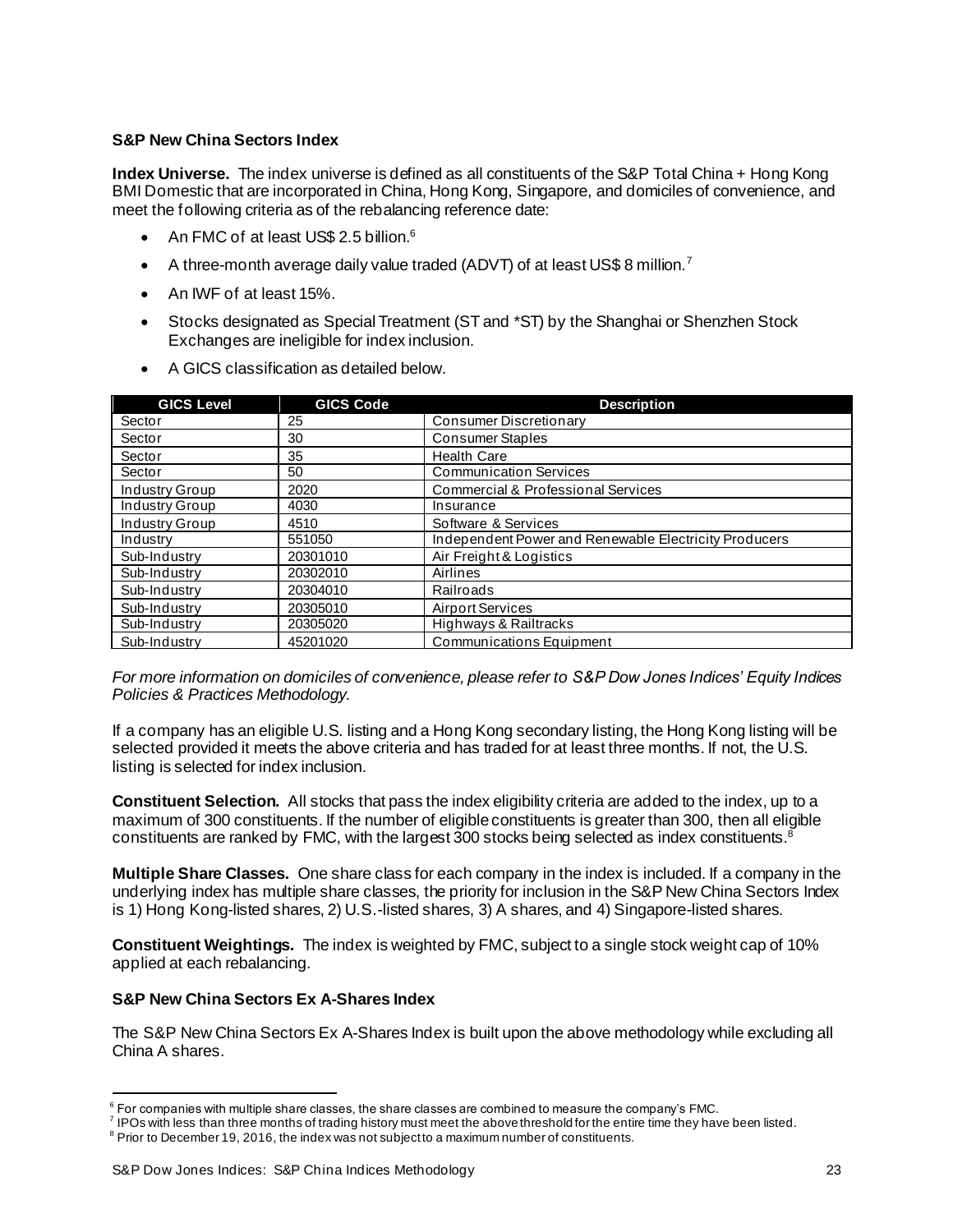#### <span id="page-24-0"></span>**S&P New China Sectors (A-Shares Capped) Index**

The S&P New China Sectors (A-Shares Capped) Index is constructed using the S&P New China Sectors Index with additional capping rules applied. In addition to the 10% single stock capping, the cumulative Ashares weight of all constituents is capped at 15%. The capping takes place at each semi-annual rebalancing, in line with the rebalancing of the S&P New China Sectors Index.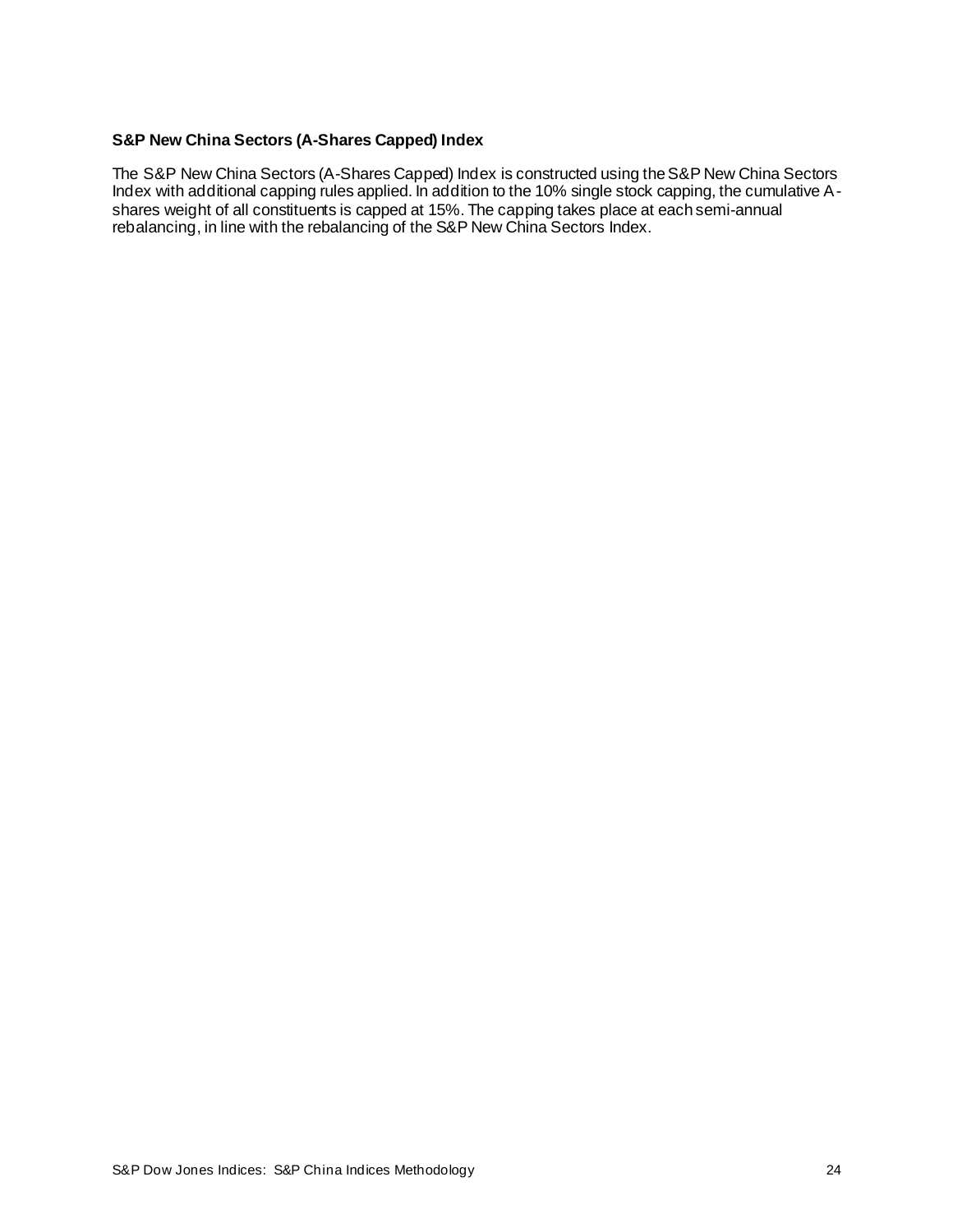#### <span id="page-25-0"></span>**S&P China A Venture Enterprises Index**

**Index Universe.** The index universe is defined as all stocks listed on the ChiNext board of the Shenzhen Stock Exchange excluding Special Treatment (ST or \*ST) stocks.

**Constituent Selection.** Those stocks in the index universe that satisfy the rules for inclusion in the S&P Global BMI are selected and form the index.

**Weighting.** The index is weighted by FMC. The IWF for the stocks in the index reflect the percentage of shares available to Chinese mainland investors.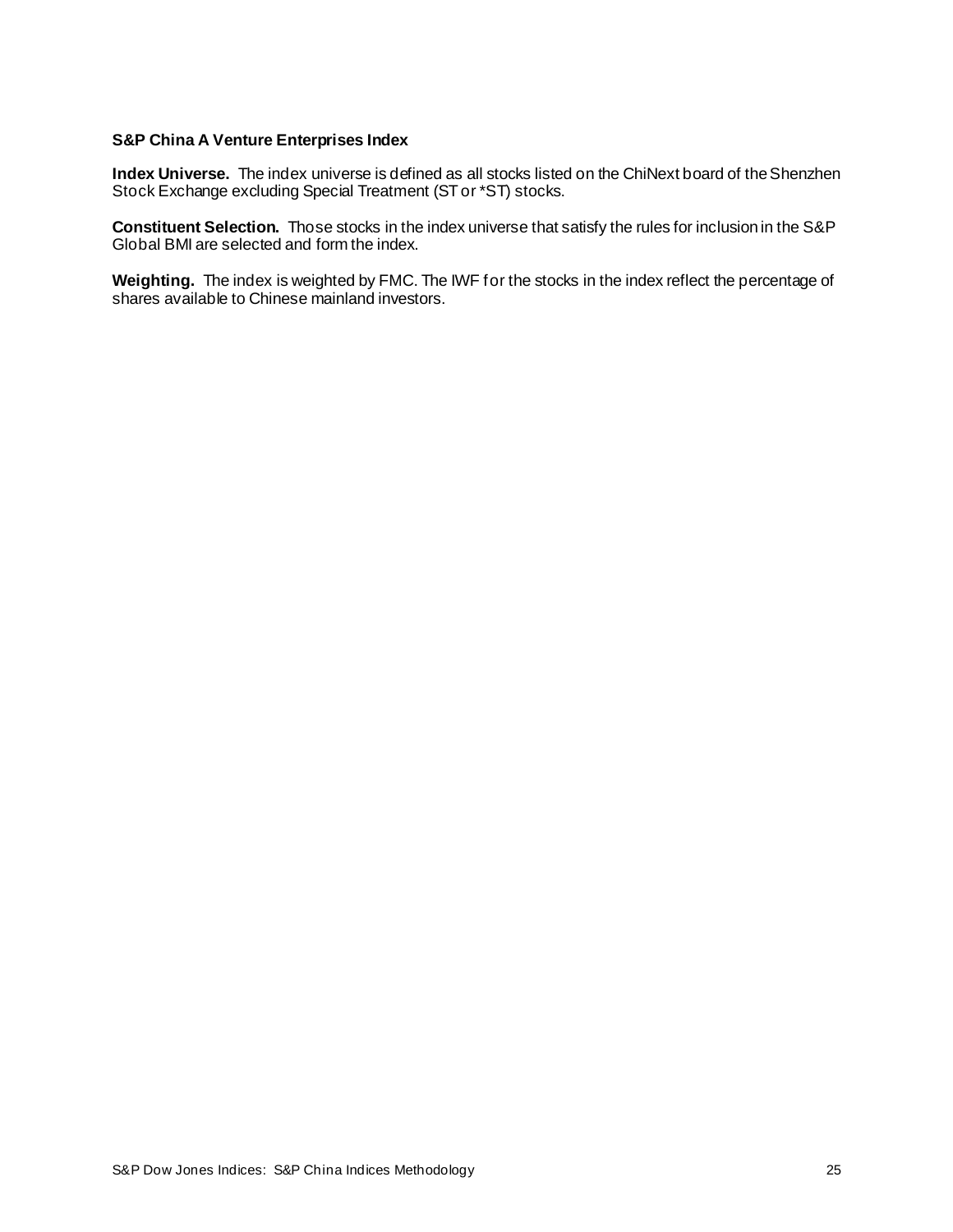### <span id="page-26-0"></span>**S&P China A 300**

**Index Universe.** The index universe is defined as all constituents of the S&P China A Domestic BMI that meet the following criteria as of the rebalancing reference date, excluding ST and \*ST stocks:

- Stocks with negative EPS for the two most recent trailing 12-month periods are ineligible for index inclusion.
- Stocks must be ranked in the top 70% of the index universe by six-month MDVT (top 75% for current constituents).

**Constituent Selection.** Constituent selection is as follows:

- 1. Eligible stocks are ranked in descending order by total market capitalization.
- 2. The top 300 stocks ranked by total market capitalization are selected, subject to current constituents remaining in the index if they rank among the top 600 stocks.
- 3. The index selection process attempts to maintain GICS sector balance, as measured by a comparison of each sector's weight in the index with its weight in the index universe to ensure representative sector weightings. If a sector in the index is over-weighted by 5% or more, as compared to its respective weight in the index universe, then non-constituent stocks in the overweighted sector are not added to the index.

**Weighting.** The index is weighted by FMC. The IWF for the stocks in the index reflect the percentage of shares available to Chinese mainland investors.

#### <span id="page-26-1"></span>**S&P China A 300 (NS Series)**

The index follows the same index universe, constituent selection, and weighting rules as stated for the S&P China A 300. The index is maintained from a China based investor perspective and may include securities that would not be eligible for inclusion if maintained from a U.S./U.K./EU investor perspective.

#### <span id="page-26-2"></span>**S&P China A 50 and S&P China A 100**

**Index Universe.** The index universe is defined as all constituents of the S&P China A 300.

**Constituent Selection.** Stocks are ranked by total market capitalization at the rebalancing reference date. The top 50 stocks are selected for the S&P China A 50, while the top 100 stocks are selected for the S&P China A 100. Stock selection is subject to a 20% buffer.

- 1. All stocks ranked within the top 80% of the target count are selected for the index.
- 2. Current index constituents not already selected within the top 120% of the target stock count are added to the index, in rank order, until the target stock count has been reached.
- 3. If, after following the above steps the target stock count has not been reached, non-constituent stocks not already selected are added to the index, in rank order, until the target stock count has been reached.

**Weighting.** The indices are weighted by FMC. The IWFs for stocks in the indices reflect the percentage of shares available to Chinese mainland investors.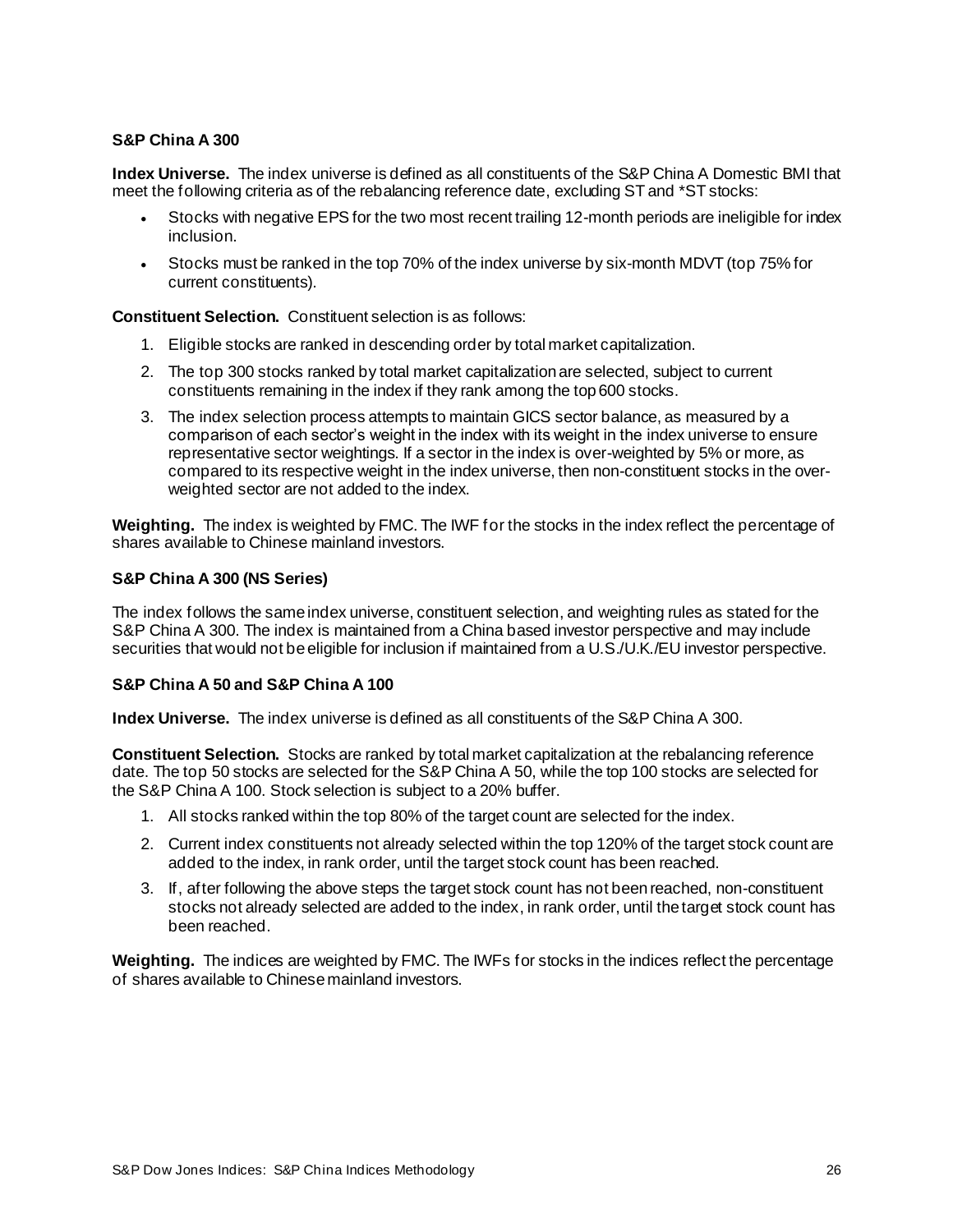### <span id="page-27-0"></span>**S&P China A 1800**

**Index Universe.** The index universe is defined as all constituents of the S&P China A Domestic BMI that meet the following criteria as of the rebalancing reference date, excluding ST and \*ST stocks:

- The top 300 stocks ranked by total market capitalization are ineligible for index inclusion, excluding constituents of the S&P China A 300 Index.
- Stocks with negative EPS for the two most recent trailing 12-month periods are ineligible for index inclusion.
- Stocks must be ranked in the top 90% of the index universe by six-month MDVT (top 95% for current constituents).

**Constituent Selection.** Constituent selection is as follows:

- 1. The top 1800 eligible stocks are ranked, in descending order by total market capitalization, and selected for index inclusion, subject to a 30% buffer.
- 2. All stocks ranked within the top 70% of the target count are selected for the index. Current constituents not already selected within the top 130% of the target stock count are added to the index in rank order until the target stock count is reached. If, after this, the target stock count is still not reached, non-constituent stocks not already selected are added to the index in rank order until the target stock count is reached.
- 3. The index selection process attempts to maintain GICS sector balance, as measured by a comparison of each sector's weight in the index with its weight in the index universe to ensure representative sector weightings. If a sector in the index is over-weighted by 2% or more, as compared to its respective weight in the index universe, then non-constituent stocks in the overweighted sector are not added to the index.

**Weighting.** The index is weighted by FMC. The IWF for the stocks in the index reflect the percentage of shares available to Chinese mainland investors.

### <span id="page-27-1"></span>**S&P China A MidCap 500**

**Index Universe.** The index universe is defined as all constituents of the S&P China A 1800 Index that meet additional criteria as of the rebalancing reference date:

- S&P China A 300 constituents are ineligible for index inclusion
- Stocks must be ranked in the top 85% of the index universe by six-month MDVT (top 90% for current constituents).

**Constituent Selection.** At each rebalancing reference date, the top 500 eligible stocks are ranked by total market capitalization, and selected for index inclusion, subject to a 50% buffer.

- 1. All stocks ranked within the top 50% of the target count are selected for the index.
- 2. Current constituents not already selected within the top 150% of the target stock count are added to the index, in rank order, until the target stock count is reached.
- 3. If, after following the above steps, the target stock count is still not reached, non-constituent stocks not already selected are added to the index in rank order until the target stock count is reached.

**Weighting.** The index is weighted by FMC. The IWF for the stocks in the index reflect the percentage of shares available to Chinese mainland investors.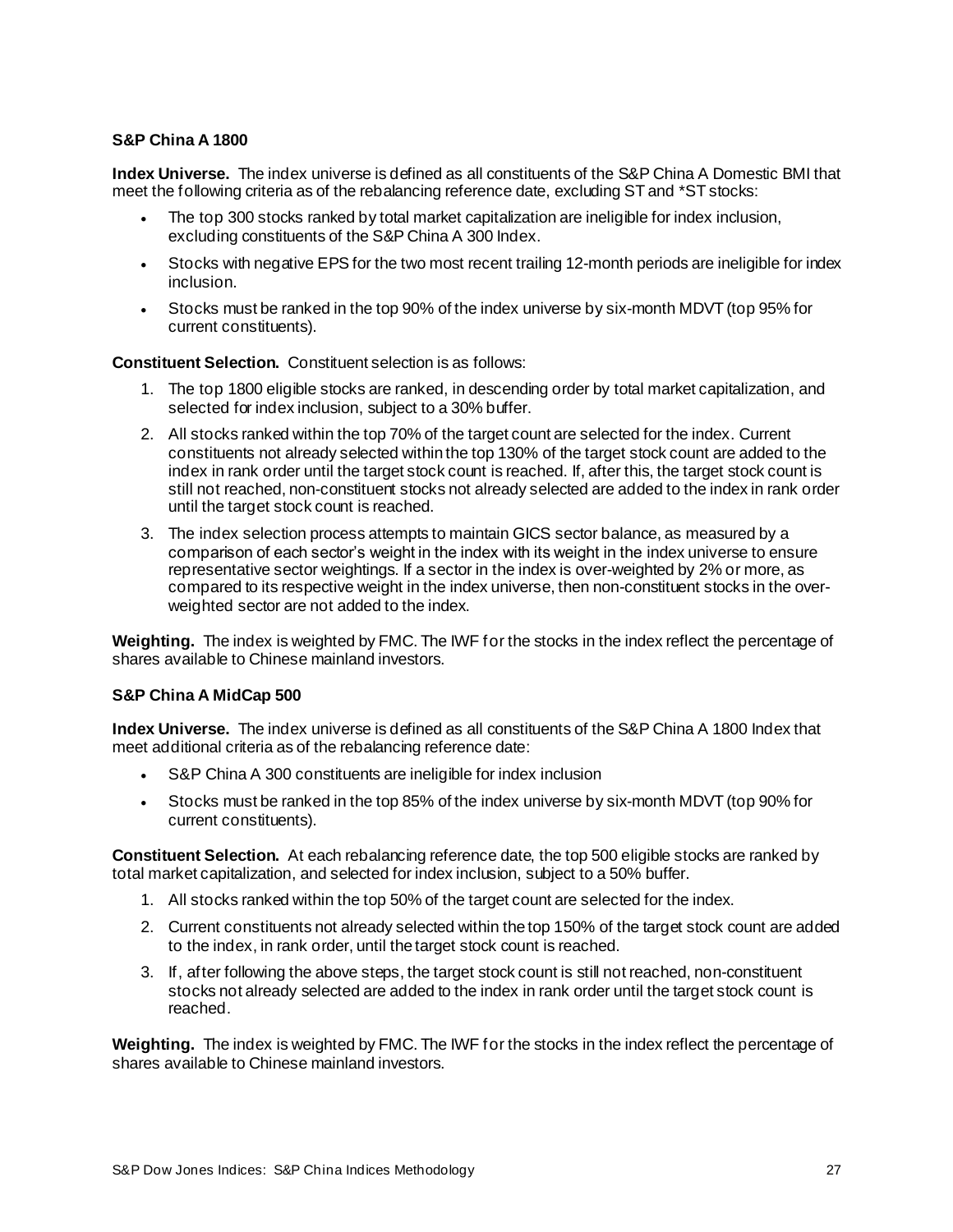#### <span id="page-28-0"></span>**S&P China A SmallCap 1000**

**Index Universe.** The index universe is defined as all constituents of the S&P China A 1800.

**Constituent Selection.** Constituents of the S&P China A 300 and S&P China A MidCap 500 indices are removed from the index universe.

**Weighting.** The index is weighted by FMC. The IWF for the stocks in the index reflect the percentage of shares available to Chinese mainland investors.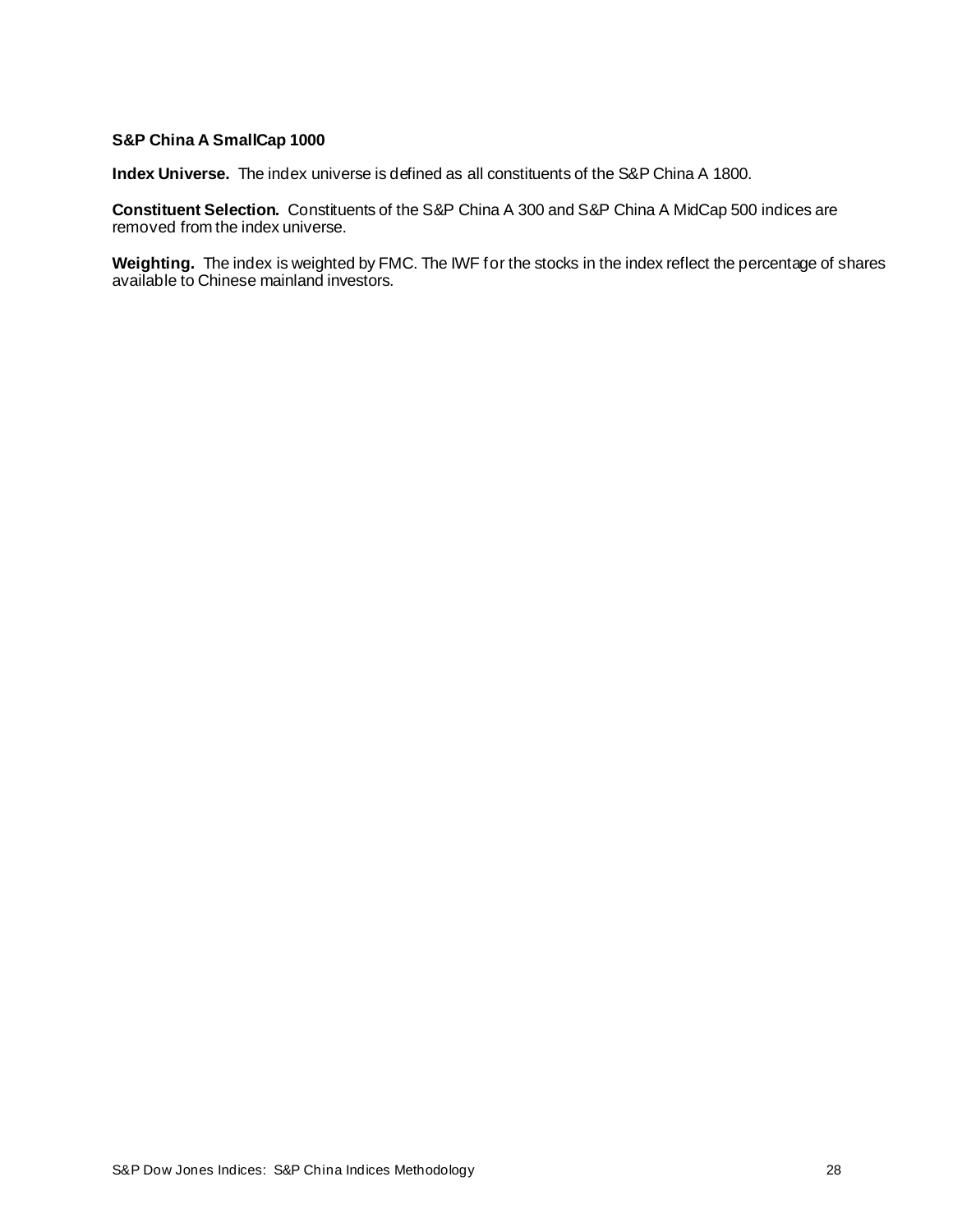### <span id="page-29-0"></span>**S&P China Tech Broad Market Index**

**Index Construction.** The index universe is defined as all constituents within the S&P Total China Domestic BMI Index that meet the following criteria as of the rebalancing reference date:

• Be classified as part of one of the following:

| <b>GICS Level</b> | <b>GICS Code</b> | <b>Description</b>                 |  |  |
|-------------------|------------------|------------------------------------|--|--|
| Sector            | 45               | Information Technology             |  |  |
| Sub-Industry      | 20101010         | Aerospace & Defense                |  |  |
| Sub-Industry      | 25502020         | Internet & Direct Marketing Retail |  |  |
| Sub-Industry      | 50202020         | Interactive Home Entertainment     |  |  |
| Sub-Industry      | 50203010         | Interactive Media & Services       |  |  |
| Sub-Industry      | 35103010         | <b>Health Care Technology</b>      |  |  |
| Sub-Industry      | 35201010         | Biotechnology                      |  |  |
| Sub-Industry      | 35203010         | Life Sciences Tools & Services     |  |  |
| Sub-Industry      | 55105020         | Renewable Electricity              |  |  |

**Constituent Weightings.** At each rebalancing, the index is FMC weighted, with single company's weights subject to a 10% weight cap. In the event a company has more than one share class represented in the index, the company's weight is capped at 10% based on total FMC, with any excess weight proportionally redistributed to each share class's FMC. The IWF for China A-shares in the index reflect the percentage of shares available to Chinese mainland investors.

## <span id="page-29-1"></span>**S&P China Tech 50 Domestic Index**

**Index Universe.** The index universe is defined as all constituents of the S&P China Tech Broad Market Index that meet the following criteria as of the rebalancing reference date:

- Must be China A-shares or Hong Kong listed shares available to Chinese mainland investors through the Southbound Trading Segments of the Shanghai-Hong Kong Stock Connect and Shenzhen-Hong Kong Stock Connect Programs.
- A three-month MDVT of at least US\$ 5 million (US\$ 4 million for current constituents).<sup>9</sup>
- Eligible A-shares must rank in the top 80% within the A-share universe listed on the same exchange by 12-month ADVT.<sup>10</sup>

**Constituent Selection.** The eligible stocks are ranked by total market capitalization at the rebalancing reference date, the top 50 companies are selected subject to a 20% rebalancing buffer.

- 1. All companies ranked within the top 40 are selected for the index. All eligible shares of the selected companies are included in the index.
- 2. Current constituent companies not already selected within the top 60 are added to the index in the order of total market capitalization, until the target company count has been reached. All eligible shares of the selected companies are included in the index.
- 3. If, after following the above steps the target company count has not been reached, nonconstituent companies not already selected are added to the index, in the order of total market capitalization, until the target company count has been reached. All eligible shares of the selected companies are included in the index.

**Constituent Weightings.** The index is weighted by FMC, subject to a single company weight cap of 10% at each rebalancing. In the event a company has more than one share class represented in the index, the company's weight is capped at 10% based on total FMC, the rebalanced weight is then distributed proportionally to each share class's FMC. The IWF for China A-shares in the index reflect the percentage of shares available to Chinese mainland investors.

<sup>&</sup>lt;sup>9</sup> IPOs with less than three months of trading history must meet the above threshold for the entire time they have been listed.

 $10$  IPOs with less than three months of trading history must meet the above threshold for the entire time they have been listed.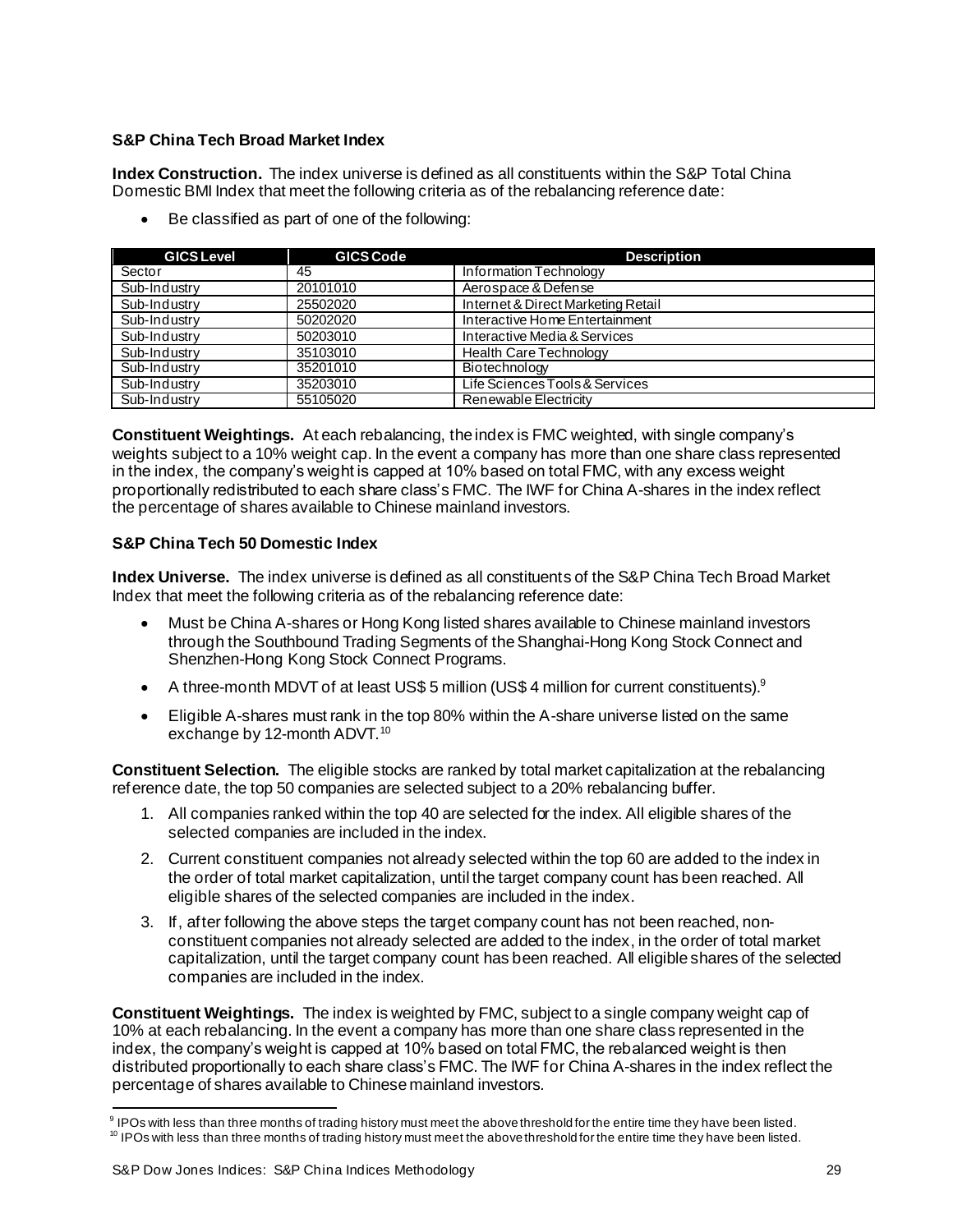#### <span id="page-30-0"></span>**S&P China Tech 50 HK Connect Index**

**Index Universe.** The index universe is defined as all constituent companies within the S&P China Tech Broad Market Index that meet the following criteria as of the rebalancing reference date:

- Must be Hong Kong listed shares (including Hong Kong secondary listings<sup>11</sup>) or China A-Shares available to foreign investors through the Northbound Trading Segments of the Shanghai-Hong Kong Stock Connect and Shenzhen-Hong Kong Stock Connect Programs.
- A three-month MDVT of at least US\$ 5 million (US\$ 4 million for shares of current constituent companies). 12

**Constituent Selection.** The eligible stocks are ranked by total market capitalization at the rebalancing reference date, the top 50 companies are selected subject to a 20% rebalancing buffer.

- 1. All companies ranked within the top 40 are selected for the index. All eligible shares of the selected companies are included in the index.
- 2. Current constituent companies not already selected within the top 60 are added to the index in the order of total market capitalization, until the target company count has been reached. All eligible shares of the selected companies are included in the index.
- 3. If, after following the above steps the target company count has not been reached, nonconstituent companies not already selected are added to the index, in the order of total market capitalization, until the target company count has been reached. All eligible shares of the selected companies are included in the index.

**Constituent Weightings.** The index is weighted by FMC, subject to a single company weight cap of 10% at each rebalancing. In the event a company has more than one share class represented in the index, the company's weight is capped at 10% based on total FMC, the rebalanced weight is then distributed proportionally to each share class's FMC. The IWF for A-share stocks is the lower of an FOL of 30%, or the investable weight factor of each constituent.

 $11$  Hong Kong secondary listings are also eligible if the companies are in the S&P China Tech Broad Market Index.

<sup>&</sup>lt;sup>12</sup> IPOs with less than three months of trading history must meet the above threshold for the entire time they have been listed.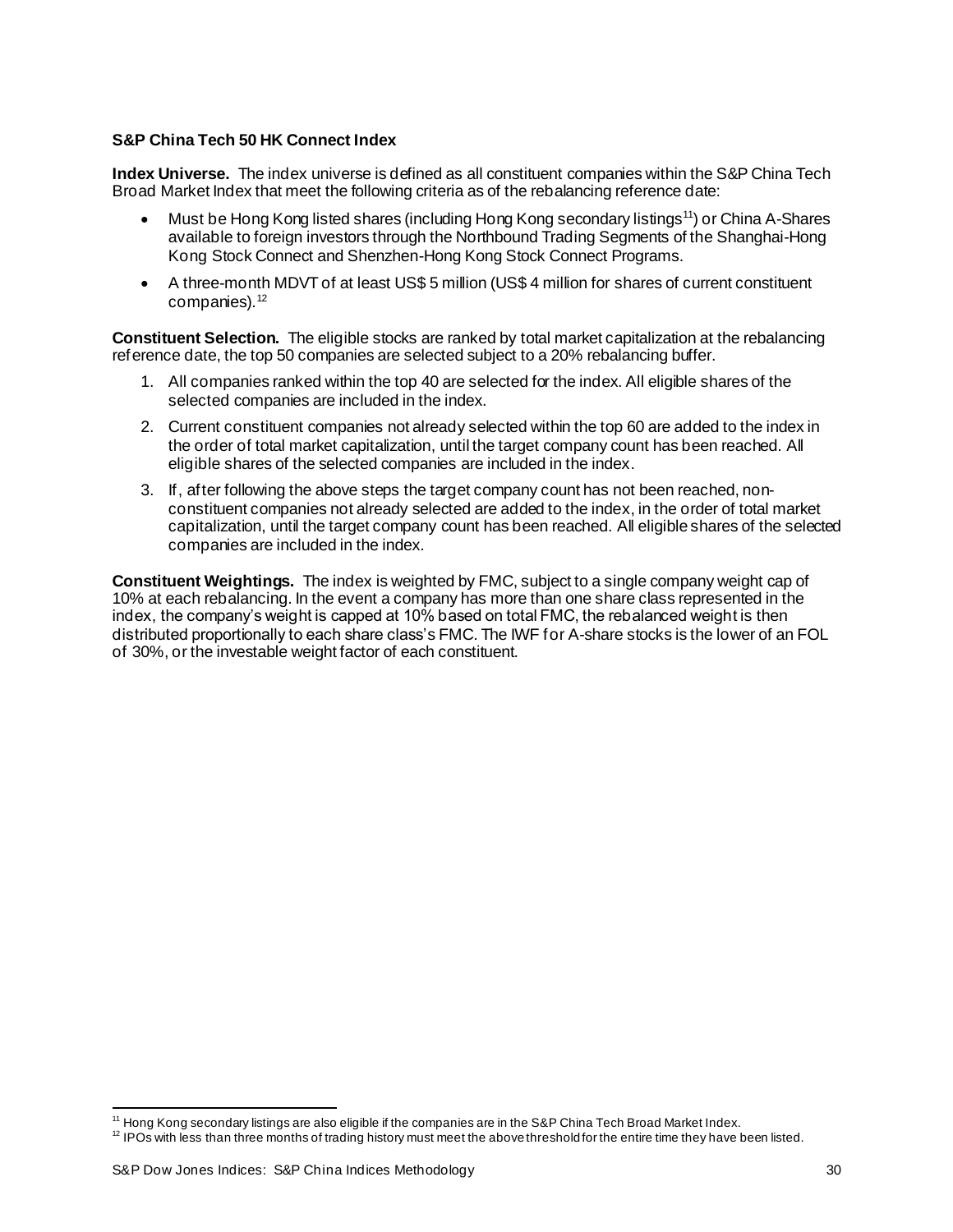### <span id="page-31-0"></span>**S&P China Tech 50 Index**

**Index Universe.** The index universe is defined as all constituents within the S&P China Tech Broad Market Index that meet the following criteria as of the rebalancing reference date:

- All share classes are eligible except China A-shares that are not eligible for the Northbound Trading Segments of the Shanghai-Hong Kong Stock Connect or Shenzhen-Hong Kong Stock Connect Programs.
- A three-month MDVT of at least US\$ 5 million (US\$ 4 million for current constituents).<sup>13</sup>

**Constituent Selection.** The eligible stocks are ranked by total market capitalization at the rebalancing reference date, the top 50 companies are selected subject to a 20% rebalancing buffer.

- 1. All companies ranked within the top 40 are selected for the index. All eligible shares of the selected companies are included in the index.
- 2. Current constituent companies not already selected within the top 60 are added to the index in the order of total market capitalization, until the target company count has been reached. All eligible shares of the selected companies are included in the index.
- 3. If, after following the above steps the target company count has not been reached, nonconstituent companies not already selected are added to the index, in the order of total market capitalization, until the target company count has been reached. All eligible shares of the selected companies are included in the index.

**Constituent Weightings.** The index is weighted by float adjusted market capitalization, subject to a single company weight cap of 10% at each rebalancing. In the event a company has more than one share class represented in the index, the company's weight is capped at 10% based on total FMC, the rebalanced weight is then distributed proportionally to each share class's FMC. The IWF for A-share stocks is the lower of an FOL of 30%, or the investable weight factor of each constituent.

<sup>&</sup>lt;sup>13</sup> IPOs with less than three months of trading history must meet the above threshold for the entire time they have been listed.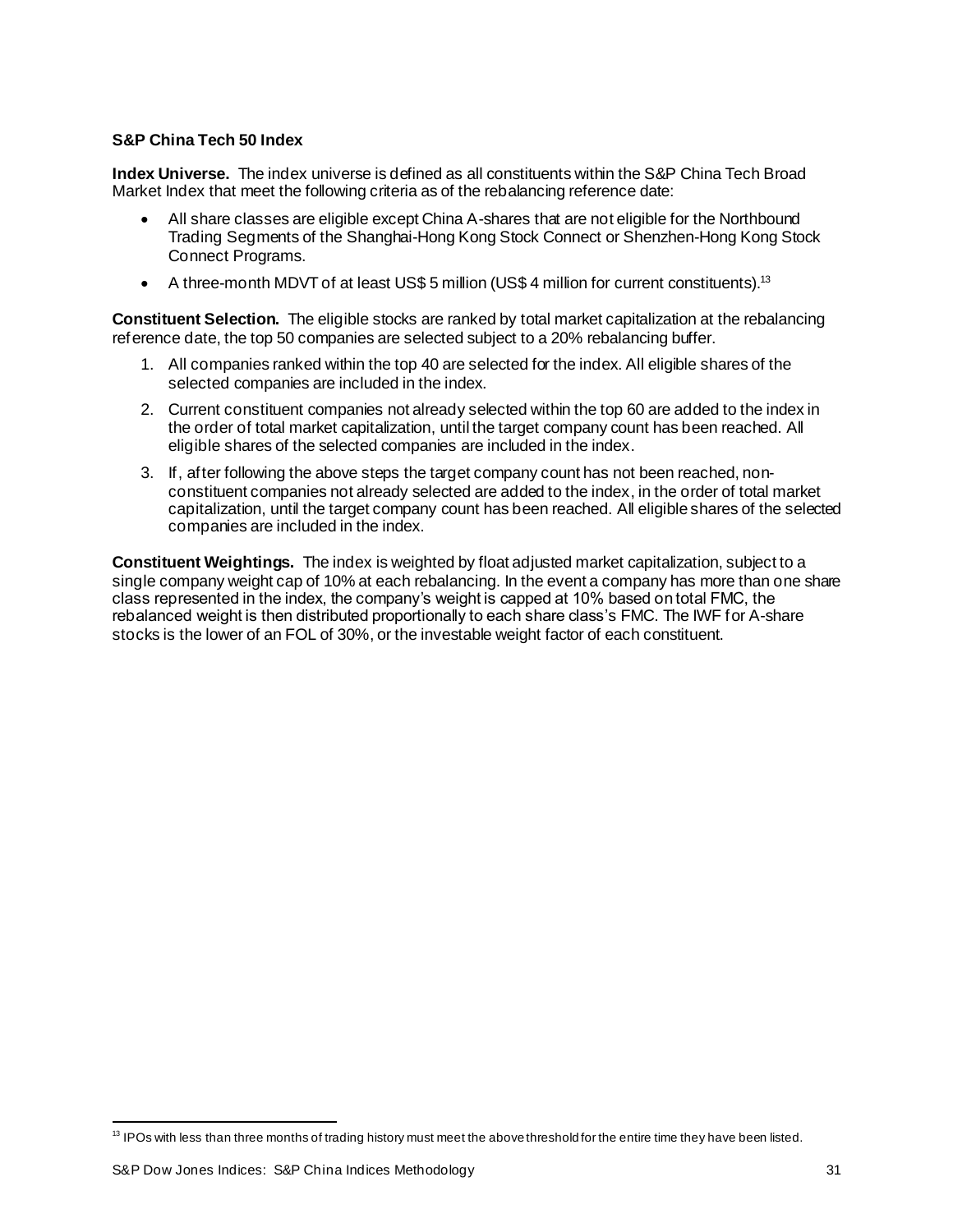### <span id="page-32-0"></span>**S&P China Tech 50 Offshore Index**

**Index Universe.** The index universe consists of all constituent companies in the S&P China Tech Broad Market Index that meet the following criteria as of the rebalancing reference date:

- All share classes are eligible except China A-shares and China B-shares.
- The Hong Kong listing is superior to the US listing under the same company if the company lists in US but with a secondary listing in Hong Kong. If both listings are in the index universe, only the Hong Kong listing is eligible for selection, otherwise only the listing in the index universe is eligible for selection, provided it meets other eligibility criteria.
- A three-month MDVT of at least US\$ 5 million (current constituents US\$ 4 million).<sup>14</sup>

**Constituent Selection.** At each rebalancing, eligible stocks in the index universe are ranked in descending order by total market capitalization with the highest ranked 50 companies selected for index inclusion, subject to a 20% buffer. Constituents are selected according to the following process:

- 1. All companies ranked within the top 40 are selected.
- 2. Current constituents not already selected within the top 60 are added until the target constituent count is reached.
- 3. If the target constituent count is still not met, the largest non-constituent companies are selected and added to the index until the target constituent count of 50 is reached.

**Constituent Weightings.** At each rebalancing, the index is float adjusted market capitalization weighted, subject to a single constituent weight cap of 10%.

<sup>&</sup>lt;sup>14</sup> IPOs with less than three months of trading history must meet the above threshold for the entire time they have been listed.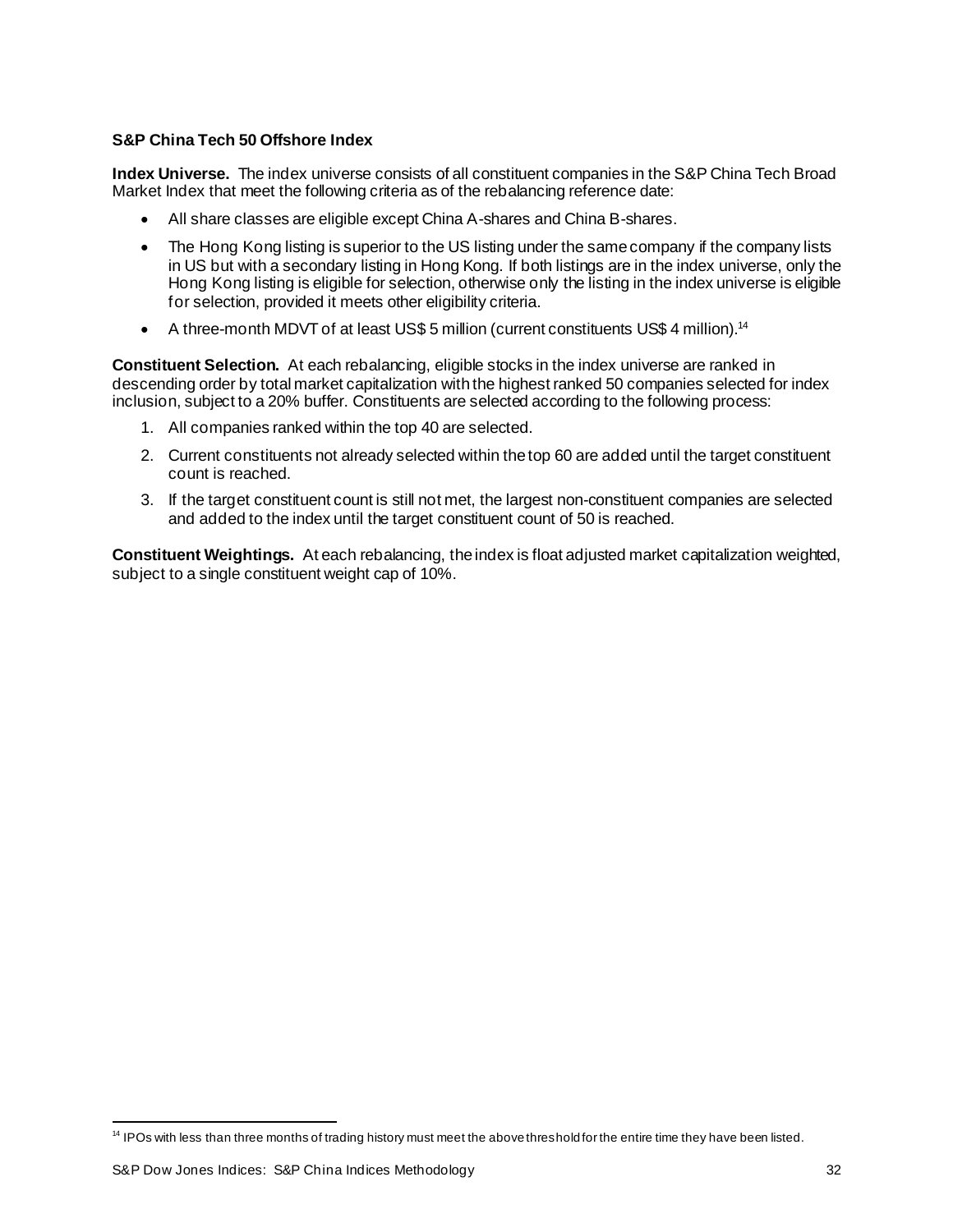### <span id="page-33-0"></span>**S&P China 50**

**Index Universe.** The index universe<sup>15</sup> is all constituents of the S&P China BMI that meet the following criteria as of the rebalancing reference date:

- **Liquidity.** Stocks must have a six-month MDVT must be at least US\$ 3 million (current constituents US \$ 2.4 million).
- **Listing.** Be listed as one of the following:
	- China A-Shares available to foreign investors through the Northbound Trading Segments of the Shanghai-Hong Kong Stock Connect and Shenzhen-Hong Kong Stock Connect **Programs**
	- B shares listed on the Shanghai and Shenzhen Stock Exchanges
	- On the Hong Kong, NYSE, or Nasdaq Exchanges.
- **Multiple Share Classes.** Only one share class per company is included in the index. If a company, based on the constituent selection ranking, has multiple share classes the below hierarchy determines which share class is selected and added to the index:
	- 1. U.S.-listed shares
	- 2. Hong Kong-listed shares
	- 3. A shares
	- 4. B shares.

**Constituent Selection.** At each rebalancing, the eligible companies are ranked in descending order by total market capitalization within the index universe, with the highest ranking 50 stocks selected based on multiple share classes criteria below, subject to a 20% selection buffer. The selection buffer process is:

- 1. Select all stocks ranked within the top 40.
- 2. Select current constituents ranked within the top 60 until the target constituent count of 50 is reached.
- 3. If, after Step 2, the target constituent count is still not met, the highest ranking non-constituent is selected, with the selection process continuing until the target constituent count is met.

**Constituent Weightings.** At each rebalancing, theindex is FMC weighted, subject to a single constituent weight cap of 15%. The IWF for A-share stocks is the lower of an FOL of 30%, or the investable weight factor of each constituent for Chinese mainland investors.

<sup>&</sup>lt;sup>15</sup> Prior to September 20, 2019, the underlying universe was composed of constituents in the S&P Access China A Index and S&P China BMI.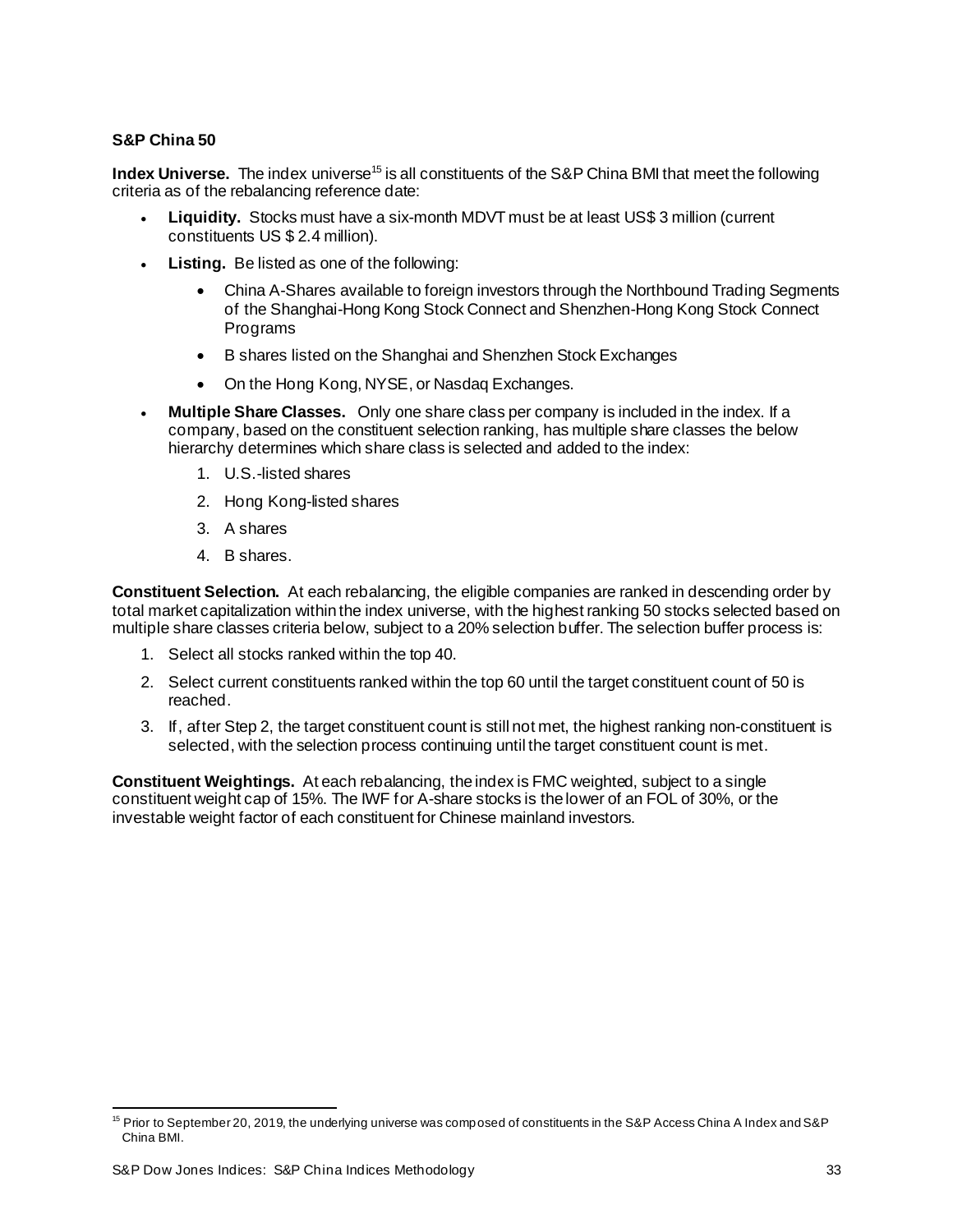#### <span id="page-34-0"></span>**S&P China Hong Kong Greater Bay Area 300 Index**

**Index Universe.** The index universe<sup>16</sup> is all stocks in the S&P Global BMI and any Hong Kong listed secondary with an ADR where the company is represented in the S&P Global BMI.

**Eligibility Criteria.** As of each rebalancing reference date, stocks in the index universe must meet the following criteria to be eligible for index inclusion:

- **Domicile.** Must be domiciled in China or Hong Kong.
- **Listing.** Must be listed on either the Shenzhen Stock Exchange or Hong Kong Stock Exchange, as follows:
	- China A-Shares listed on the Shenzhen Stock Exchange available to foreign investors through the Northbound Trading Segments of the Shenzhen-Hong Kong Stock Connect Programs
	- Hong Kong listed shares, including Hong Kong listed secondaries with ADRs where the listing company is represented in the S&P Global BMI.
- **Liquidity.** Must have a six-month MDVT of at least US \$5 million (current constituents US \$4 million).
- **Multiple Share Classes.** All publicly listed multiple share class lines are eligible for index inclusion, subject to meeting the eligibility criteria. For more information, please refer to Approach A in S&P Dow Jones Indices Equity Policies & Practices Methodology.

**Constituent Selection.** At each rebalancing, rank the eligible stocks in descending order by total market capitalization as of the rebalancing reference date, selecting the highest ranked 300 companies<sup>17</sup>, subject to a 20% selection buffer. The selection buffer process is:

- 1. All companies ranked within the top 240 are automatically selected.
- 2. Current constituents ranked within the top 360 are added to the index until the target constituent count is reached.
- 3. If, after this the target constituent count is still not reached, the highest ranked non-constituent company is selected and added to the index. This process continues iteratively until the target constituent count is reached.

**Constituent Weightings.** At each rebalancing, the index is FMC weighted, subject to a single company weight cap of 10%. The IWF for A-share stocks is the lower of an FOL of 30%, or the investable weight factor of each constituent for Chinese mainland investors.

 $16$  Prior to September 20, 2019, the underlying universe was composed of constituents in the S&P Access China A Index and S&P Global BMI.

<sup>&</sup>lt;sup>17</sup> All eligible share lines of the selected companies are included in the index.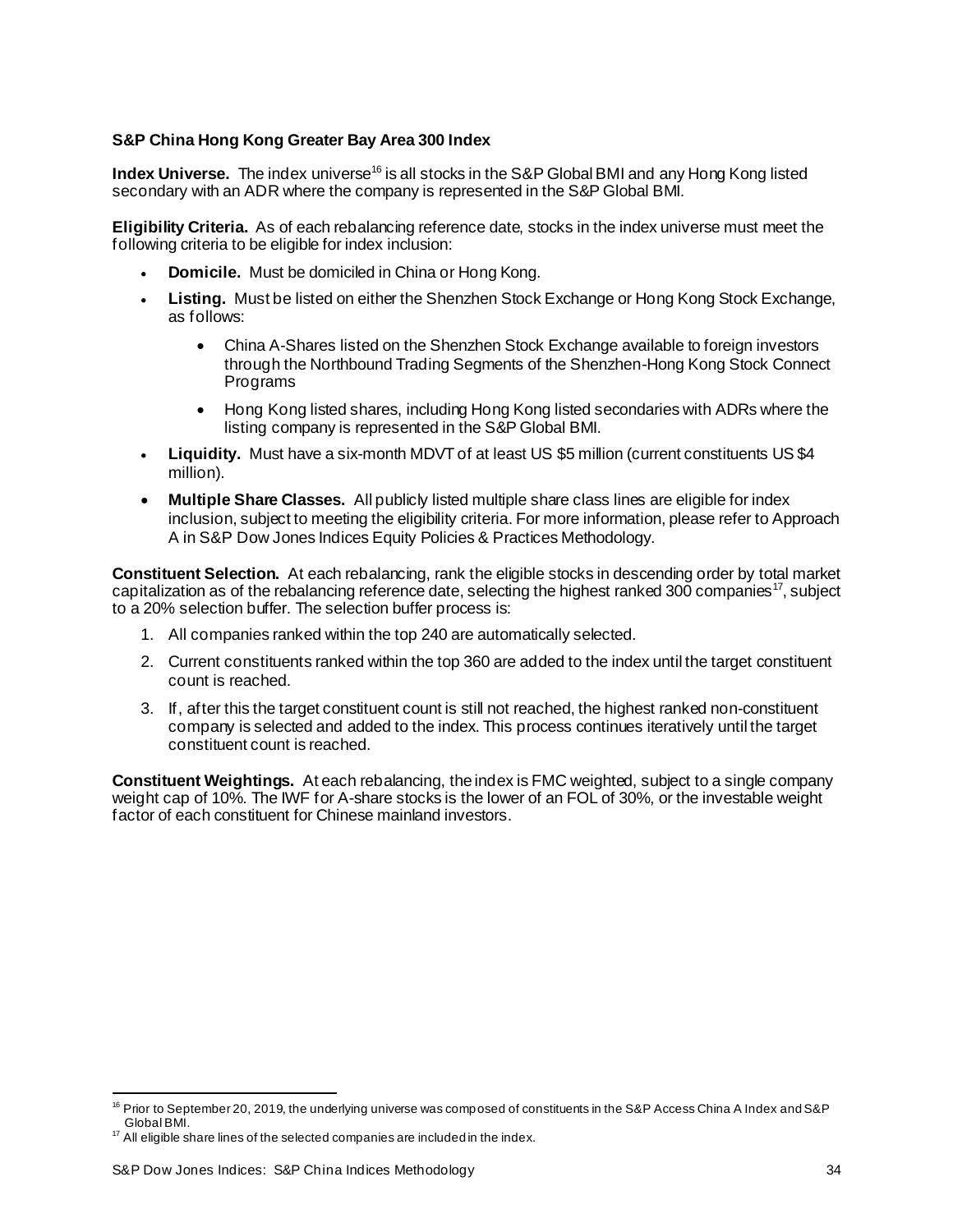# <span id="page-35-0"></span>Index Maintenance

### <span id="page-35-1"></span>**Index Calculations**

The indices calculate by means of the divisor methodology used in all S&P Dow Jones Indices' equity indices.

*Except for the indices listed below, for information on index calculation, please refer to the Market Capitalization Indices section of S&P Dow Jones Indices' Index Mathematics Methodology.* 

| <b>Index</b>                                        | <b>Index Mathematics Section</b>                 |  |
|-----------------------------------------------------|--------------------------------------------------|--|
| S&P China 500 5% Capped Index (USD)                 |                                                  |  |
| S&P China Tech 50 HK Connect Index (USD)            |                                                  |  |
| S&P China Tech 50 Index (USD)                       |                                                  |  |
| S&P China Tech 50 Offshore Index (USD)              | Capped Market Capitalization<br>Weighted Indices |  |
| S&P China Tech Broad Market Index (USD)             |                                                  |  |
| S&P China Tech 50 Domestic Index (USD)              |                                                  |  |
| S&P Hong Kong Listed China MidSmallCap Select (HKD) |                                                  |  |
| S&P U.S. Listed China 50 (USD)                      |                                                  |  |
| S&P New China Sectors Ex-A-Share Index (USD)        |                                                  |  |
| S&P New China Sectors (A-shares Capped) Index (USD) | Non-Market Capitalization<br>Weighted Indices    |  |
| <b>S&amp;P New China Sectors Index</b>              |                                                  |  |

### <span id="page-35-2"></span>**Rebalancing**

**S&P China 500 and S&P China 500 5% Capped Index.** The indices rebalance semi-annually, effective after the close of trading on the third Friday of June and December. The rebalancing reference date is after the close of the second to last Friday of May and November, respectively.

**S&P Access China A, S&P Shanghai-Hong Kong Stock Connect Northbound, S&P Shenzhen-Hong Kong Stock Connect Northbound, and S&P Access China A 50.** The indices are rebalanced semiannually, effective after the close of trading on the third Friday of July and January. The rebalancing reference dates are the last trading day of June and December, respectively.

**S&P Hong Kong-Listed China MidSmallCap Select.** The index is rebalanced semi-annually, effective at the close of trading on the third Friday of March and September.<sup>18</sup> The rebalancing reference dates are the last trading day of February and August, respectively.

**S&P Access Hong Kong.** The index is rebalanced semi-annually, effective after the close of trading on the third Friday of April and October. The rebalancing reference dates are the last trading day of March and September, respectively.

**S&P U.S.-Listed China 50.** The index is reconstituted annually, effective after the close of trading on the third Friday of September. In addition, index constituent weights are updated quarterly, after the close of trading on the third Friday of March, June, September, and December. The rebalancing reference dates are the third Friday of February, May, August, and November, respectively.

<sup>&</sup>lt;sup>18</sup> Prior to September 2009, the semi-annual rebalancings for the S&P Hong Kong-Listed China MidSmallCap Select were the third Friday of June and December.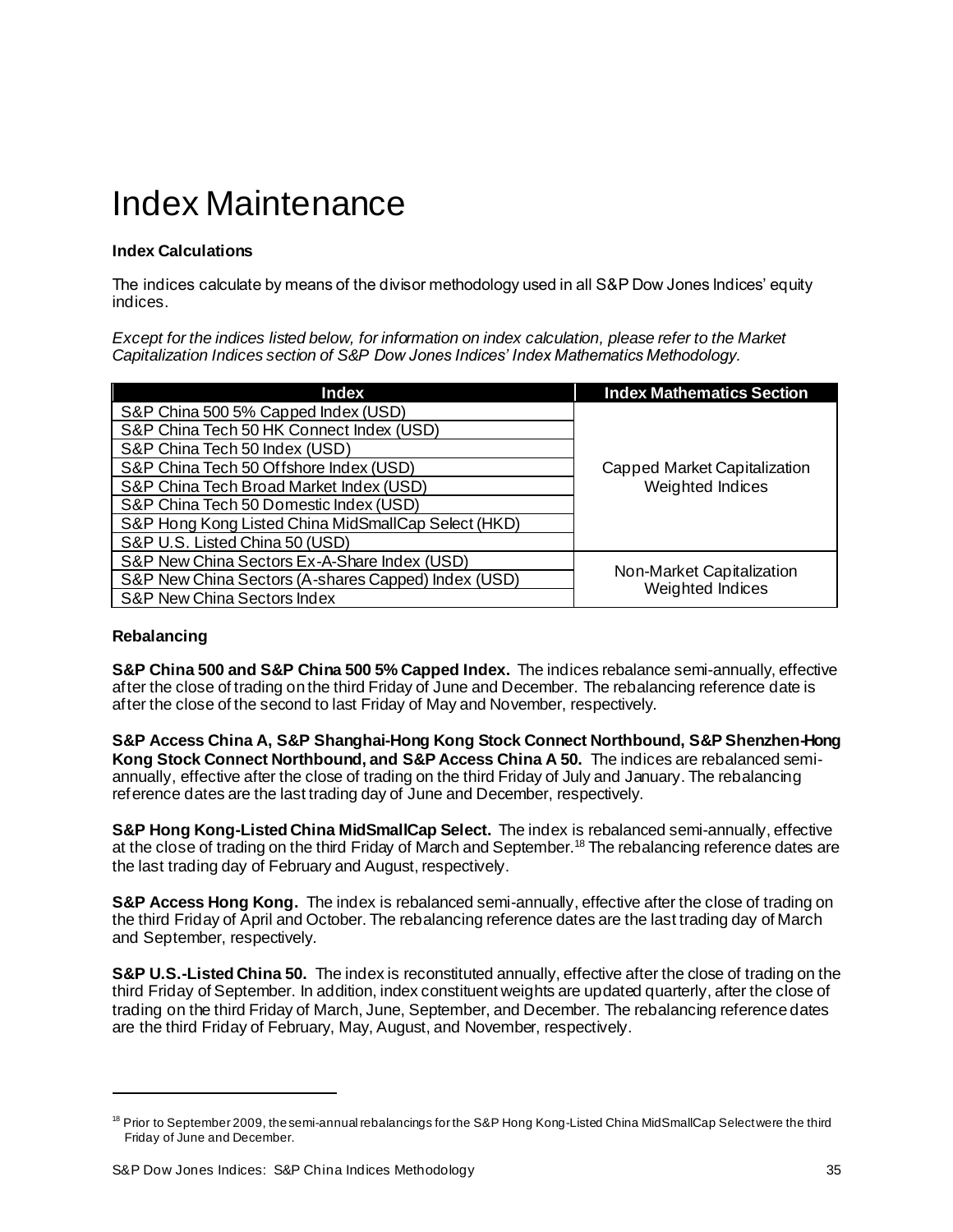**S&P China A International, S&P China A Domestic BMI, S&P China All-Shares, S&P China All-Shares + Hong Kong BMI, S&P Greater China All-Shares, S&P Greater China BMI, S&P Total China BMI Domestic, S&P Total China + Hong Kong BMI Domestic and S&P Total Greater China BMI Domestic.** The indices are reconstituted annually, effective after the close on the third Friday of September. The reconstitution reference date is the last trading day of July.

**S&P New China Sectors, S&P New China Sectors Ex. A-Shares, and S&P New China Sectors (Ashares Capped) Index.** The indices are rebalanced semi-annually, effective after the close of the third Friday of June and December. The rebalancing reference date is the close of the last business day of the previous month.

**S&P China A 300, S&P China A 300 (NS Series), S&P China A 50, S&P China 100, S&P China A 1800, S&P China A MidCap 500, and S&P China A SmallCap 1000.** The indices are rebalanced semiannually, effective after the close of trading on the third Friday of June and December. The rebalancing reference dates are the third Friday of May and November, respectively.

**S&P China Tech Broad Market Index, S&P China Tech 50 Domestic Index, S&P China Tech 50 HK Connect Index, S&P China Tech 50 Index, and S&P China Tech 50 Offshore Index.** The indices are rebalanced semi-annually, effective after the close of trading on the third Friday of March and September.<sup>19</sup> The rebalancing reference dates are the third Friday of February and August, respectively.

**S&P China 50 Index.** The index rebalances semi-annually, effective after the close of trading on the third Friday of March and September. The rebalancing reference dates are the third Friday of February and August, respectively. Additionally, index weights are reviewed quarterly, effective after the close of the third Friday of June and December. The reference date for prices used in the weighting process is the close of the Wednesday prior to the second Friday of June and December, respectively.

**S&P China Hong Kong Greater Bay Area 300 Index.** The index rebalances semi-annually, effective after the close of trading on the third Friday of March and September. The rebalancing reference dates are the third Friday of February and August, respectively. Additionally, index weights are reviewed quarterly, effective after the close of the third Friday of June and December. The reference date for prices used in the weighting process is the close of the Wednesday prior to the second Friday of June and December, respectively.

### <span id="page-36-0"></span>**Additions**

**S&P Access China A, S&P Shanghai-Hong Kong Stock Connect Northbound, S&P Shenzhen-Hong Kong Stock Connect Northbound, S&P Access China A 50, S&P Access Hong Kong, S&P China 500, S&P China 500 5% Capped, S&P China A MidCap 500 and S&P China A SmallCap 1000, S&P China Tech Broad Market Index, S&P China Tech 50 Domestic Index, S&P China Tech 50 HK Connect Index, S&P China Tech 50 Index, S&P China Tech 50 Offshore Index, and S&P China Hong Kong Greater Bay Area 300 Index.** No companies are added to an index between semi-annual rebalancings.

**S&P U.S.-Listed China 50.** Generally, no companies are added to the index between annual reconstitutions. However, initial public offerings (IPOs) are added quarterly effective after the close of trading on the third Friday of March, June, and December if the company ranks within the top 10 stocks in the index by total market capitalization. For spin-offs, both the parent and spun-off companies remain in the index until the subsequent index rebalancing, at which point they are re-evaluated for index eligibility.

**S&P China A International, S&P China A Domestic BMI, S&P China A Venture Enterprises Index, S&P China All-Shares, S&P China All-Shares + Hong Kong BMI, S&P Greater China All-Shares, S&P Greater China BMI, S&P Total China BMI Domestic, S&P Total China + Hong Kong BMI Domestic and S&P Total Greater China BMI Domestic.** Initial Public Offerings (IPOs), as well as new

 $19$  Prior to September 2021, the semi-annual rebalancing reference dates for the S&P China Tech indices were the last business day of February and August, respectively.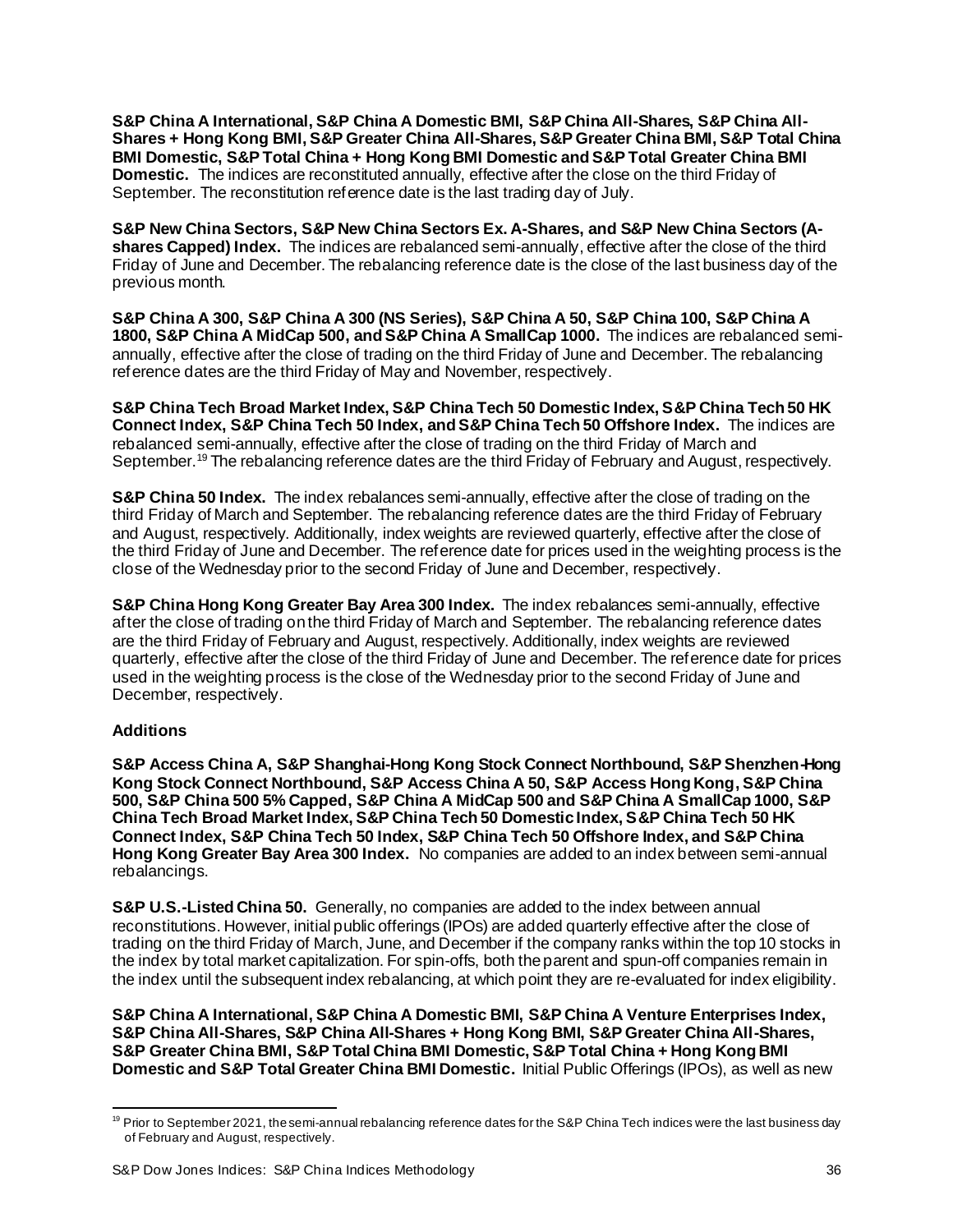listings on eligible exchanges and issues that emerged from bankruptcy status can be added to an index between annual reconstitutions. Additions are added quarterly effective after the close of trading on the third Friday of March, June, and December. The criteria for inclusion are the same as that used at the annual reconstitution, with the additional requirement that stocks must have a trading history of at least three months as of the rebalancing reference date in order to be considered for index inclusion. The reference date for quarterly inclusions is five weeks prior to the effective rebalancing date.

**Fast Track IPOs.** Except for China A-share IPOs, certain large IPOs are eligible for fast track entry, subject to the following conditions:

- Only newly public IPOs and direct placement listings will be considered eligible for fast track entry. Formerly bankrupt companies that switch from Over-the-Counter Exchange ("OTC") or a non-covered exchange to an S&P Dow Jones Indices covered exchange are ineligible.
- Fast track IPO additions must meet a minimum FMC threshold of US\$ 2 billion, calculated using the shares offered (excluding over-allotment options) and the closing price on the first day of trading on an eligible exchange.<sup>20</sup> The threshold level is reviewed from time to time and updated as needed to assure consistency with market conditions.
- In addition, the IPO needs to meet all other applicable index eligibility rules except for the liquidity requirements. If all necessary public information is available, S&P Dow Jones Indices verifies that the fast track conditions have been met. Once S&P Dow Jones Indices announces that the IPO is eligible for fast track addition, it is added to the index with five business days lead time. At the discretion of the Index Committee, fast track IPO additions eligible to be added during a quarterly rebalancing freeze period may instead be added on the rebalancing effective date.

The China A-share IPO must be among the top five companies within the A-share market based on its estimated FMC. Companies meeting this criterion are included in an index following an announcement notice.

**S&P Hong Kong-Listed China MidSmallCap Select.** Generally, no companies are added to the index between semi-annual rebalancings. However, IPOs are added quarterly effective after the close of trading on the third Friday of June and December if the company ranks within the top 10 stocks in the index by total market capitalization.

**S&P New China Sectors, S&P New China Sectors Ex. A-Shares, and S&P New China Sectors (A-Shares Capped) Index.** No companies are added to the indices between semi-annual rebalancings. Additions to the underlying index that become effective at the same time as the indices' rebalancing effective date are eligible for index inclusion, provided they meet all the index eligibility criteria.

**S&P China A 300, S&P China A 300 (NS Series), S&P China A 50 and S&P China 100.** Except for spin-offs, an index addition is generally made when there is a vacancy created by an index deletion.

**S&P China 50.** Except for IPOs, no companies are added to the index between semi-annual rebalancings. IPOs are added quarterly as part of the index reweighting process if the IPO:

- ranks within the top five largest companies in the eligible universe by total market capitalization as of the third Friday of May and November.
- satisfies the liquidity eligibility factor used in the semi-annual rebalancings.

An IPO added at a quarterly reweighting replaces the smallest constituent, by total market capitalization, in order to maintain the target constituent count of 50. The replacement process occurs in size order for each qualifying IPO.

 $^{20}$  WM/Refinitiv foreign exchange rates taken daily at 4:00 PM London Time will be used in the calculation of the IPO's FMC for IPOs denominated in currencies other than U.S. dollars. Please refer to *Currency of Calculation and Additional Index Return Series* for more information about these rates.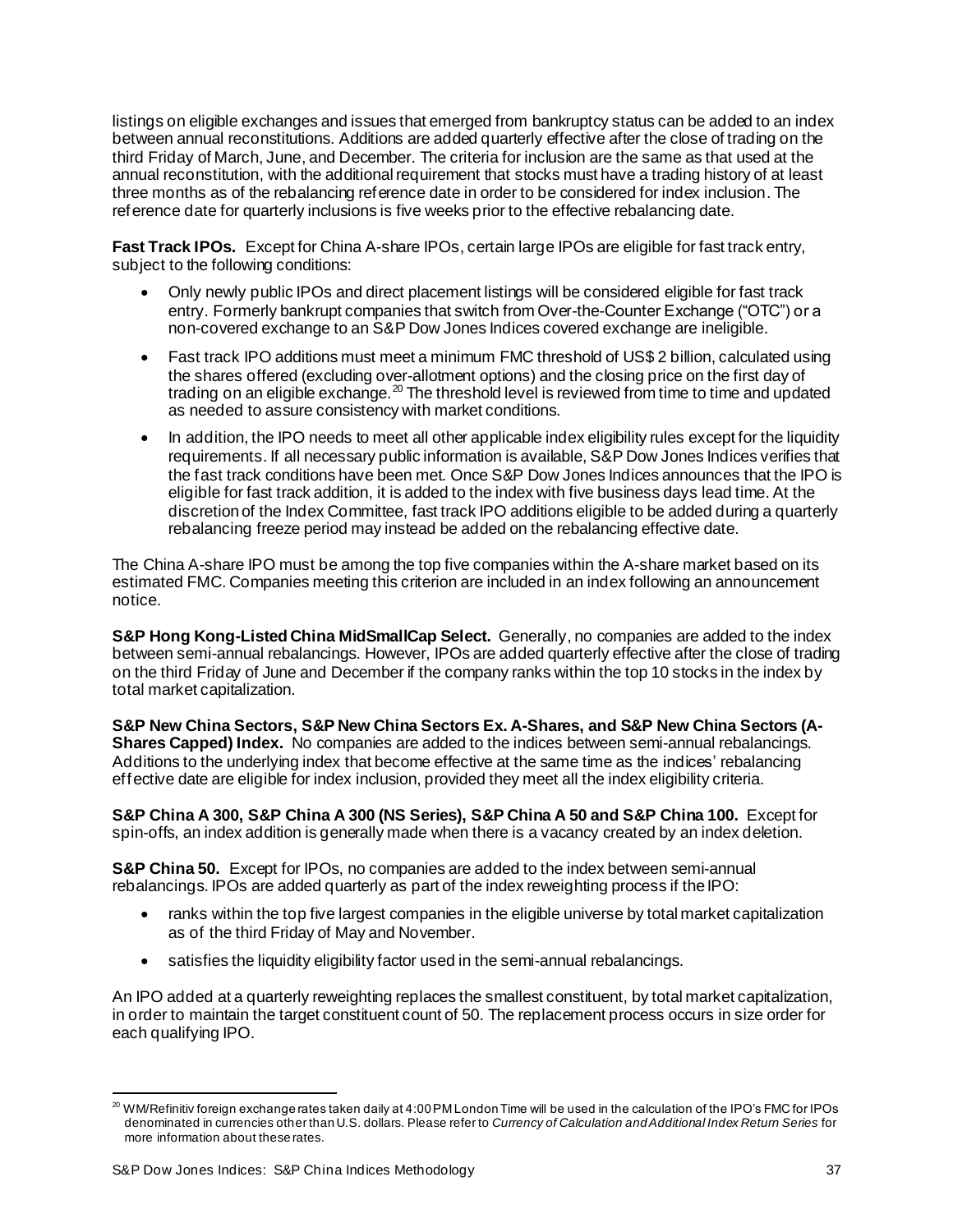#### <span id="page-38-0"></span>**Deletions**

Between rebalancings, a company can be deleted from an index due to sanctions or corporate events such as mergers, acquisitions, takeovers, delistings, or bankruptcies.

- Whenever possible, changes in the index's constituents are announced at least two business days prior to their implementation date.
- If an index constituent is suspended by its primary market, it may be removed from the index at the discretion of the Index Committee.
- Whenever practicable, S&P Dow Jones Indices will use the best-available alternate pricing source to determine the value at which the company should be removed from the index.

**S&P Access China A, S&P Shanghai-Hong Kong Stock Connect Northbound, S&P Shenzhen-Hong Kong Stock Connect Northbound, S&P Access China A 50, and S&P Access Hong Kong.**  Constituents removed from the Shanghai-Hong Kong Stock Connect or Shenzhen-Hong Kong Stock Connect Programs are removed from the indices after the close of trading on the last business day of the month with five days' notice. On rebalancing months, constituents are removed on the rebalancing date.

**S&P New China Sectors, S&P New China Sectors Ex. A-Share, S&P New China Sectors (A-Shares Capped) Index, and S&P China 50, and S&P China Hong Kong Greater Bay Area 300 Index.** If a constituent is removed from the underlying index, it is removed from the indices simultaneously.

**S&P China A International, S&P China A Domestic BMI, S&P China A Venture Enterprises Index, S&P China A 300, S&P China A 300 (NS Series), S&P China A 50, S&P China A 100, S&P China A 1800, S&P China A MidCap 500, and S&P China A SmallCap 1000.** Current constituents are monitored daily for any ST or \*ST designation changes. If an index constituent becomes designated as ST or \*ST, it is removed from the index with two to five business days' notice. The stock is also removed simultaneously from any index that uses these indices as the basis or component of its index universe. Once a stock's ST or \*ST designation is lifted, it will become eligible again for index inclusion.

**S&P China Tech Broad Market Index, S&P China Tech 50 Domestic Index, S&P China Tech 50 HK Connect Index, S&P China Tech 50 Index, and S&P China Tech 50 Offshore Index.** If a constituent is removed from the underlying index, it is removed from the indices simultaneously. If a constituent is no longer classified in an eligible GICS, it's removed with at least two trading days' notice. In addition, constituents removed from the Southbound Trading Segments of the Shanghai-Hong Kong Stock Connect and Shenzhen-Hong Kong Stock Connect Programs are removed from the S&P China Tech 50 Domestic Index after the close of trading on the last business day of the month with five days' notice. Constituents removed from the Northbound Trading Segments of the Shanghai-Hong Kong Stock Connect and Shenzhen-Hong Kong Stock Connect Programs are removed from the S&P China Tech 50 HK Connect Index and S&P China Tech 50 Index after the close of trading on the last business day of the month with five days' notice. On rebalancing months, constituents are removed on the rebalancing date.

#### <span id="page-38-1"></span>**Corporate Actions**

For information on corporate action treatment for the following indices, please refer to the Market Capitalization Indices section in S&P Dow Jones Indices' Equity Indices Policies & Practices Methodology.

| Index                                     |
|-------------------------------------------|
| S&P Access China A                        |
| S&P Shanghai-Hong Kong Connect Northbound |
| S&P Shenzhen-Hong Kong Connect Northbound |
| S&P Access China A 50                     |
| S&P Access Hong Kong                      |
| S&P U.S.-Listed China 50                  |
| S&P China A International                 |
| S&P China A Domestic BMI                  |
| S&P China All-Shares                      |
| <b>S&amp;P Total China BMI Domestic</b>   |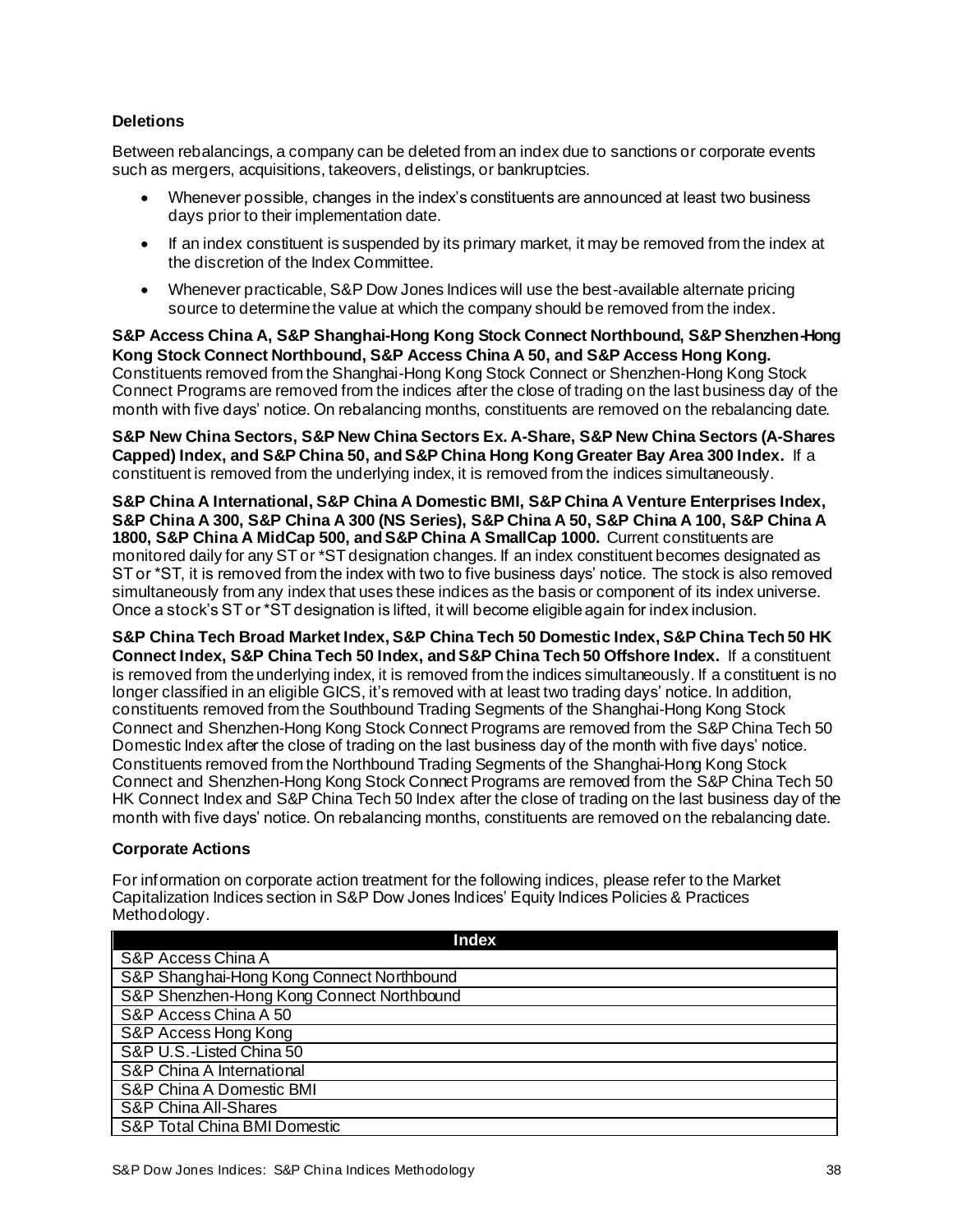| <b>Index</b>                                   |
|------------------------------------------------|
| S&P China All-Shares + Hong Kong BMI           |
| S&P Total China + Hong Kong BMI Domestic       |
| S&P Greater China All-Shares                   |
| S&P Greater China BMI                          |
| S&P Total Greater China BMI Domestic           |
| S&P Hong Kong-Listed China MidSmallCap Select  |
| S&P China 500                                  |
| S&P China 500 Sector Indices                   |
| S&P China 500 5% Capped                        |
| S&P China A Venture Enterprises Index          |
| S&P China A 300                                |
| S&P China A 50                                 |
| S&P China A 100                                |
| S&P China A 1800                               |
| S&P China A MidCap 500                         |
| S&P China A SmallCap 1000                      |
| S&P China A 800                                |
| S&P China A 1500                               |
| S&P China A 300 (NS Series)                    |
| S&P China Tech Broad Market                    |
| S&P China Tech 50 Domestic                     |
| S&P China Tech 50 HK Connect                   |
| S&P China Tech 50                              |
| S&P China Tech 50 Offshore                     |
| S&P China 50                                   |
| S&P China Hong Kong Greater Bay Area 300 Index |

For information on corporate action treatment for the following indices, please refer to the Non-Market Capitalization Indices section in S&P Dow Jones Indices' Equity Indices Policies & Practices Methodology.

| <b>Index</b>                                        |
|-----------------------------------------------------|
| S&P New China Sectors Ex-A-Share Index (USD)        |
| S&P New China Sectors (A-shares Capped) Index (USD) |
| S&P New China Sectors Index                         |

### <span id="page-39-0"></span>**Investable Weight Factor (IWF)**

All issues in the S&P China Indices are assigned a float factor, called an Investable Weight Factor (IWF). The IWF ranges between 0 and 1 and is an adjustment factor that accounts for the publicly available shares of a company. The company's adjusted market capitalization determines an equity issue's relative weight in the index.

*For more information on IWFs, please refer to the S&P Dow Jones Indices' Float Adjustment Methodology.*

**Shares.** For information on shares outstanding changes, please refer to S&P Dow Jones Indices' Equity Indices Policies & Practices Methodology.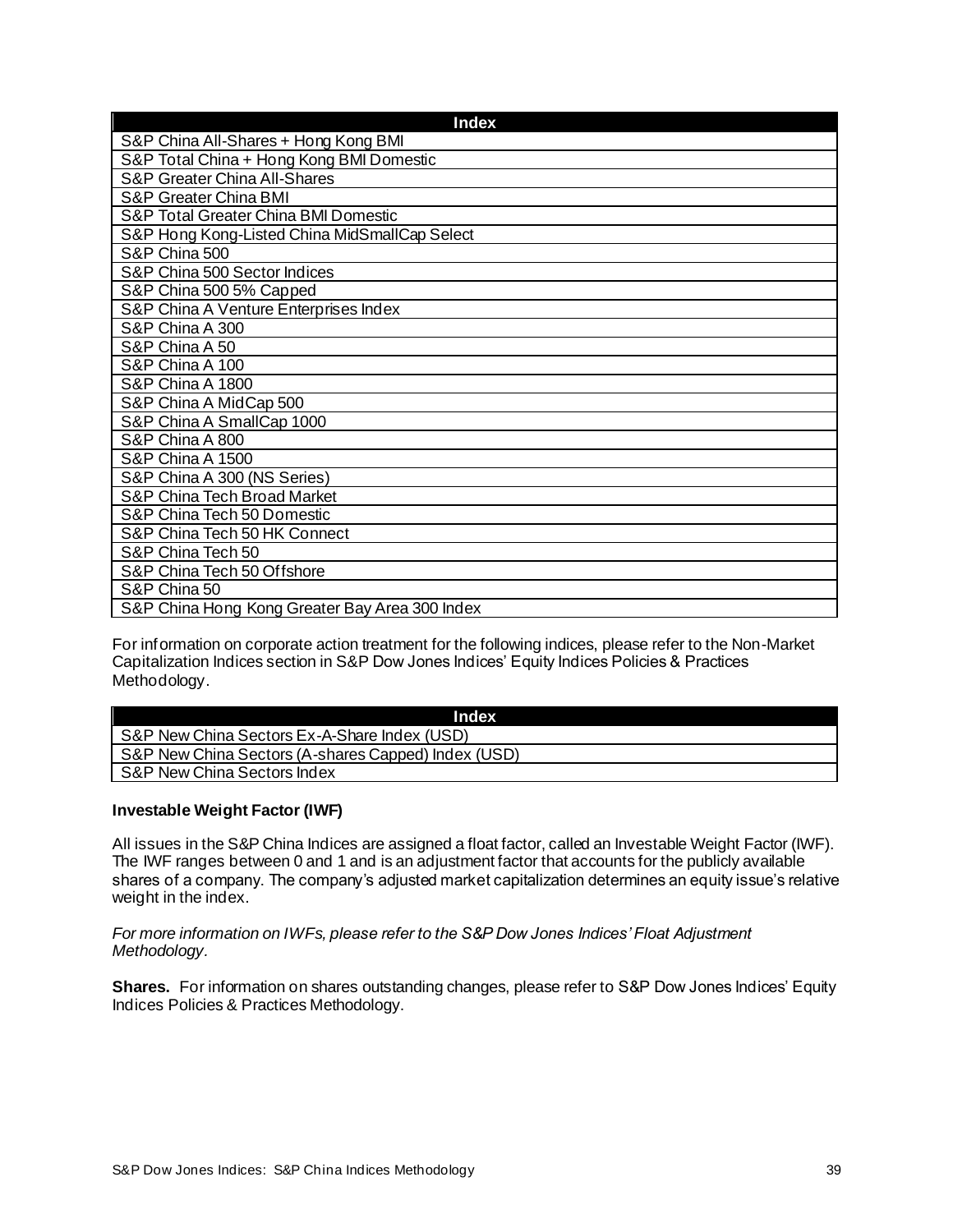### <span id="page-40-0"></span>**Currency of Calculation and Additional Index Return Series**

The indices calculate in the following currencies:

| <b>Index</b>                                   | <b>Currencies</b>                     |
|------------------------------------------------|---------------------------------------|
| S&P Access China A                             | CNY, HKD, and USD                     |
| S&P Shanghai-Hong Kong Connect Northbound      | CNY, HKD, and USD                     |
| S&P Shenzhen-Hong Kong Connect Northbound      | CNY, HKD, and USD                     |
| S&P Access China A 50                          | CNY, HKD, and USD                     |
| S&P Access Hong Kong                           | CNY, HKD, and USD                     |
| S&P U.S.-Listed China 50                       | CNY and USD                           |
| S&P China A International                      | CNY and USD                           |
| S&P China A Domestic BMI                       | CNY and USD                           |
| S&P China All-Shares                           | CNY and USD                           |
| S&P Total China BMI Domestic                   | CNY and USD                           |
| S&P China All-Shares + Hong Kong BMI           | CNY and USD                           |
| S&P Total China + Hong Kong BMI Domestic       | CNY and USD                           |
| S&P Greater China All-Shares                   | CNY and USD                           |
| S&P Greater China BMI                          | AUD, CAD, EUR, GBP, JPY, NZD, and USD |
| S&P Total Greater China BMI Domestic           | CNY and USD                           |
| S&P Hong Kong-Listed China MidSmallCap Select  | CNY and HKD                           |
| S&P China 500                                  | CNY, CAD, EUR, GBP, HKD, SGD, and USD |
| S&P China 500 Sector Indices                   | CNY, EUR, HKD, and USD                |
| S&P China 500 5% Capped                        | USD and GBP                           |
| S&P New China Sectors                          | HKD and USD                           |
| S&P New China Sectors Ex. A-Share              | HKD, MYR, and USD                     |
| S&P New China Sectors (A-Shares Capped) Index  | HKD and USD                           |
| S&P China A Venture Enterprises Index          | CNY, HKD, and USD                     |
| S&P China A 300                                | CNY, HKD, and USD                     |
| S&P China A 50                                 | <b>CNY</b>                            |
| S&P China A 100                                | <b>CNY</b>                            |
| S&P China A 1800                               | CNY, HKD, and USD                     |
| S&P China A MidCap 500                         | CNY, HKD, and USD                     |
| S&P China A SmallCap 1000                      | CNY, HKD, and USD                     |
| S&P China A 800                                | CNY, HKD, and USD                     |
| S&P China A 1500                               | CNY, HKD, and USD                     |
| S&P China A 300 (NS Series)                    | CNY, HKD, and USD                     |
| S&P China Tech Broad Market                    | CNY, EUR, HKD, and USD                |
| S&P China Tech 50 Domestic                     | CNY and USD                           |
| S&P China Tech 50 HK Connect                   | HKD and USD                           |
| S&P China Tech 50                              | EUR, HKD, and USD                     |
| S&P China Tech 50 Offshore                     | HKD, USD, and TWD                     |
| S&P China50                                    | CNY, HKD, and USD                     |
| S&P China Hong Kong Greater Bay Area 300 Index | CNY, CNH, HKD, and USD                |

Real-time spot Forex rates, as supplied by Refinitiv, are used for ongoing index calculation of real-time indices.

WM/Refinitiv foreign exchange rates are taken daily at 4:00 PM London Time and used in the end-of-day calculation of the indices. These mid-market fixings are calculated by The WM Company based on Refinitiv data and appear on Refinitiv pages WMRA.

The S&P Access China A (CNY and HKD versions only), S&P Shanghai-Hong Kong Connect Northbound, S&P Shenzhen-Hong Kong Connect Northbound, S&P Access China A 50, S&P Access Hong Kong, S&P Hong Kong-Listed China MidSmallCap Select S&P China A 1800 series, S&P China Tech 50 Domestic, and S&P China Tech 50 HK Connect indices are calculated using spot exchange rates taken at 4:17 PM Sydney Time as supplied by Refinitiv so that closing values can be provided in local time zones.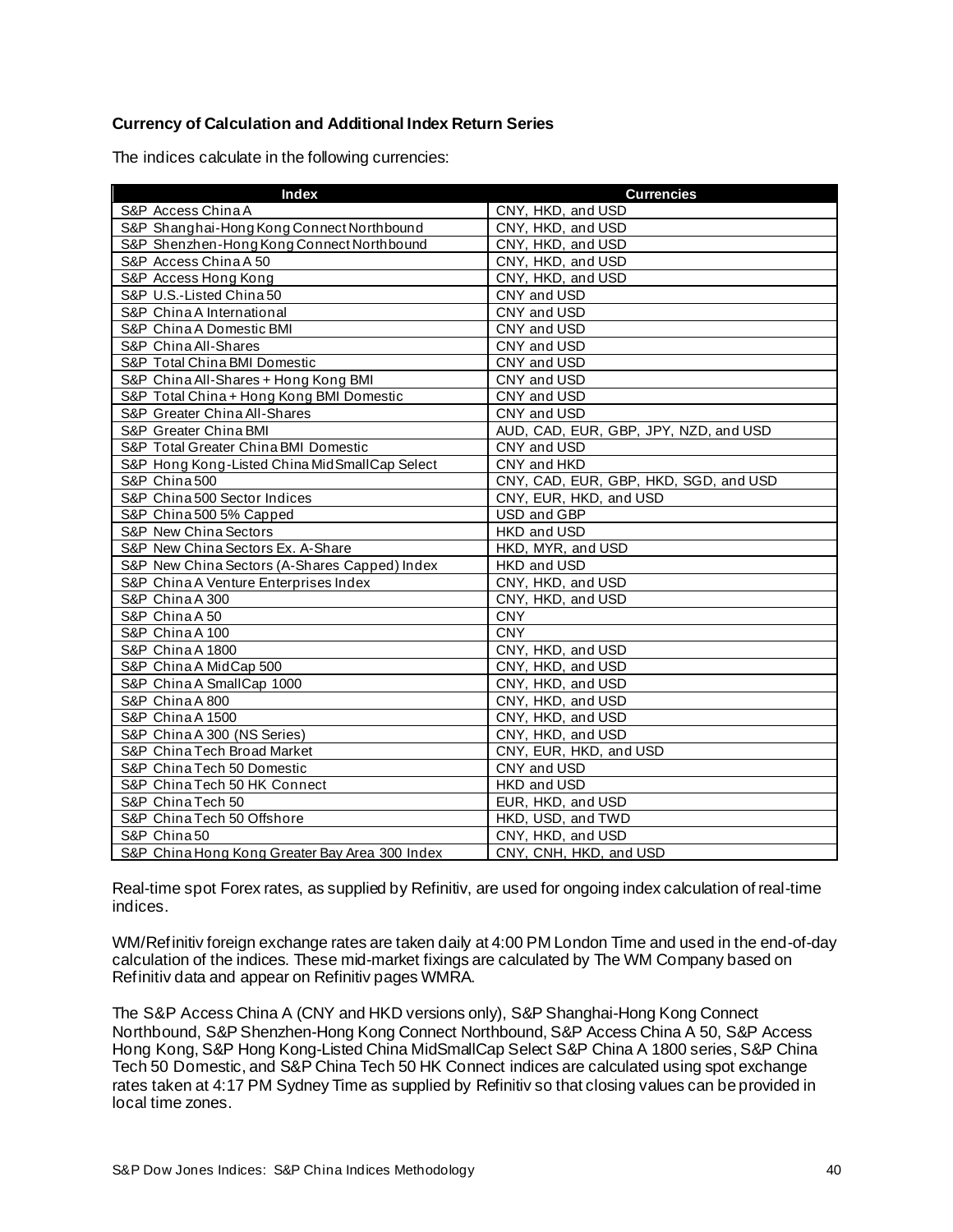Except for the S&P Access China A, all indices are calculated using Chinese Yuan onshore rates. The S&P Access China A (USD) is calculated using Chinese Yuan offshore rates that provided by the WM Company based on Refinitiv data.

In addition to the indices detailed in this methodology, additional return series versions of the indices may be available, including, but not limited to: currency, currency hedged, decrement, fair value, inverse, leveraged, and risk control versions. For a list of available indices, please refer to the *[S&P DJI](https://www.spglobal.com/spdji/en/governance/methodology-and-regulatory-status/)  [Methodology & Regulatory Status Database](https://www.spglobal.com/spdji/en/governance/methodology-and-regulatory-status/)*.

*For information on the calculation of different types of indices, please refer to S&P Dow Jones Indices' Index Mathematics Methodology*.

*For the inputs necessary to calculate certain types of indices, including decrement, dynamic hedged, fair value, and risk control indices, please refer to the Parameters documents available at [www.spglobal/spdji.com](http://www.spdji.com/).*

#### <span id="page-41-0"></span>**Other Adjustments**

In cases where there is no achievable market price for a stock being deleted, it may be removed at a zero or minimal price at the Index Committee's discretion, in recognition of the constraints faced by investors in trading bankrupt or suspended stocks.

#### <span id="page-41-1"></span>**Base Dates and History Availability**

Index history availability, base dates, and base values are shown in the table below.

|                                                 | Launch      | <b>First Value</b> |                  |                   |
|-------------------------------------------------|-------------|--------------------|------------------|-------------------|
| <b>Index</b>                                    | <b>Date</b> | <b>Date</b>        | <b>Base Date</b> | <b>Base Value</b> |
| S&P Access China A                              | 12/19/2016  | 12/31/2010         | 12/31/2010       | 1000              |
| S&P Shanghai-Hong Kong Connect Northbound       | 02/06/2015  | 12/31/2010         | 12/31/2010       | 1000              |
| S&P Shenzhen-Hong Kong Connect Northbound       | 12/19/2016  | 12/31/2010         | 12/31/2010       | 1000              |
| S&P Access China A 50                           | 06/30/2015  | 12/31/2010         | 12/31/2010       | 1000              |
| S&P Access Hong Kong                            | 12/19/2016  | 12/31/2010         | 12/31/2010       | 1000              |
| S&P U.S.-Listed China 50                        | 06/26/2015  | 09/15/2006         | 09/15/2006       | 1000              |
| S&P China A Domestic BMI                        | 11/27/2013  | 06/16/2006         | 06/16/2006       | 100               |
| S&P China A International                       | 07/30/2018  | 12/22/2008         | 12/22/2008       | 1000              |
| S&P Total China BMI Domestic                    | 11/27/2013  | 06/16/2006         | 06/16/2006       | 100               |
| S&P China All-Shares                            | 07/30/2018  | 12/22/2008         | 12/22/2008       | 1000              |
| S&P Total China + Hong Kong BMI Domestic        | 11/27/2013  | 06/16/2006         | 06/16/2006       | 100               |
| S&P China All-Shares + Hong Kong BMI            | 07/30/2018  | 12/22/2008         | 12/22/2008       | 1000              |
| S&P Total Greater China BMI Domestic            | 11/27/2013  | 06/16/2006         | 06/16/2006       | 100               |
| S&P Greater China All-Shares                    | 07/30/2018  | 12/22/2008         | 12/22/2008       | 1000              |
| S&P Greater China BMI                           | 11/27/2013  | 12/29/1994         | 12/31/1997       | 100               |
| S&P Hong Kong-Listed China Mid Small Cap Select | 08/28/2015  | 12/16/2005         | 12/16/2005       | 1000              |
| S&P China 500                                   | 08/28/2015  | 06/16/2006         | 06/16/2006       | 1000              |
| S&P China 500 Sector Indices                    | 06/27/2016  | 06/16/2006         | 06/16/2006       | 1000              |
| S&P China 500 5% Capped                         | 02/28/2020  | 06/16/2006         | 06/16/2006       | 1000              |
| <b>S&amp;P New China Sectors</b>                | 04/13/2016  | 12/31/2010         | 12/31/2010       | 1000              |
| S&P New China Sectors Ex. A-Shares              | 04/30/2018  | 12/31/2010         | 12/31/2010       | 1000              |
| S&P New China Sectors (A-Shares Capped) Index   | 12/24/2018  | 12/31/2010         | 12/31/2010       | 1000              |
| S&P China A Venture Enterprises Index           | 08/03/2017  | 12/18/2009         | 12/18/2009       | 100               |
| S&P China A 300 Index                           | 03/01/2004  | 06/03/1996         | 08/02/2004       | 873.45            |
| S&P China A 50 Index                            | 03/01/2004  | 08/02/2004         | 08/02/2004       | 843.359784        |
| S&P China A 100 Index                           | 07/30/2007  | 02/27/2004         | 02/27/2004       | 1000              |
| S&P China A 1800 Index                          | 08/17/2020  | 12/16/2011         | 12/16/2011       | 1000              |
| S&P China A MidCap 500 Index                    | 08/17/2020  | 12/16/2011         | 12/16/2011       | 1000              |
| S&P China A SmallCap 1000 Index                 | 08/17/2020  | 12/16/2011         | 12/16/2011       | 1000              |
| S&P China A 800                                 | 08/17/2020  | 12/16/2011         | 12/16/2011       | 1000              |
| S&P China A 1500                                | 08/17/2020  | 12/16/2011         | 12/16/2011       | 1000              |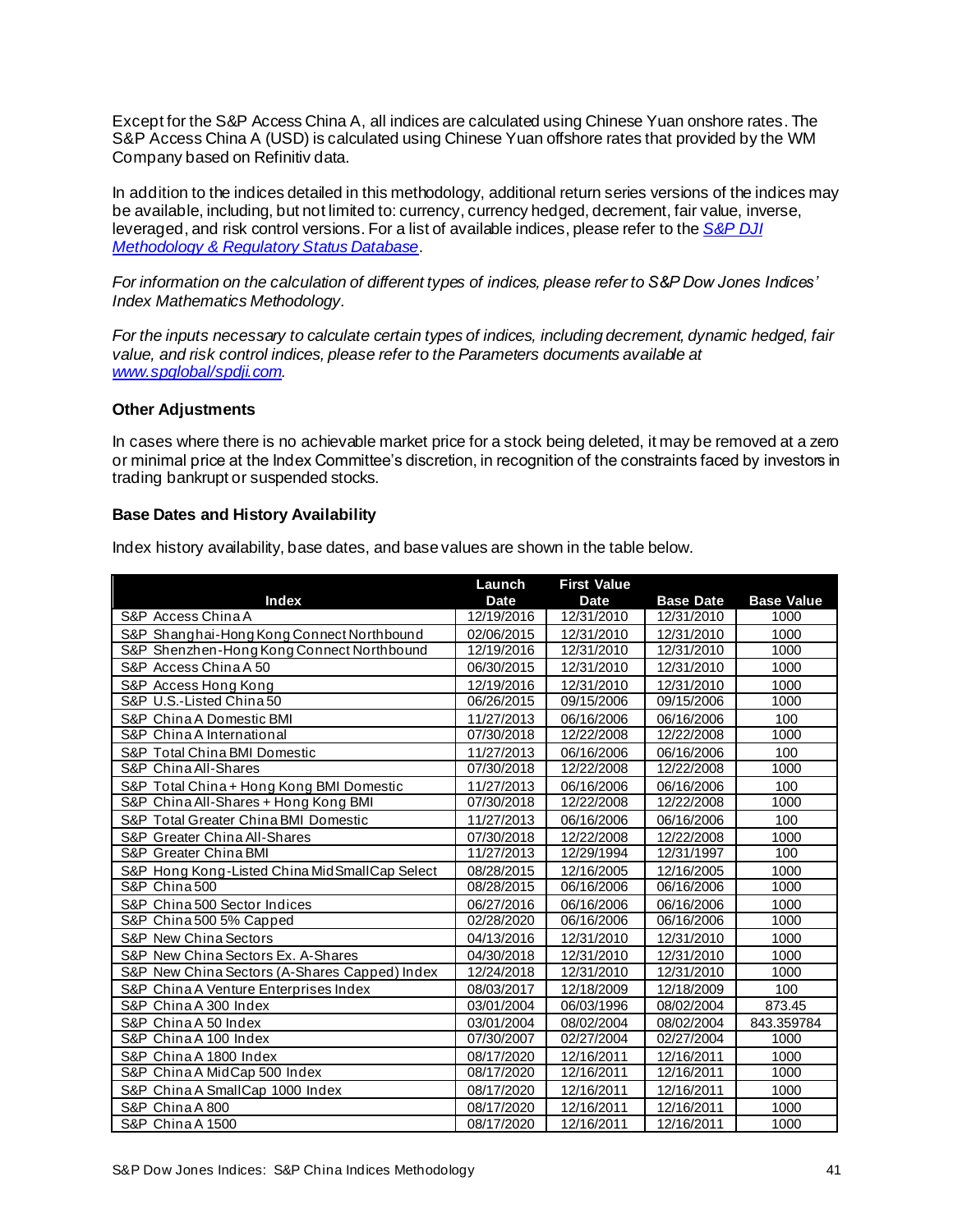| <b>Index</b>                                   | Launch<br>Date | <b>First Value</b><br>Date | <b>Base Date</b> | <b>Base Value</b> |
|------------------------------------------------|----------------|----------------------------|------------------|-------------------|
| S&P China A 300 (NS Series)                    | 07/27/2021     | 08/02/2004                 | 08/02/2004       | 1000              |
| S&P China Tech Broad Market                    | 06/28/2021     | 03/18/2011                 | 03/18/2011       | 100               |
| S&P China Tech 50 Domestic                     | 06/28/2021     | 03/18/2011                 | 03/18/2011       | 100               |
| S&P China Tech 50 HK Connect                   | 06/28/2021     | 03/18/2011                 | 03/18/2011       | 100               |
| S&P China Tech 50                              | 06/28/2021     | 03/18/2011                 | 03/18/2011       | 100               |
| S&P China Tech 50 Offshore                     | 08/26/2021     | 09/20/2013                 | 09/20/2013       | 100               |
| S&P China 50                                   | 02/28/2022     | 03/18/2011                 | 03/18/2011       | 100               |
| S&P China Hong Kong Greater Bay Area 300 Index | 05/25/2022     | 09/16/2016                 | 09/16/2016       | 100               |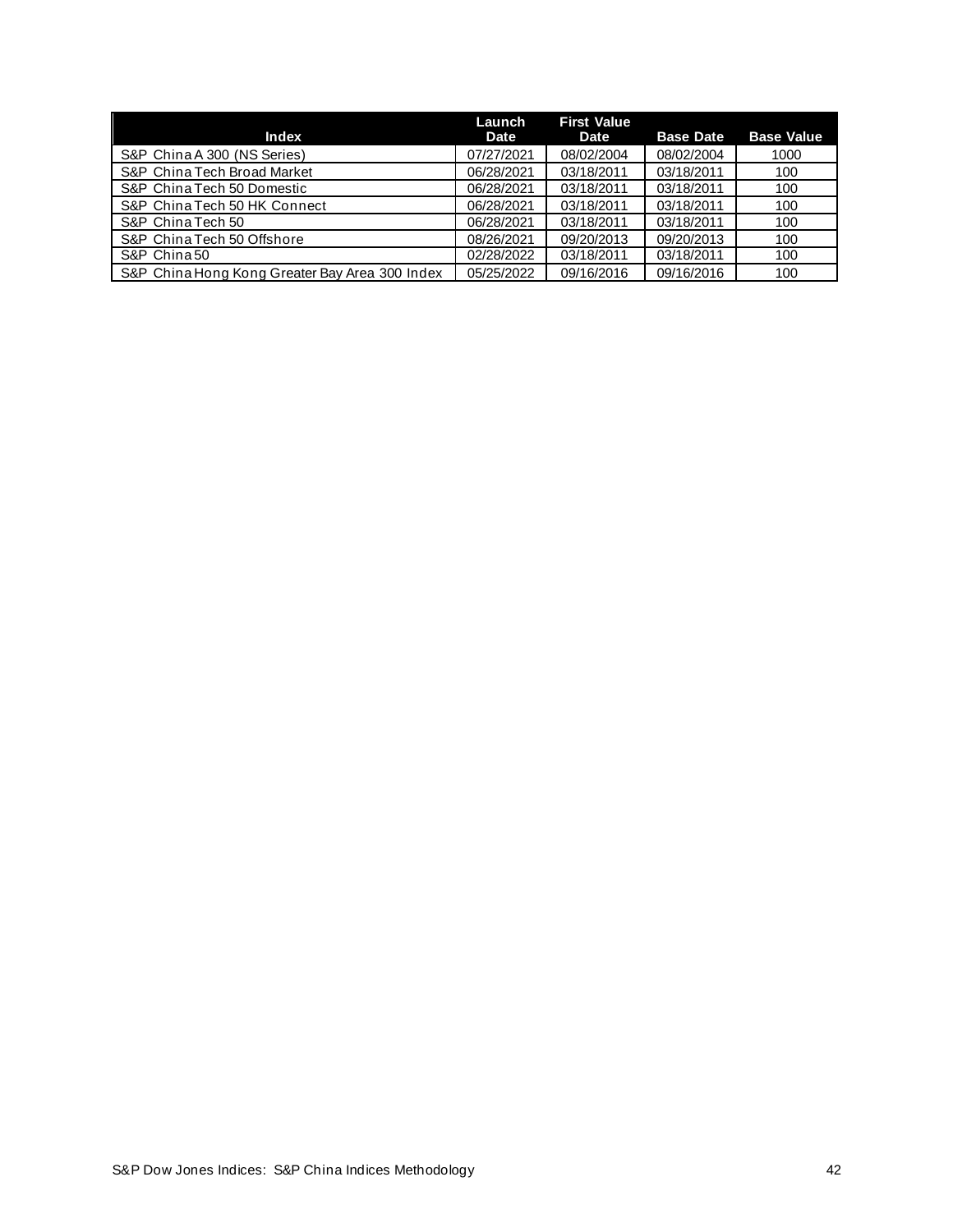# <span id="page-43-0"></span>Index Data

# <span id="page-43-1"></span>**Calculation Return Types**

S&P Dow Jones Indices calculates multiple return types which vary based on the treatment of regular cash dividends. The classification of regular cash dividends is determined by S&P Dow Jones Indices.

- Price Return (PR) versions are calculated without adjustments for regular cash dividends.
- Gross Total Return (TR) versions reinvest regular cash dividends at the close on the ex-date without consideration for withholding taxes.
- Net Total Return (NTR) versions, if available, reinvest regular cash dividends at the close on the ex-date after the deduction of applicable withholding taxes.

In the event there are no regular cash dividends on the ex-date, the daily performance of all three indices will be identical.

For a complete list of indices available, please refer to the daily index levels file (".SDL").

*For more information on the classification of regular versus special cash dividends as well as the tax rates used in the calculation of net return, please refer to S&P Dow Jones Indices' Equity Indices Policies & Practices Methodology*.

*For more information on the calculation of return types, please refer to S&P Dow Jones Indices' Index Mathematics Methodology*.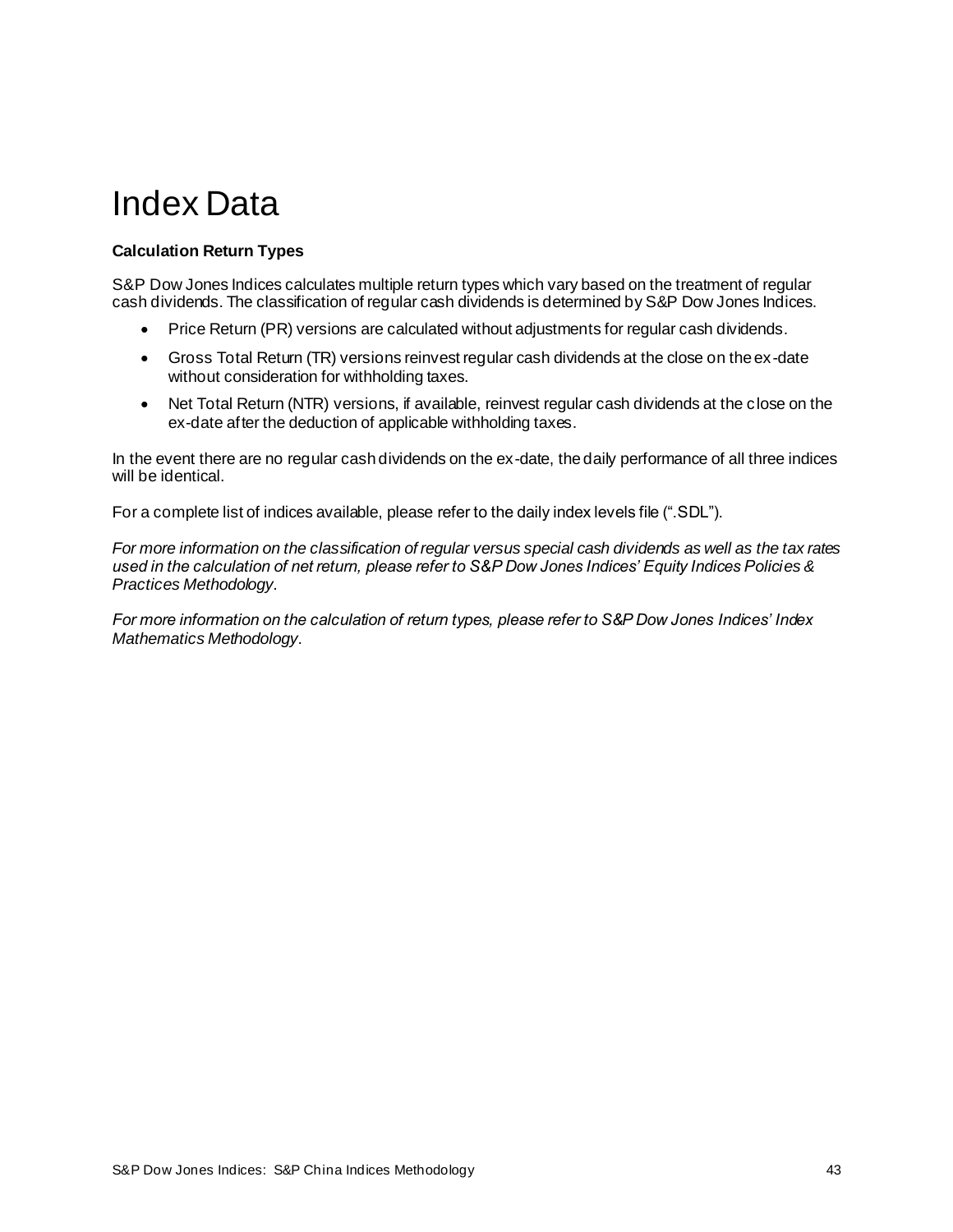# <span id="page-44-0"></span>Index Governance

#### <span id="page-44-1"></span>**Index Committee**

An S&P Dow Jones Indices Index Committee maintains the indices. All committee members are full-time professional members of S&P Dow Jones Indices' staff. The Index Committee meets regularly. At each meeting, the Index Committee may review pending corporate actions that may affect index constituents, statistics comparing the composition of the indices to the market, companies that are being considered as candidates for addition to an index, and any significant market events. In addition, the Index Committee may revise index policy covering rules for selecting companies, treatment of dividends, share counts or other matters.

S&P Dow Jones Indices considers information about changes to its indices and related matters to be potentially market moving and material. Therefore, all Index Committee discussions are confidential.

S&P Dow Jones Indices' Index Committees reserve the right to make exceptions when applying the methodology if the need arises. In any scenario where the treatment differs from the general rules stated in this document or supplemental documents, clients will receive sufficient notice, whenever possible.

In addition to the daily governance of indices and maintenance of index methodologies, at least once within any 12-month period, the Index Committee reviews the methodology to ensure the indices continue to achieve the stated objectives, and that the data and methodology remain effective. In certain instances, S&P Dow Jones Indices may publish a consultation inviting comments from external parties.

*For information on Quality Assurance and Internal Reviews of Methodology, please refer to S&P Dow Jones Indices' Equity Indices Policies & Practices Methodology*.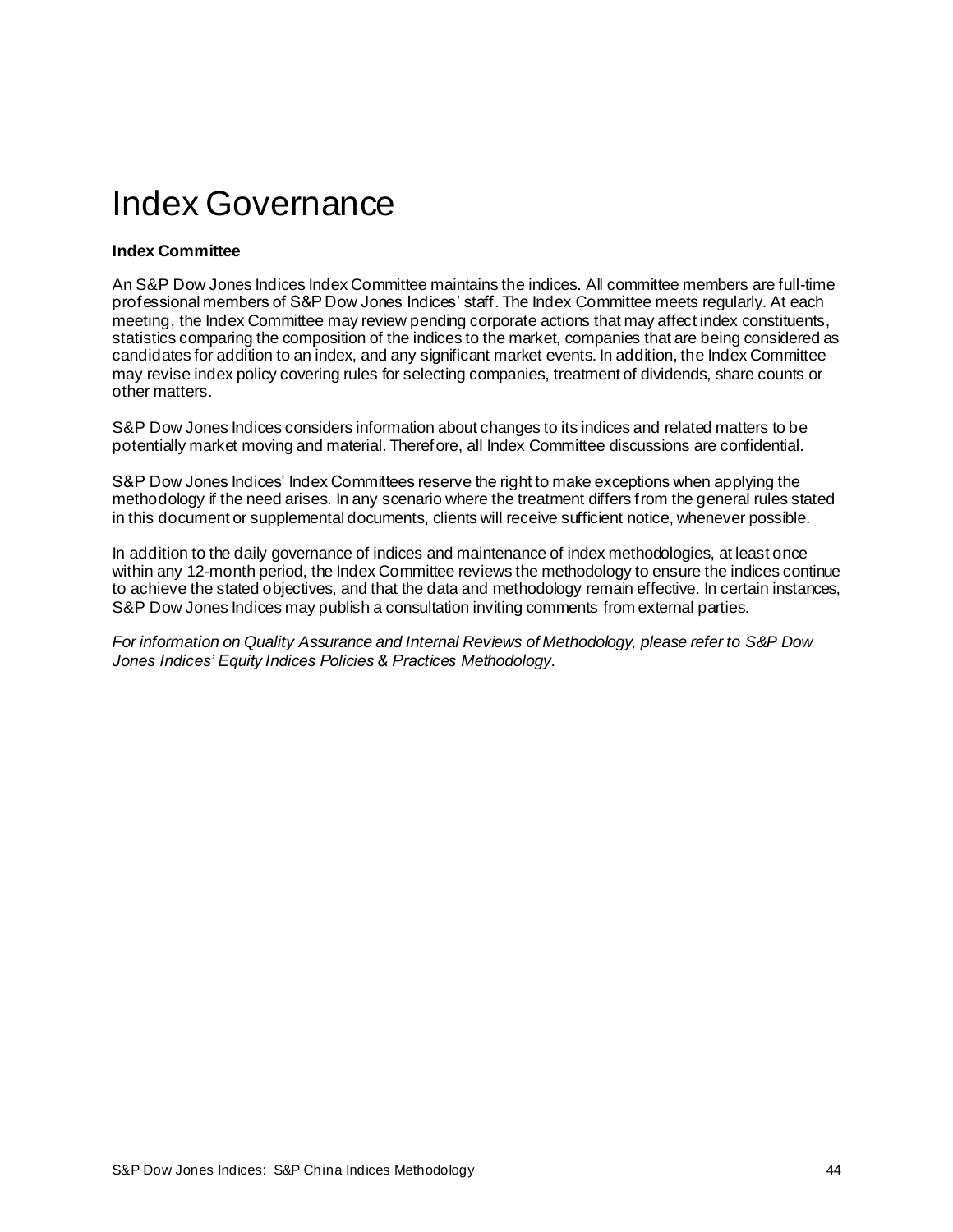# <span id="page-45-0"></span>Index Policy

### <span id="page-45-1"></span>**Announcements**

All index constituents are evaluated daily for data needed to calculate index levels and returns. All events affecting the daily index calculation are typically announced in advance via the Index Corporate Events report (SDE), delivered daily to all clients. Any unusual treatment of a corporate action or short notice of an event may be communicated via email to clients.

*For more information, please refer to the Announcements section of S&P Dow Jones Indices' Equity Indices Policies & Practices Methodology.*

### <span id="page-45-2"></span>**Pro-forma Files**

In addition to the corporate events file (.SDE), S&P Dow Jones Indices provides constituent pro-forma files each time the indices rebalance. The pro-forma file is typically provided daily in advance of the rebalancing date and contains all constituents and their corresponding weights and index shares effective for the upcoming rebalancing. Since index shares are assigned based on reference prices seven business days prior to the rebalancing effective date, the actual weight of each stock at the rebalancing differs from these weights due to market movements.

*Please visi[t www.spglobal/spdji.com](http://www.spdji.com/) for a complete schedule of rebalancing timelines and pro-forma delivery times.*

#### <span id="page-45-3"></span>**Holiday Schedule**

Indices designed based on the Shanghai-Hong Kong Stock Connect and Shenzhen-Hong Kong Stock Connect Programs are calculated on the days when the connect programs are open for trading.

All other indices covered by this methodology are calculated daily, throughout the calendar year. The only days an index is not calculated are on days when all exchanges where an index's constituents are listed are officially closed.

<span id="page-45-4"></span>*A complete holiday schedule for the year is available a[t www.spglobal/spdji.com](http://www.spdji.com/).*

#### **Rebalancing**

The Index Committee may change the date of a given rebalancing for reasons including market holidays occurring on or around the scheduled rebalancing date. Any such change will be announced with proper advance notice where possible.

#### <span id="page-45-5"></span>**Unexpected Exchange Closures**

For information on Unexpected Exchange Closures, please refer to S&P Dow Jones Indices' Equity Indices Policies & Practices Methodology*.*

#### <span id="page-45-6"></span>**Recalculation Policy**

For information on the recalculation policy, please refer to S&P Dow Jones Indices' Equity Indices Policies & Practices Methodology.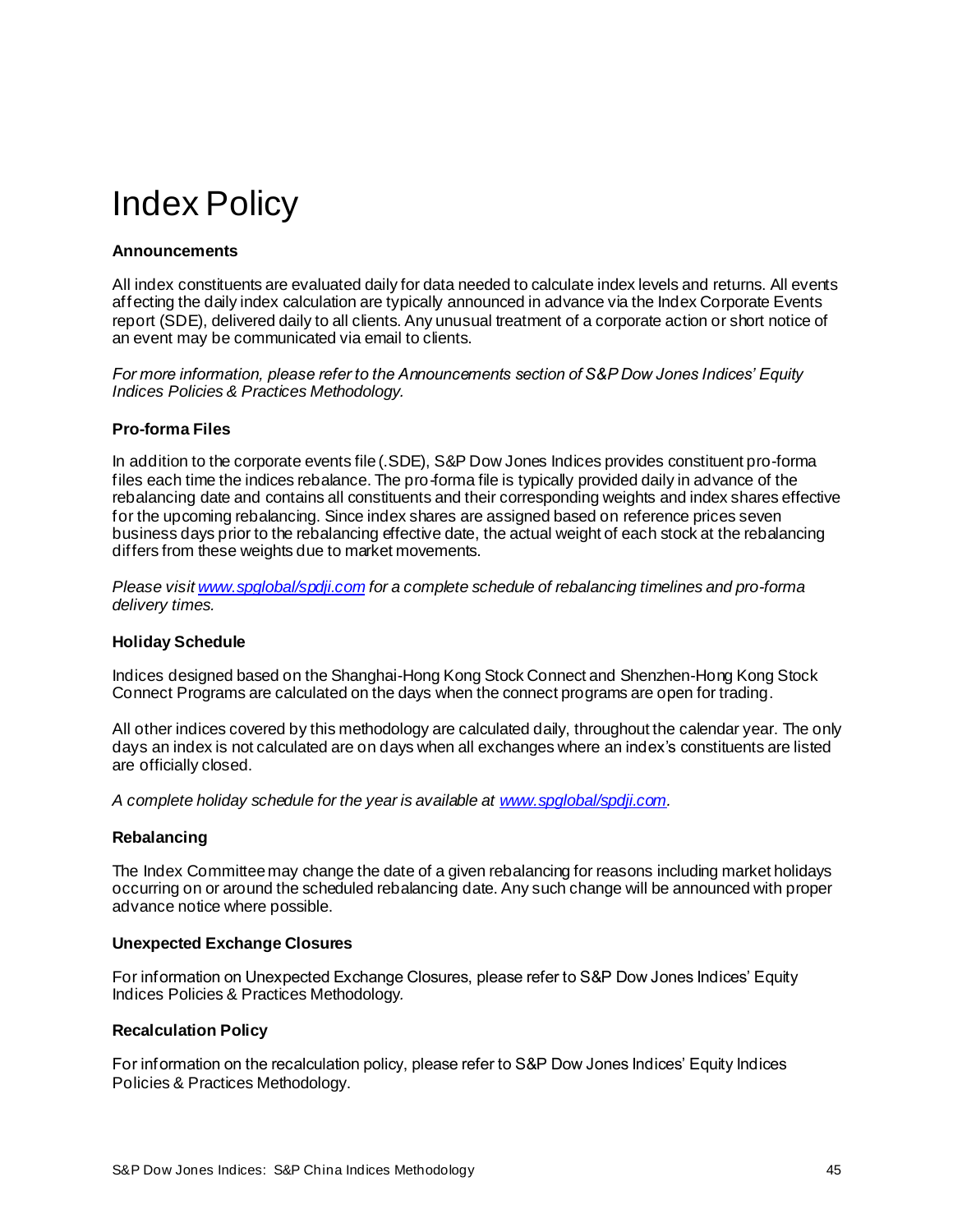#### <span id="page-46-0"></span>**Real-Time Calculation**

Real-time, intra-day, index calculations are executed for certain indices, whenever any of their primary exchanges are open. Real-time indices are not restated.

*For information on Calculations and Pricing Disruptions, Expert Judgment and Data Hierarchy, please refer to S&P Dow Jones Indices' Equity Indices Policies & Practices Methodology*.

### <span id="page-46-1"></span>**Contact Information**

For questions regarding an index, please contact[: index\\_services@spglobal.com](mailto:index_services@spglobal.com).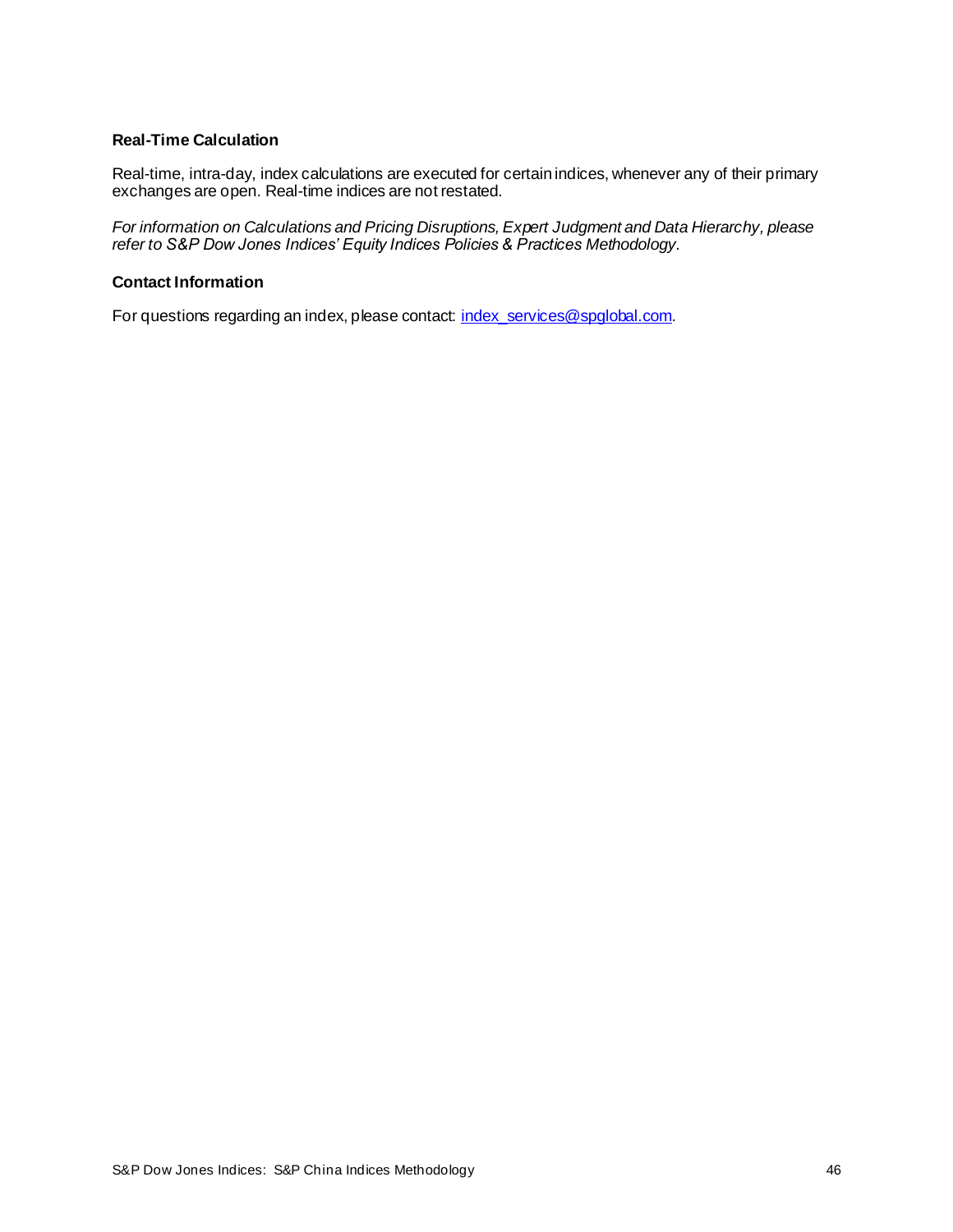# <span id="page-47-0"></span>Index Dissemination

Index levels are available through S&P Dow Jones Indices' Web site at *[www.spglobal/spdji.com](http://www.spdji.com/),* major quote vendors, numerous investment-oriented Web sites, and various print and electronic media.

### <span id="page-47-1"></span>**Tickers**

The table below lists headline indices covered by this document. All versions of the below indices that may exist are also covered by this document. Please refer to the *[S&P DJI Methodology & Regulatory](https://www.spglobal.com/spdji/en/governance/methodology-and-regulatory-status/)  [Status Database](https://www.spglobal.com/spdji/en/governance/methodology-and-regulatory-status/)* for a complete list of indices covered by this document.

| <b>Index</b>                                       | <b>Return Type</b>      | <b>Bloomberg</b> | <b>RIC</b>    |
|----------------------------------------------------|-------------------------|------------------|---------------|
| S&P Shanghai-Hong Kong Connect<br>Northbound (CNY) | <b>Price Return</b>     | <b>SPACACP</b>   |               |
|                                                    | <b>Total Return</b>     | <b>SPACACT</b>   |               |
|                                                    | <b>Net Total Return</b> | <b>SPACACN</b>   |               |
|                                                    | <b>Price Return</b>     | <b>SPACAUP</b>   |               |
| S&P Shanghai-Hong Kong Connect<br>Northbound (USD) | <b>Total Return</b>     | <b>SPACAUT</b>   |               |
|                                                    | <b>Net Total Return</b> | <b>SPACAUN</b>   |               |
|                                                    | <b>Price Return</b>     | SPAC50CP         |               |
| S&P Access China A 50 (CNY)                        | <b>Total Return</b>     | SPAC50CT         |               |
|                                                    | Net Total Return        | SPAC50CN         |               |
|                                                    | <b>Price Return</b>     | SPAC50HP         |               |
| S&P Access China A 50 (HKD)                        | <b>Total Return</b>     | SPAC50HT         |               |
|                                                    | Net Total Return        | SPAC50HN         |               |
|                                                    | <b>Price Return</b>     | SPAC50UP         | --            |
| S&P Access China A 50 (USD)                        | <b>Total Return</b>     | SPAC50UT         |               |
|                                                    | Net Total Return        | SPAC50UN         |               |
|                                                    | <b>Price Return</b>     | SPLC50CP         |               |
| S&P U.S.-Listed China 50 (CNY)                     | <b>Total Return</b>     | SPLC50CT         |               |
|                                                    | <b>Net Total Return</b> | SPLC50CN         |               |
|                                                    | <b>Price Return</b>     | SPLC50UP         |               |
| S&P U.S.-Listed China 50 (USD)                     | <b>Total Return</b>     | SPLC50UT         |               |
|                                                    | <b>Net Total Return</b> | SPLC50UN         | --            |
|                                                    | <b>Price Return</b>     | <b>SPCHACP</b>   | $-$           |
| S&P China A Domestic BMI (CNY)                     | <b>Total Return</b>     | <b>SPCHACT</b>   |               |
|                                                    | <b>Net Total Return</b> | <b>SPCHACN</b>   |               |
|                                                    | <b>Price Return</b>     | <b>SPCABMI</b>   |               |
| S&P China A Domestic BMI (USD)                     | <b>Total Return</b>     | <b>SPCABMIT</b>  |               |
|                                                    | <b>Net Total Return</b> | <b>SPCABMIN</b>  |               |
|                                                    | <b>Price Return</b>     | <b>SPCAFUP</b>   |               |
| S&P China A International (USD)                    | <b>Total Return</b>     | <b>SPCAFUT</b>   |               |
|                                                    | Net Total Return        | <b>SPCAFUN</b>   |               |
|                                                    | <b>Price Return</b>     | <b>SCNA</b>      |               |
| S&P China A International (AUD)                    | <b>Total Return</b>     | <b>SCNAT</b>     |               |
|                                                    | <b>Net Total Return</b> | <b>SCNAN</b>     |               |
| S&P China A International (CAD)                    | <b>Price Return</b>     | <b>SCNC</b>      |               |
|                                                    | <b>Total Return</b>     | <b>SCNCT</b>     |               |
|                                                    | Net Total Return        | <b>SCNCN</b>     |               |
|                                                    | <b>Price Return</b>     | <b>SCNE</b>      | .SPCBMICCNEUR |
| S&P China A International (EUR)                    | <b>Total Return</b>     | <b>SCNET</b>     |               |
|                                                    | Net Total Return        | <b>SCNEN</b>     |               |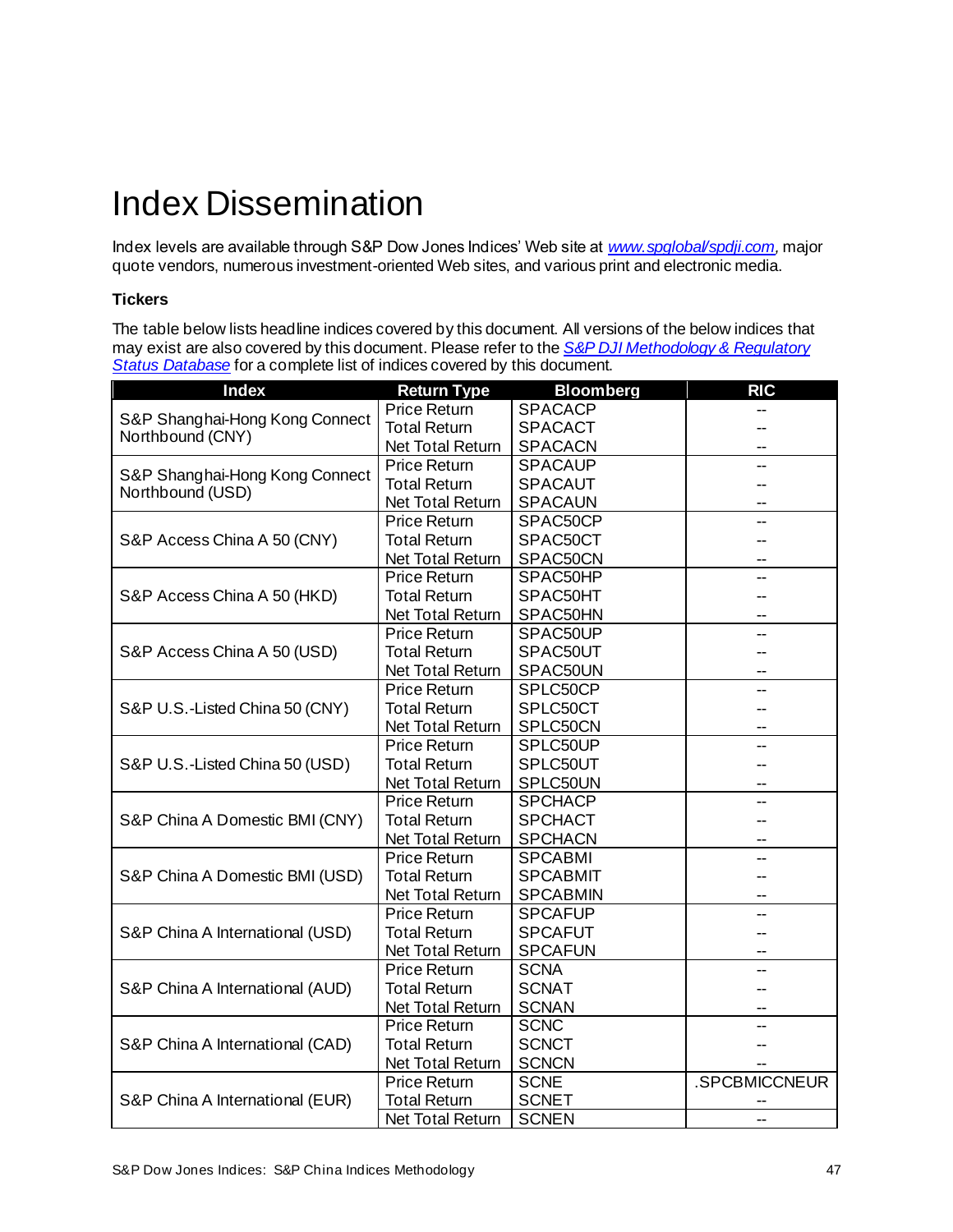| <b>Index</b>                                  | <b>Return Type</b>      | <b>Bloomberg</b> | <b>RIC</b> |
|-----------------------------------------------|-------------------------|------------------|------------|
|                                               | <b>Price Return</b>     | <b>SCNG</b>      |            |
| S&P China A International (GBP)               | <b>Total Return</b>     | <b>SCNGT</b>     |            |
|                                               | Net Total Return        | <b>SCNGN</b>     |            |
|                                               | <b>Price Return</b>     | <b>SCNJ</b>      |            |
| S&P China A International (JPY)               | <b>Total Return</b>     | <b>SCNJT</b>     |            |
|                                               | Net Total Return        | <b>SCNJN</b>     |            |
|                                               | <b>Price Return</b>     | <b>SCRTCN</b>    | .SCRTCN    |
| S&P China A International (USD)               | <b>Total Return</b>     | <b>STBCCNU</b>   |            |
|                                               | <b>Net Total Return</b> | <b>SCNUN</b>     |            |
| <b>S&amp;P Total China BMI Domestic</b>       | <b>Price Return</b>     | <b>SPTCCP</b>    |            |
| (CNY)                                         | <b>Total Return</b>     | <b>SPTCCT</b>    |            |
|                                               | Net Total Return        | <b>SPTCCN</b>    |            |
| <b>S&amp;P Total China BMI Domestic</b>       | <b>Price Return</b>     | <b>SPTCUP</b>    |            |
| (USD)                                         | <b>Total Return</b>     | <b>SPTCUT</b>    |            |
|                                               | Net Total Return        | <b>SPTCUN</b>    |            |
|                                               | <b>Price Return</b>     | <b>SPTCFUP</b>   |            |
| S&P China All-Shares (USD)                    | <b>Total Return</b>     | <b>SPTCFUT</b>   |            |
|                                               | Net Total Return        | <b>SPTCFUN</b>   |            |
|                                               | <b>Price Return</b>     | <b>SPTCHCP</b>   |            |
| S&P Total China + Hong Kong BMI               | <b>Total Return</b>     | <b>SPTCHCT</b>   |            |
| Domestic (CNY)                                | Net Total Return        | <b>SPTCHCN</b>   |            |
|                                               | <b>Price Return</b>     | <b>SPTCHUP</b>   |            |
| S&P Total China + Hong Kong BMI               | <b>Total Return</b>     | <b>SPTCHUT</b>   |            |
| Domestic (USD)                                | Net Total Return        | <b>SPTCHUN</b>   |            |
|                                               | <b>Price Return</b>     | <b>SPTHFUP</b>   |            |
| S&P China All-Shares + Hong Kong<br>BMI (USD) | <b>Total Return</b>     | <b>SPTHFUT</b>   |            |
|                                               | Net Total Return        | <b>SPTHFUN</b>   |            |
| <b>S&amp;P Total Greater China BMI</b>        | <b>Price Return</b>     | <b>SPTGCCP</b>   |            |
|                                               | <b>Total Return</b>     | <b>SPTGCCT</b>   |            |
| Domestic (CNY)                                | Net Total Return        | <b>SPTGCCN</b>   |            |
| <b>S&amp;P Total Greater China BMI</b>        | <b>Price Return</b>     | <b>SPTGCUP</b>   |            |
|                                               | <b>Total Return</b>     | <b>SPTGCUTR</b>  |            |
| Domestic (USD)                                | Net Total Return        | <b>SPTGCUN</b>   |            |
| <b>S&amp;P Greater China All-Shares</b>       | <b>Price Return</b>     | <b>SPGCFUP</b>   |            |
| (USD)                                         | <b>Total Return</b>     | <b>SPGCFUT</b>   |            |
|                                               | Net Total Return        | <b>SPGCFUN</b>   |            |
|                                               | <b>Price Return</b>     | SPCBMIRP2USD     |            |
| S&P Greater China BMI (USD)                   | <b>Total Return</b>     | SPCBMIRP2USD.TR  |            |
|                                               | Net Total Return        | SPCBMIRP2USD.NTR |            |
|                                               | <b>Price Return</b>     | SPCBMIRP2NZD     |            |
| S&P Greater China BMI (NZD)                   | <b>Total Return</b>     | SPCBMIRP2NZD.TR  |            |
|                                               | Net Total Return        | SPCBMIRP2NZD.NTR |            |
|                                               | <b>Price Return</b>     | SPCBMIRP2JPY     |            |
| S&P Greater China BMI (JPY)                   | <b>Total Return</b>     | SPCBMIRP2JPY.TR  |            |
|                                               | Net Total Return        | SPCBMIRP2JPY.NTR |            |
| S&P Greater China BMI (GBP)                   | <b>Price Return</b>     | SPCBMIRP2GBP     |            |
|                                               | <b>Total Return</b>     | SPCBMIRP2GBP.TR  |            |
|                                               | Net Total Return        | SPCBMIRP2GBP.NTR |            |
|                                               | <b>Price Return</b>     | SPCBMIRP2EUR     |            |
| S&P Greater China BMI (EUR)                   | <b>Total Return</b>     | SPCBMIRP2EUR.TR  |            |
|                                               | Net Total Return        | SPCBMIRP2EUR.NTR | --         |
|                                               | <b>Price Return</b>     | SPCBMIRP2CAD     |            |
| S&P Greater China BMI (CAD)                   | <b>Total Return</b>     | SPCBMIRP2CAD.TR  |            |
|                                               | Net Total Return        | SPCBMIRP2CAD.NTR |            |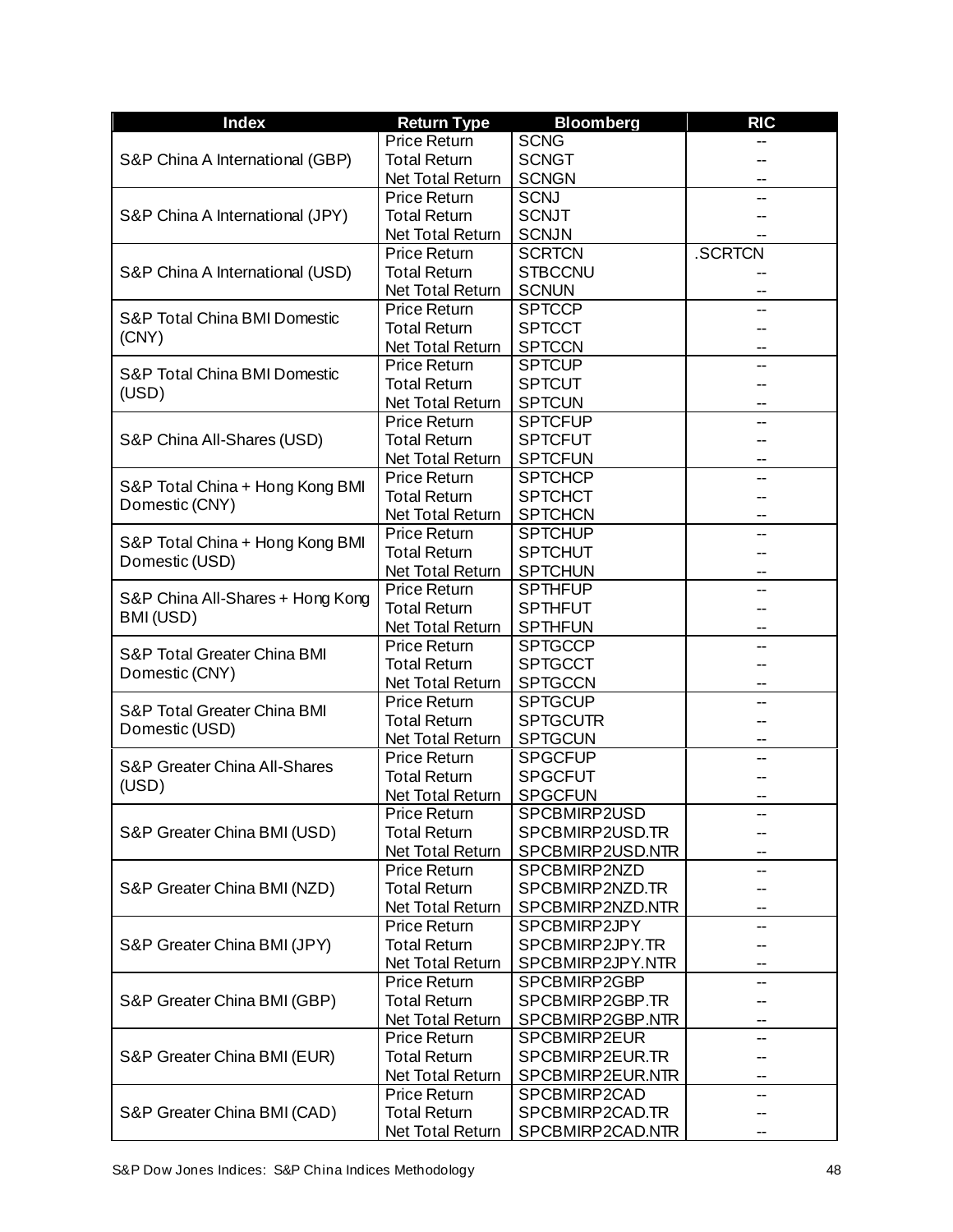| <b>Index</b>                                       | <b>Return Type</b>      | <b>Bloomberg</b> | <b>RIC</b> |
|----------------------------------------------------|-------------------------|------------------|------------|
|                                                    | <b>Price Return</b>     | SPCBMIRP2AUD     |            |
| S&P Greater China BMI (AUD)                        | <b>Total Return</b>     | SPCBMIRP2AUD.TR  |            |
|                                                    | Net Total Return        | SPCBMIRP2AUD.NTR |            |
|                                                    | <b>Price Return</b>     | <b>SPHCMSCP</b>  |            |
| S&P Hong Kong-Listed China                         | <b>Total Return</b>     | <b>SPHCMSCT</b>  |            |
| MidSmallCap Select (CNY)                           | Net Total Return        | <b>SPHCMSCN</b>  |            |
|                                                    | <b>Price Return</b>     | <b>SPHCMSHP</b>  |            |
| S&P Hong Kong-Listed China                         | <b>Total Return</b>     | <b>SPHCMSHT</b>  |            |
| MidSmallCap Select (HKD)                           | Net Total Return        | <b>SPHCMSHN</b>  |            |
|                                                    | <b>Price Return</b>     | SPC500CP         |            |
| S&P China 500 (CNY)                                | <b>Total Return</b>     | SPC500CT         |            |
|                                                    | Net Total Return        | SPC500CN         |            |
|                                                    | <b>Price Return</b>     | <b>SPXCHCP</b>   |            |
| S&P China 500 (CAD)                                | <b>Total Return</b>     | <b>SPXCHCT</b>   |            |
|                                                    | Net Total Return        | <b>SPXCHCN</b>   |            |
|                                                    | <b>Price Return</b>     | SPC500EP         |            |
| S&P China 500 (EUR)                                | <b>Total Return</b>     | SPC500ET         |            |
|                                                    | Net Total Return        | SPC500EN         |            |
|                                                    | <b>Price Return</b>     | SPC500GP         |            |
| S&P China 500 (GBP)                                | <b>Total Return</b>     | SPC500GT         |            |
|                                                    | Net Total Return        | SPC500GN         |            |
|                                                    | <b>Price Return</b>     | SPC500HP         |            |
| S&P China 500 (HKD)                                | <b>Total Return</b>     | SPC500HT         |            |
|                                                    | Net Total Return        | SPC500HN         |            |
|                                                    | <b>Price Return</b>     | SPC500SP         |            |
| S&P China 500 (SGD)                                | <b>Total Return</b>     | SPC500ST         |            |
|                                                    | Net Total Return        | SPC500SN         |            |
|                                                    | <b>Price Return</b>     | SPC500UP         |            |
| S&P China 500 (USD)                                | <b>Total Return</b>     | SPC500UT         |            |
|                                                    | Net Total Return        | SPC500UN         |            |
|                                                    | <b>Price Return</b>     | SPC50CUP         |            |
| S&P China 500 5% Capped (USD)                      | <b>Total Return</b>     | SPC50CUT         |            |
|                                                    | Net Total Return        | SPC50CUN         |            |
|                                                    | <b>Price Return</b>     | SPC50CGP         |            |
| S&P China 500 5% Capped (GBR)                      | <b>Total Return</b>     | SPC50CGT         |            |
|                                                    | Net Total Return        | SPC50CGN         |            |
|                                                    | Price Return            | SPNCSHP          | --         |
| S&P New China Sectors Index                        | <b>Total Return</b>     | <b>SPNCSHP</b>   |            |
| (HKD)                                              | Net Total Return        | <b>SPNCSHP</b>   |            |
|                                                    | <b>Price Return</b>     | <b>SPNCSUP</b>   |            |
| <b>S&amp;P New China Sectors Index</b>             | <b>Total Return</b>     | <b>SPNCSUT</b>   |            |
| (USD)                                              | Net Total Return        | <b>SPNCSUN</b>   |            |
|                                                    | <b>Price Return</b>     | <b>SPCSXAUP</b>  |            |
| S&P New China Sectors Ex. A-                       | <b>Total Return</b>     | SPCSXAUT         |            |
| Shares Index (USD)                                 | Net Total Return        | <b>SPCSXAUN</b>  |            |
| S&P New China Sectors Ex. A-<br>Shares Index (MYR) | <b>Price Return</b>     | <b>SPCSXAMP</b>  | --         |
|                                                    | <b>Total Return</b>     | <b>SPCSXAMT</b>  |            |
|                                                    | Net Total Return        | <b>SPCSXAMN</b>  | ۰.         |
|                                                    | <b>Price Return</b>     | <b>SPCSXAHP</b>  | --         |
| S&P New China Sectors Ex. A-                       | <b>Total Return</b>     | <b>SPCSXAHT</b>  |            |
| Shares Index (HKD)                                 | Net Total Return        | <b>SPCSXAHN</b>  | -−         |
|                                                    | <b>Price Return</b>     | <b>SPNCSCUP</b>  | --         |
| S&P New China Sectors (A-Shares                    | <b>Total Return</b>     | <b>SPNCSCUT</b>  |            |
| Capped) Index (USD)                                | <b>Net Total Return</b> | <b>SPNCSCUN</b>  |            |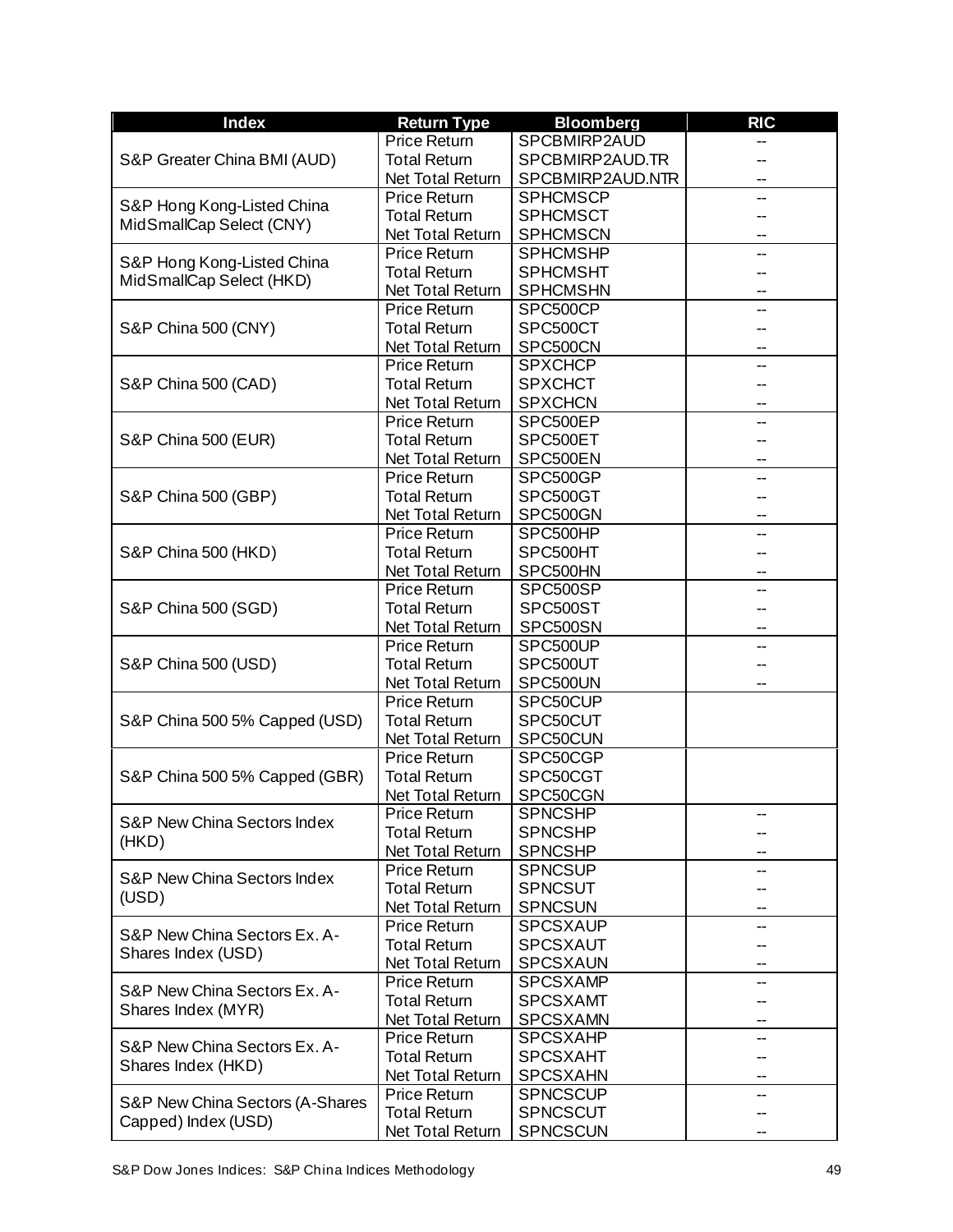| <b>Index</b>                                   | <b>Return Type</b>      | <b>Bloomberg</b>     | <b>RIC</b>  |
|------------------------------------------------|-------------------------|----------------------|-------------|
| S&P New China Sectors (A-Shares                | Price Return            | <b>SPNCSCHP</b>      |             |
| Capped) Index (HKD)                            | <b>Total Return</b>     | <b>SPNCSCHT</b>      |             |
|                                                | Net Total Return        | <b>SPNCSCHN</b>      |             |
| S&P China A Venture Enterprises                | <b>Price Return</b>     | <b>SPCVECP</b>       |             |
| Index (CNY)                                    | <b>Total Return</b>     | <b>SPCVECT</b>       |             |
|                                                | Net Total Return        | <b>SPCVECN</b>       |             |
| S&P China A Venture Enterprises                | <b>Price Return</b>     | <b>SPCVEHP</b>       |             |
| Index (HKD)                                    | <b>Total Return</b>     | <b>SPCVEHT</b>       |             |
|                                                | Net Total Return        | <b>SPCVEHN</b>       |             |
|                                                | <b>Price Return</b>     | <b>SPCVEUP</b>       | --          |
| S&P China A Venture Enterprises<br>Index (USD) | <b>Total Return</b>     | <b>SPCVEUT</b>       |             |
|                                                | Net Total Return        | <b>SPCVEUN</b>       |             |
|                                                | <b>Price Return</b>     | <b>CSSP300</b>       | .SPCITIC300 |
| S&P China A 300 Index (CNY)                    | <b>Total Return</b>     |                      | .SPC300TR   |
|                                                | Net Total Return        | SPC300CN             |             |
|                                                | <b>Price Return</b>     | CSSP <sub>50</sub>   | .SPCITIC50  |
| S&P China A 50 Index (CNY)                     | <b>Total Return</b>     |                      | SPC50TR     |
|                                                | <b>Price Return</b>     | <b>CSP100</b>        | .SPC100     |
| S&P China A 100 Index (CNY)                    | <b>Total Return</b>     | CSP100TR             | SPC100TR    |
|                                                | <b>Price Return</b>     | <b>SPCACCNP</b>      |             |
| S&P China A 1800 Index (CNY)                   | <b>Total Return</b>     | <b>SPCACCNT</b>      |             |
|                                                | Net Total Return        | <b>SPCACCNN</b>      |             |
|                                                | <b>Price Return</b>     | SPCAM5CP             |             |
| S&P China A MidCap 500 Index                   | <b>Total Return</b>     | SPCAM5CT             |             |
| (CNY)                                          | Net Total Return        | SPCAM5CN             |             |
|                                                | <b>Price Return</b>     | SPCAS1CP             |             |
| S&P China A SmallCap 1000 Index                | <b>Total Return</b>     | SPCAS1CT             |             |
| (CNY)                                          | Net Total Return        | SPCAS1CN             |             |
|                                                | Price Return            | SPCAX8CP             |             |
| S&P China A 800 Index (CNY)                    | <b>Total Return</b>     | SPCAX8CT             |             |
|                                                | Net Total Return        | SPCAX8CN             |             |
|                                                | Price Return            | <b>SPCAYVCP</b>      | -−          |
| S&P China A 1500 Index (CNY)                   | <b>Total Return</b>     | <b>SPCAYVCT</b>      |             |
|                                                | Net Total Return        | <b>SPCAYVCN</b>      |             |
|                                                | <b>Price Return</b>     | <b>SPC3NSCP</b>      |             |
| S&P China A 300 Index (NS Series)              | <b>Total Return</b>     | <b>SPC3NSCN</b>      |             |
| (CNY)                                          | Net Total Return        | SPC3NSCT             |             |
|                                                | <b>Price Return</b>     | <b>SPCTBMCP</b>      |             |
| S&P China Tech Broad Market                    | <b>Total Return</b>     | <b>SPCTBMCT</b>      |             |
| Index (CNY)                                    | Net Total Return        | <b>SPCTBMCN</b>      |             |
|                                                | <b>Price Return</b>     | <b>SPCTBMEP</b>      |             |
| S&P China Tech Broad Market                    | <b>Total Return</b>     | <b>SPCTBMET</b>      |             |
| Index (EUR)                                    | <b>Net Total Return</b> | <b>SPCTBMEN</b>      | --          |
| S&P China Tech Broad Market<br>Index (HKD)     | <b>Price Return</b>     | <b>SPCTBMHP</b>      |             |
|                                                | <b>Total Return</b>     | <b>SPCTBMHT</b>      |             |
|                                                | Net Total Return        | <b>SPCTBMHN</b>      |             |
|                                                | <b>Price Return</b>     | <b>SPCTBMUP</b>      |             |
| S&P China Tech Broad Market<br>Index (USD)     | <b>Total Return</b>     | <b>SPCTBMUT</b>      |             |
|                                                | Net Total Return        | <b>SPCTBMUN</b>      |             |
|                                                | <b>Price Return</b>     | SPCTD5CP             | --          |
| S&P China Tech 50 Domestic Index               | <b>Total Return</b>     | SPCTD5CT             |             |
| (CNY)                                          | Net Total Return        | SPCTD <sub>5CN</sub> |             |
|                                                |                         |                      |             |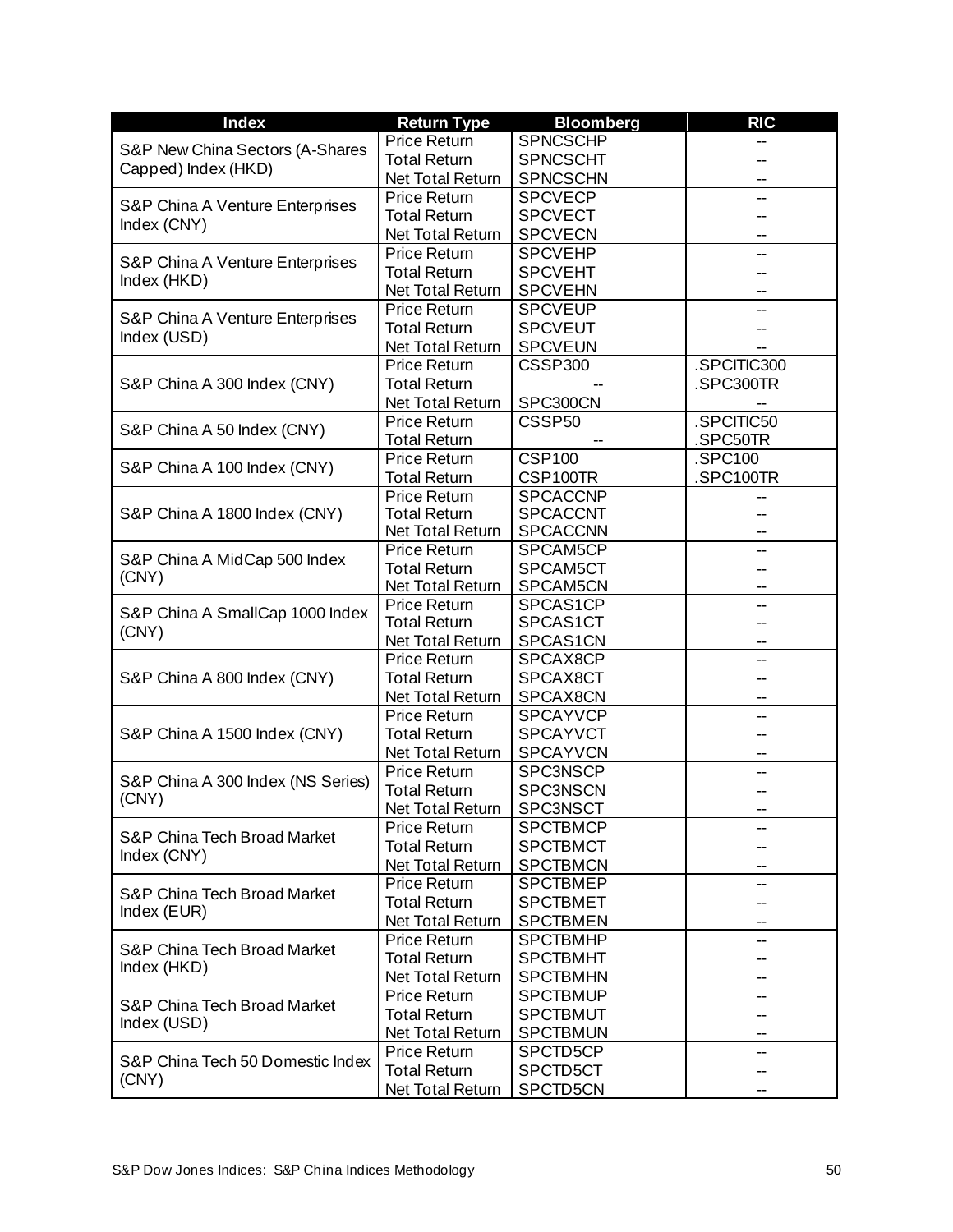| S&P China Tech 50 Domestic Index                        | <b>Price Return</b>     | SPCTD5UP        |  |
|---------------------------------------------------------|-------------------------|-----------------|--|
| (USD)                                                   | <b>Total Return</b>     | SPCTD5UT        |  |
|                                                         | Net Total Return        | SPCTD5UN        |  |
| S&P China Tech 50 HK Connect                            | <b>Price Return</b>     | SPCHC5HP        |  |
|                                                         | <b>Total Return</b>     | SPCHC5HT        |  |
| Index (HKD)                                             | Net Total Return        | SPCHC5HN        |  |
| S&P China Tech 50 HK Connect                            | <b>Price Return</b>     | SPCHC5UP        |  |
|                                                         | <b>Total Return</b>     | SPCHC5UT        |  |
| Index (USD)                                             | Net Total Return        | SPCHC5UN        |  |
|                                                         | <b>Price Return</b>     | SPCT50EP        |  |
| S&P China Tech 50 Index (EUR)                           | <b>Total Return</b>     | SPCT50ET        |  |
|                                                         | Net Total Return        | SPCT50EN        |  |
|                                                         | Price Return            | SPCT50HP        |  |
| S&P China Tech 50 Index (HKD)                           | <b>Total Return</b>     | SPCT50HT        |  |
|                                                         | Net Total Return        | SPCT50HN        |  |
|                                                         | <b>Price Return</b>     | SPCT50UP        |  |
| S&P China Tech 50 Index (USD)                           | <b>Total Return</b>     | SPCT50UT        |  |
|                                                         | <b>Net Total Return</b> | SPCT50UN        |  |
| S&P China Tech 50 Offshore Index                        | <b>Price Return</b>     | SPCT5OUP        |  |
| (USD)                                                   | <b>Total Return</b>     | SPCT5OUT        |  |
|                                                         | Net Total Return        | SPCT5OUN        |  |
|                                                         | <b>Price Return</b>     | SPCN50UP        |  |
| S&P China 50 (USD)                                      | <b>Total Return</b>     | SPCN50UT        |  |
|                                                         | Net Total Return        | SPCN50UN        |  |
|                                                         | <b>Price Return</b>     | <b>SPCHGBHP</b> |  |
| S&P China Hong Kong Greater Bay<br>Area 300 Index (HKD) | <b>Total Return</b>     | <b>SPCHGBHT</b> |  |
|                                                         | Net Total Return        | <b>SPCHGBHN</b> |  |

### <span id="page-51-0"></span>**Index Data**

Daily constituent and index level data are available via subscription.

<span id="page-51-1"></span>*For product information, please contact S&P Dow Jones Indices[, www.spglobal/spdji.com/contact-us](http://www.spdji.com/contact-us).* 

#### **Web site**

*For further information, please refer to S&P Dow Jones Indices' Web site a[t www.spglobal/spdji.com](http://www.spdji.com/).*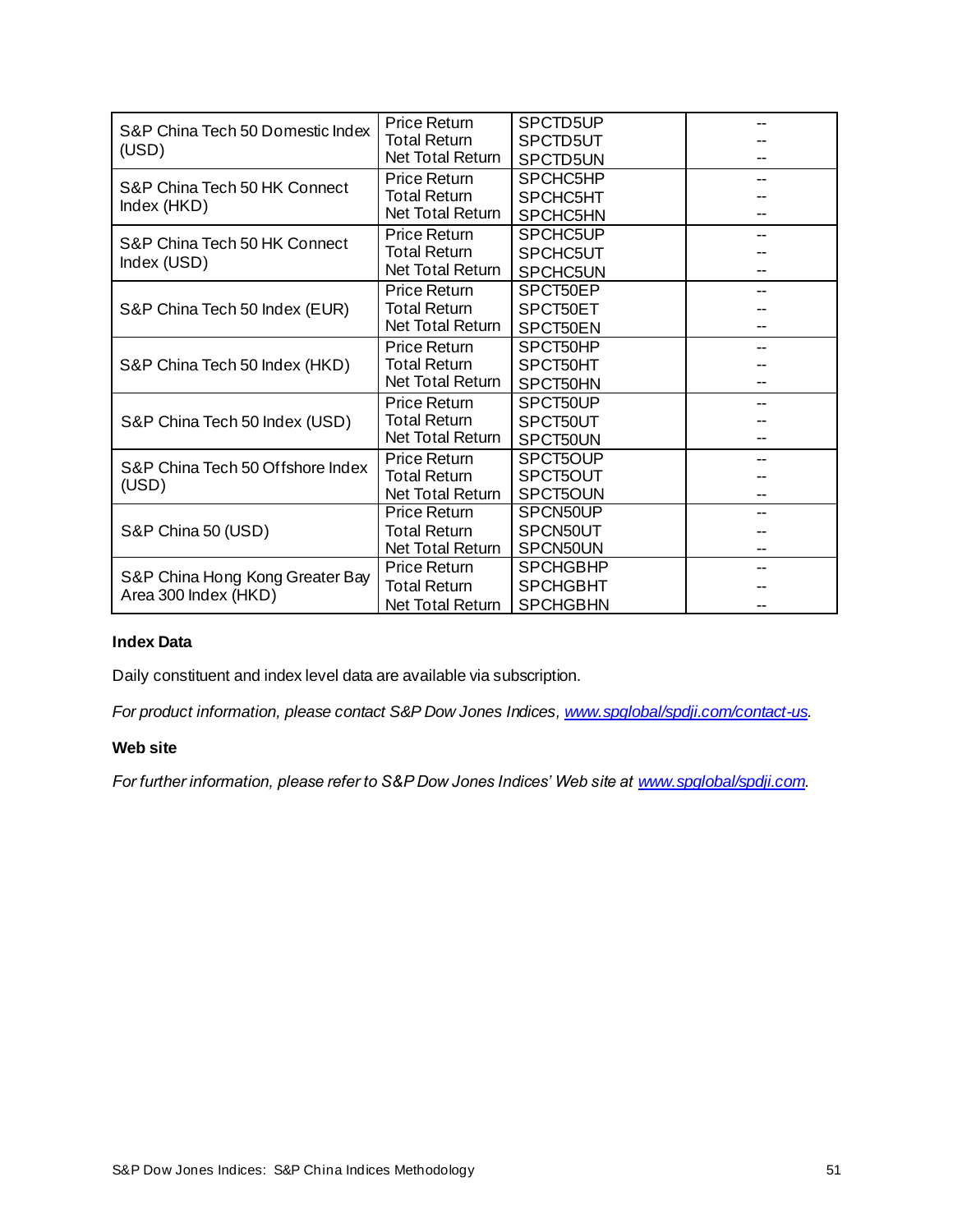# <span id="page-52-0"></span>Appendix I – Chinese Share Classes

**A Shares.** These are shares of companies incorporated in mainland China and traded on the Shanghai or Shenzhen Stock Exchanges in Chinese renminbi.

**B Shares.** These are shares of Chinese companies that trade in U.S. dollars on the Shanghai Stock Exchange and in Hong Kong dollars on the Shenzhen Stock Exchange.

**H Shares.** These are shares of companies that are incorporated in mainland China, but trade on the Hong Kong Stock Exchange. They are traded in Hong Kong dollars and are accessible to non-residents of China.

**Red Chips.** These are shares of Chinese companies that are incorporated outside of mainland China and listed on the Hong Kong Stock Exchange. Red Chips, which are controlled by mainland Chinese entities, are traded in Hong Kong dollars and are available to non-residents of China.

**P Chips.** These are shares of non-state-owned Chinese companies that are incorporated outside of the mainland in domiciles of convenience such as the Cayman Islands, Bermuda, etc. and listed on the Hong Kong Stock Exchange.

**U.S.-Listed Chinese Companies.** U.S.-listed Chinese companies are defined as companies that primarily operate in mainland China but whose primary listings are on a U.S. exchange.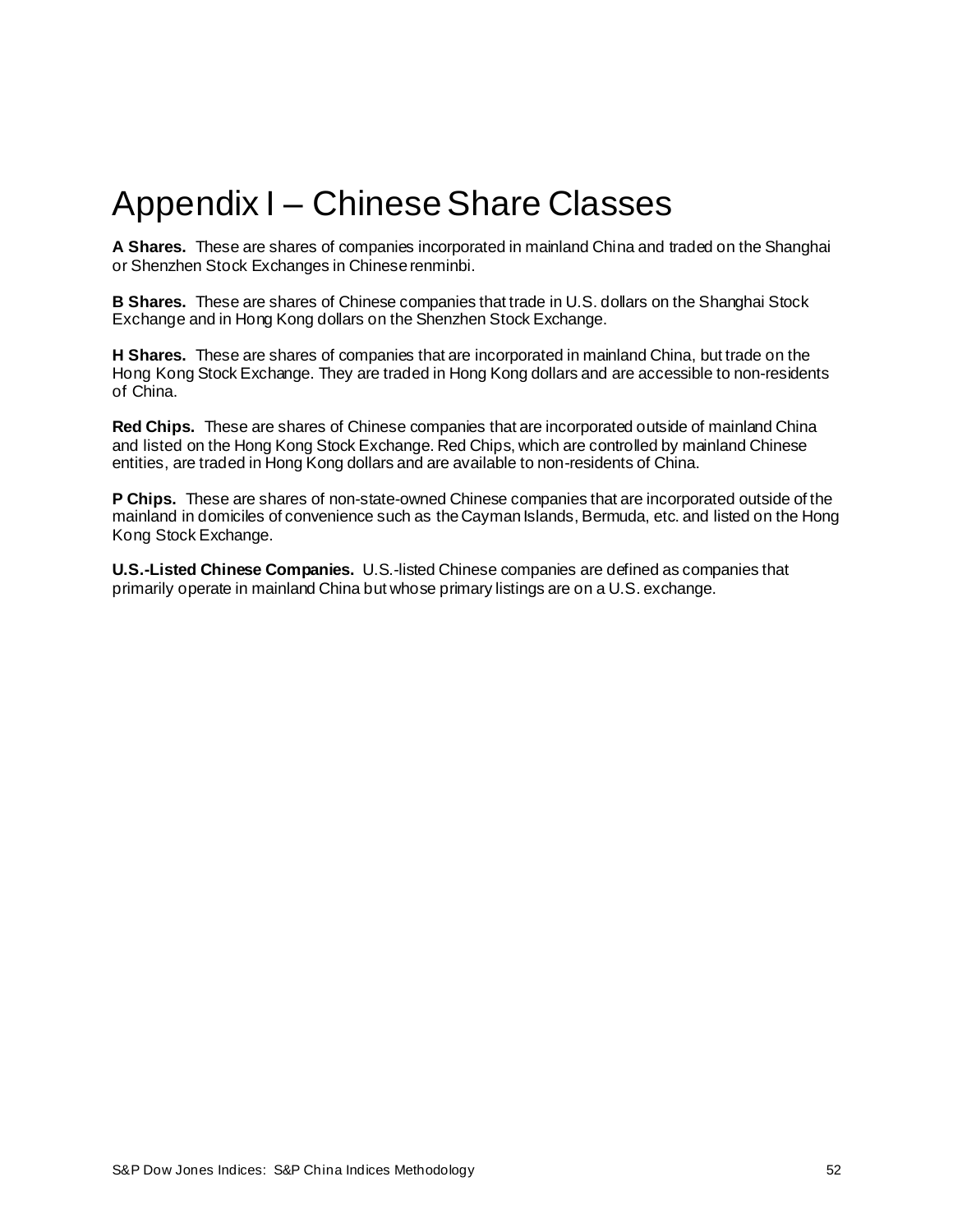# <span id="page-53-0"></span>Appendix II – Methodology Changes

Methodology changes since January 1, 2015, are as follows:

|                                                                                                                                                                                                                                                                | <b>Effective Date</b> | Methodology                                                                                                                                                                                                                                                                                                                                                                                                                                                                                                                                                                                                                                                                                           |                                                                                                                                                                                                                                                                                                                                                                                                                                                                                                                                                                                                                                                                                                                                                                                                                                                                                                                                                     |
|----------------------------------------------------------------------------------------------------------------------------------------------------------------------------------------------------------------------------------------------------------------|-----------------------|-------------------------------------------------------------------------------------------------------------------------------------------------------------------------------------------------------------------------------------------------------------------------------------------------------------------------------------------------------------------------------------------------------------------------------------------------------------------------------------------------------------------------------------------------------------------------------------------------------------------------------------------------------------------------------------------------------|-----------------------------------------------------------------------------------------------------------------------------------------------------------------------------------------------------------------------------------------------------------------------------------------------------------------------------------------------------------------------------------------------------------------------------------------------------------------------------------------------------------------------------------------------------------------------------------------------------------------------------------------------------------------------------------------------------------------------------------------------------------------------------------------------------------------------------------------------------------------------------------------------------------------------------------------------------|
| Change                                                                                                                                                                                                                                                         | (After Close)         | <b>Previous</b>                                                                                                                                                                                                                                                                                                                                                                                                                                                                                                                                                                                                                                                                                       | <b>Updated</b>                                                                                                                                                                                                                                                                                                                                                                                                                                                                                                                                                                                                                                                                                                                                                                                                                                                                                                                                      |
| S&P China 500<br>and S&P China<br>500 5% Capped<br>Index:<br>Rebalancing<br>Reference Date                                                                                                                                                                     | 12/17/2021            | The rebalancing reference date is the last<br>trading day of May and November,<br>respectively.                                                                                                                                                                                                                                                                                                                                                                                                                                                                                                                                                                                                       | The rebalancing reference date is after<br>the close of the second to last Friday of<br>May and November.                                                                                                                                                                                                                                                                                                                                                                                                                                                                                                                                                                                                                                                                                                                                                                                                                                           |
| S&P China A<br>International, S&P<br>China A Domestic<br>BMI and S&P<br><b>China A 1800</b><br>Series:<br><b>Index Universe</b>                                                                                                                                | 09/17/2021            | The index universe is defined as all listed<br>A-Share stocks (excluding STAR Market<br>and Special Treatment (ST or *ST)<br>stocks) in China.                                                                                                                                                                                                                                                                                                                                                                                                                                                                                                                                                        | The index universe is defined as all listed<br>A-Share stocks (excluding Special<br>Treatment (ST or *ST) stocks) in China.                                                                                                                                                                                                                                                                                                                                                                                                                                                                                                                                                                                                                                                                                                                                                                                                                         |
| S&P New China<br>Sectors Index, S&P<br>New China Sectors<br>Ex-A-Share Index,<br>and S&P New<br>China Sectors (A-<br>shares Capped)<br>Index:<br>Index Universe                                                                                                | 06/18/2021            | The index universe is defined as all<br>constituents of the S&P Total China +<br>Hong Kong BMI Domestic that are<br>incorporated in China, Hong Kong,<br>Singapore, and domiciles of convenience,<br>and meet the following criteria as of the<br>rebalancing reference date:<br>An FMC of at least US\$ 2.5 billion.<br>$\bullet$<br>A three-month average daily value<br>٠<br>traded (ADVT) of at least US\$ 8<br>million.<br>An IWF of at least 15%.<br>$\bullet$<br>Stocks designated as Special<br>٠<br>Treatment (ST and *ST) by the<br>Shanghai or Shenzhen Stock<br>Exchanges are ineligible for index<br>inclusion.<br>A GICS classification as detailed in<br>$\bullet$<br>the methodology. | The index universe is defined as all<br>constituents of the S&P Total China +<br>Hong Kong BMI Domestic that are<br>incorporated in China, Hong Kong,<br>Singapore, and domiciles of convenience,<br>and meet the following criteria as of the<br>rebalancing reference date:<br>An FMC of at least US\$ 2.5 billion.<br>A three-month average daily value<br>traded (ADVT) of at least US\$ 8<br>million.<br>An IWF of at least 15%.<br>Stocks designated as Special<br>Treatment (ST and *ST) by the<br>Shanghai or Shenzhen Stock<br>Exchanges are ineligible for index<br>inclusion.<br>A GICS classification as detailed in<br>$\bullet$<br>the methodology.<br>If a company has an eligible U.S. listing<br>and a Hong Kong secondary listing, the<br>Hong Kong listing will be selected<br>provided it meets the above criteria and<br>has traded for at least three months. If<br>not, the U.S. listing is selected for index<br>inclusion. |
| S&P China A<br>Domestic BMI,<br>S&P Total China<br><b>BMI</b> Domestic,<br>S&P Total China<br><b>BMI Domestic Size</b><br>Indices, S&P Total<br>China + Hong<br>Kong BMI<br>Domestic, S&P<br><b>Total Greater</b><br>China BMI<br>Domestic, S&P<br>Access Hong | 06/18/2021            | --                                                                                                                                                                                                                                                                                                                                                                                                                                                                                                                                                                                                                                                                                                    | Subject to S&P DJI's compliance with the<br>applicable law (including, without<br>limitation, sanctions law), the following<br>indices are maintained from a China<br>based investor perspective and may<br>include securities that would not be<br>eligible for inclusion if maintained from a<br>U.S./U.K./EU investor perspective.                                                                                                                                                                                                                                                                                                                                                                                                                                                                                                                                                                                                               |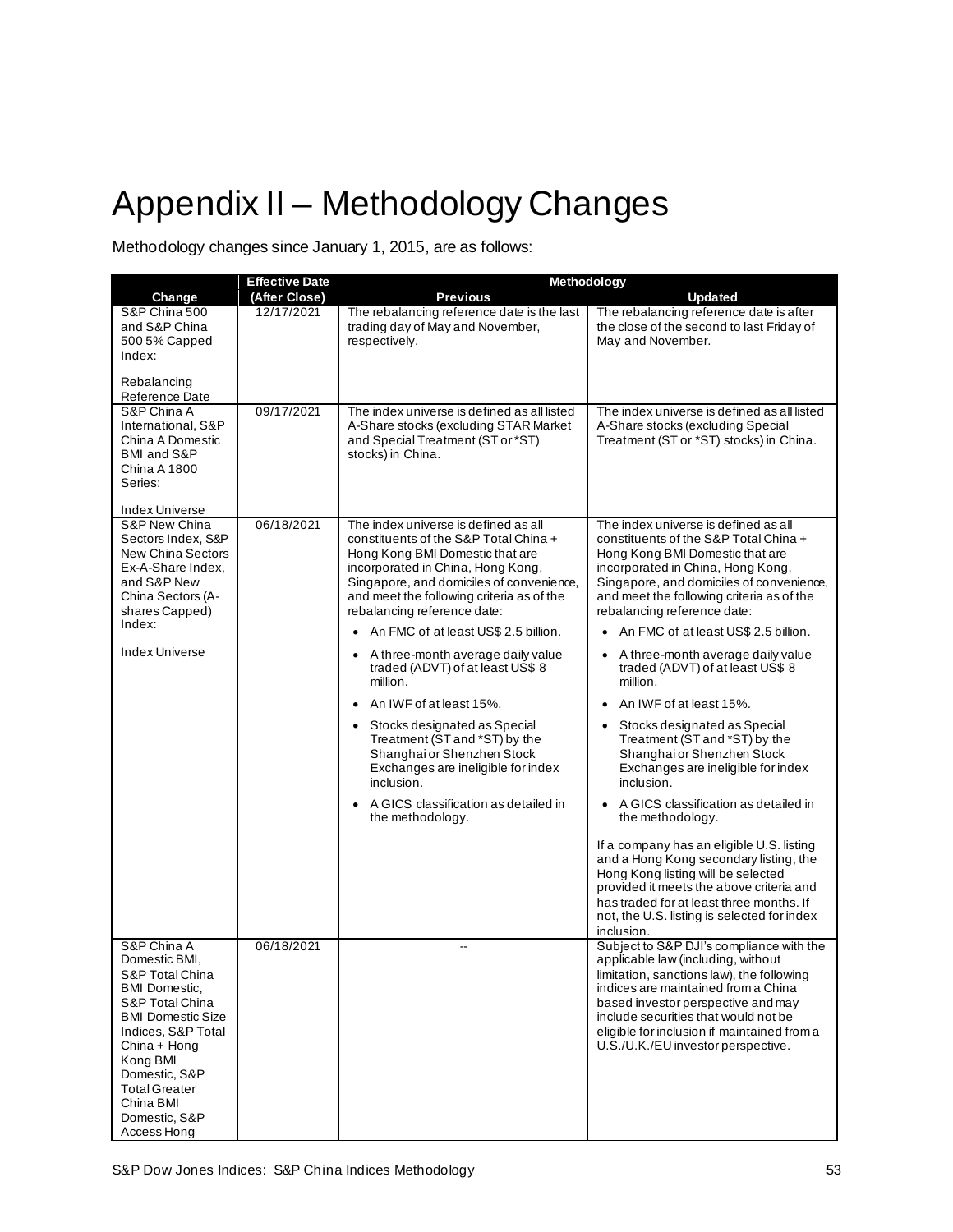|                                         | <b>Effective Date</b> | Methodology                                                                           |                                                                                           |  |
|-----------------------------------------|-----------------------|---------------------------------------------------------------------------------------|-------------------------------------------------------------------------------------------|--|
| Change<br>Kong, S&P China A             | (After Close)         | <b>Previous</b>                                                                       | <b>Updated</b>                                                                            |  |
| Venture                                 |                       |                                                                                       |                                                                                           |  |
| Enterprises Index<br>and S&P Hong       |                       |                                                                                       |                                                                                           |  |
| Kong-Listed China                       |                       |                                                                                       |                                                                                           |  |
| MidSmallCap                             |                       |                                                                                       |                                                                                           |  |
| Select:                                 |                       |                                                                                       |                                                                                           |  |
| Addition of Investor                    |                       |                                                                                       |                                                                                           |  |
| Perspective<br>S&P China A 300          | 09/18/2020            | S&P China A Domestic BMI and S&P                                                      | S&P China A Domestic BMI excluding ST                                                     |  |
| and S&P China A                         |                       | China A Venture Enterprises Index,                                                    | and *ST stocks.                                                                           |  |
| 1800:                                   |                       | excluding ST and *ST stocks.                                                          |                                                                                           |  |
| <b>Index Universe</b>                   |                       |                                                                                       |                                                                                           |  |
| S&P China A<br>International and        | 09/18/2020            | The index universe is defined as all listed                                           | The index universe is defined as all listed                                               |  |
| S&P China A                             |                       | A-Share stocks (excluding ChiNext,<br>STAR Market, and Special Treatment (ST          | A-Share stocks (excluding STAR Market<br>and Special Treatment (ST or *ST)                |  |
| Domestic BMI:                           |                       | or *ST) stocks) in China.                                                             | stocks) in China.                                                                         |  |
| <b>Index Universe</b>                   |                       |                                                                                       |                                                                                           |  |
| <b>S&amp;P China A 300:</b>             | 06/19/2020            | S&P China A Composite index excluding                                                 | S&P China A Domestic BMI and S&P                                                          |  |
| <b>Selection Universe</b>               |                       | ST and *ST stocks.                                                                    | China A Venture Enterprises Index,<br>excluding ST and *ST stocks.                        |  |
| S&P China A 300:                        | 06/19/2020            | Exclude stocks with negative EPS for the                                              | Exclude stocks with negative EPS for the                                                  |  |
| Earnings per Share                      |                       | two most recent reporting periods as of<br>the rebalancing reference date.            | two most recent trailing 12-month periods<br>as of the rebalancing reference date.        |  |
| (EPS)                                   |                       |                                                                                       |                                                                                           |  |
| S&P China A 300:                        | 06/19/2020            |                                                                                       | Exclude stocks that are ranked in the                                                     |  |
| Liquidity                               |                       |                                                                                       | bottom 30% of the index universe by six-<br>month median daily value traded (bottom       |  |
|                                         |                       |                                                                                       | 15% for current constituents).                                                            |  |
| S&P China A 300:                        | 06/19/2020            | The top 300 stocks ranked by float-<br>adjusted market capitalization are             | The top 300 stocks ranked by total market<br>capitalization are selected, subject to      |  |
| Selection                               |                       | selected, subject to current constituents                                             | current constituents remaining in the                                                     |  |
|                                         |                       | remaining in the index if they rank among<br>the top 600 stocks.                      | index if they rank among the top 600<br>stocks.                                           |  |
|                                         |                       |                                                                                       |                                                                                           |  |
|                                         |                       | The index selection process attempts to<br>maintain GICS sector balance, as           | The index selection process attempts to<br>maintain GICS sector balance, as               |  |
|                                         |                       | measured by a comparison of each                                                      | measured by a comparison of each                                                          |  |
|                                         |                       | sector's weight in the index with its weight<br>in the selection universe in order to | sector's weight in the index with its weight<br>in the index universe in order to ensure  |  |
|                                         |                       | ensure representative sector weightings.                                              | representative sector weightings. If a                                                    |  |
|                                         |                       | There is no percentage threshold on the                                               | sector in the index is over-weighted by                                                   |  |
|                                         |                       | sector balance. However, non-constituent<br>stocks in an over-weighted sector are     | 5% or more, as compared to its<br>respective weight in the index universe,                |  |
|                                         |                       | typically not added to the index.                                                     | then non-constituent stocks in the over-                                                  |  |
|                                         |                       |                                                                                       | weighted sector are not added to the<br>index.                                            |  |
| S&P China A                             | 06/19/2020            |                                                                                       | Stocks designated as ST or *ST by the                                                     |  |
| International, S&P<br>China A Domestic  |                       |                                                                                       | Shanghai or Shenzhen Stock Exchanges<br>are ineligible for index inclusion at the         |  |
| BMI, and S&P                            |                       |                                                                                       | rebalancing.                                                                              |  |
| China A Venture                         |                       |                                                                                       |                                                                                           |  |
| Enterprises Index:                      |                       |                                                                                       | Current constituents are monitored daily<br>for any ST or *ST designation changes. If     |  |
| Special Treatment                       |                       |                                                                                       | an index constituent becomes designated                                                   |  |
| <b>Stocks</b>                           |                       |                                                                                       | as ST or *ST, it is removed from the index<br>with two to five business days' notice. The |  |
|                                         |                       |                                                                                       | stock is also removed simultaneously                                                      |  |
|                                         |                       |                                                                                       | from any index that uses these indices as<br>the basis or component of its index          |  |
|                                         |                       |                                                                                       | universe. Once a stock's ST or *ST                                                        |  |
|                                         |                       |                                                                                       | designation is lifted, it will become eligible<br>again for index inclusion.              |  |
| <b>S&amp;P China 500,</b>               | 12/20/2019            | $\overline{a}$                                                                        | Stocks designated as Special Treatment                                                    |  |
| S&P New China                           |                       |                                                                                       | (ST and *ST) by the Shanghai or                                                           |  |
| Sectors Index, S&P<br>New China Sectors |                       |                                                                                       | Shenzhen Stock Exchanges are ineligible<br>for index inclusion.                           |  |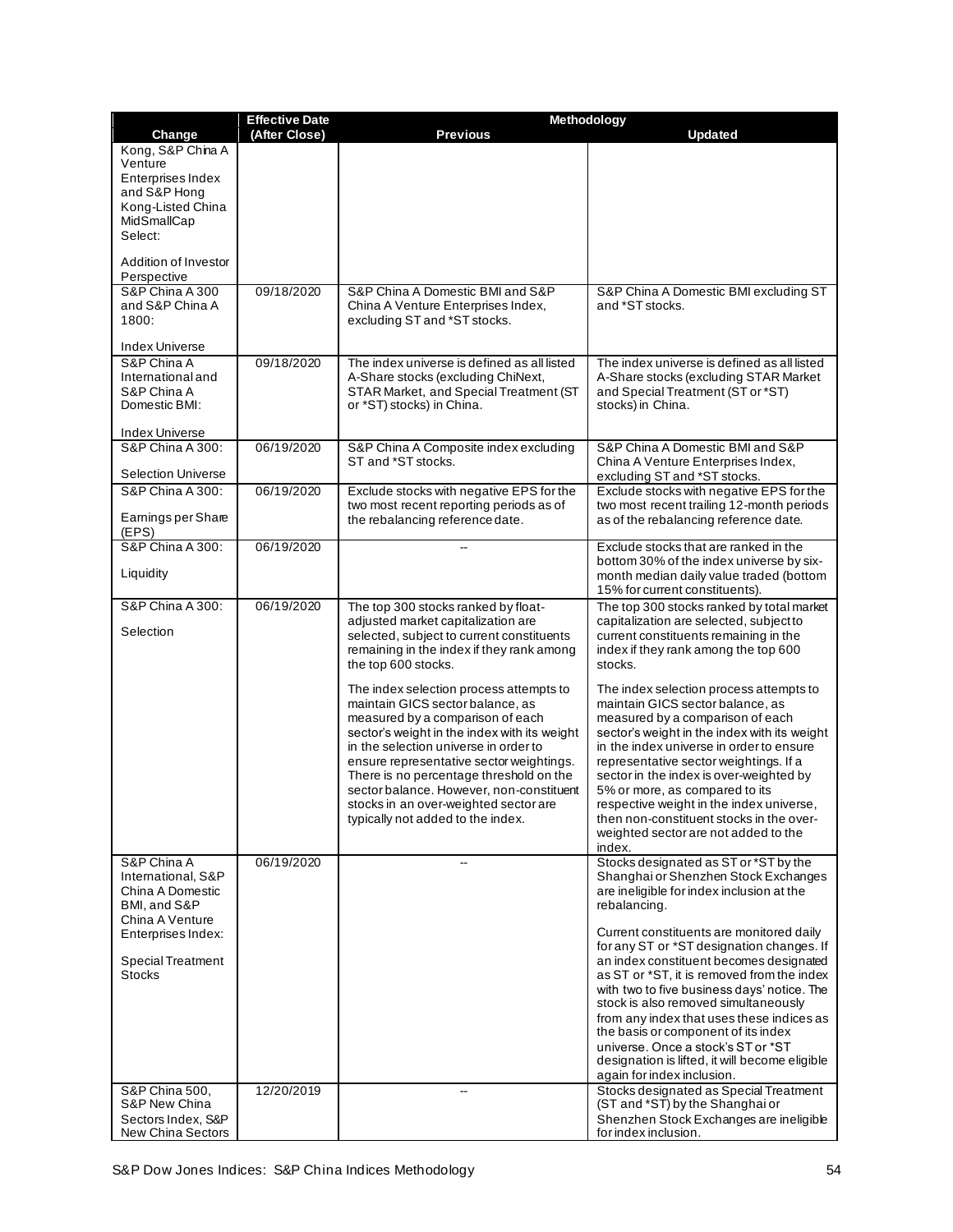|                                                                                                                                                                                                                                                                                                                                                                                                                                                   | <b>Effective Date</b> | Methodology                                                                                                                                                                                                                                                                                        |                                                                                                                                                                                                                                                                                                                                                                                                                                                                                                                                                                                                                                                                                                                                                                                                                                                                                                                                                                                                                                                                                                                                                |
|---------------------------------------------------------------------------------------------------------------------------------------------------------------------------------------------------------------------------------------------------------------------------------------------------------------------------------------------------------------------------------------------------------------------------------------------------|-----------------------|----------------------------------------------------------------------------------------------------------------------------------------------------------------------------------------------------------------------------------------------------------------------------------------------------|------------------------------------------------------------------------------------------------------------------------------------------------------------------------------------------------------------------------------------------------------------------------------------------------------------------------------------------------------------------------------------------------------------------------------------------------------------------------------------------------------------------------------------------------------------------------------------------------------------------------------------------------------------------------------------------------------------------------------------------------------------------------------------------------------------------------------------------------------------------------------------------------------------------------------------------------------------------------------------------------------------------------------------------------------------------------------------------------------------------------------------------------|
| Change                                                                                                                                                                                                                                                                                                                                                                                                                                            | (After Close)         | <b>Previous</b>                                                                                                                                                                                                                                                                                    | <b>Updated</b>                                                                                                                                                                                                                                                                                                                                                                                                                                                                                                                                                                                                                                                                                                                                                                                                                                                                                                                                                                                                                                                                                                                                 |
| Ex A-Shares Index<br>and S&P New<br>China Sectors (A-<br>Shares Capped)<br>Index:                                                                                                                                                                                                                                                                                                                                                                 |                       |                                                                                                                                                                                                                                                                                                    |                                                                                                                                                                                                                                                                                                                                                                                                                                                                                                                                                                                                                                                                                                                                                                                                                                                                                                                                                                                                                                                                                                                                                |
| Index Eligibility                                                                                                                                                                                                                                                                                                                                                                                                                                 |                       |                                                                                                                                                                                                                                                                                                    |                                                                                                                                                                                                                                                                                                                                                                                                                                                                                                                                                                                                                                                                                                                                                                                                                                                                                                                                                                                                                                                                                                                                                |
| S&P China A BMI,<br>S&P China A BMI<br>Domestic, S&P<br>China BMI, S&P<br>Total China BMI,<br>S&P Total China +<br>Hong Kong BMI,<br><b>S&amp;P Total Greater</b><br>China BMI and<br>S&P Total China<br><b>BMI Size Indices:</b><br>Name Changes                                                                                                                                                                                                 | 09/20/2019            | The names were:<br>• S&P China A BMI<br>• S&P China A BMI Domestic<br>• S&P Total China BMI<br>• S&P Total China + Hong Kong BMI<br>• S&P Total Greater China BMI<br>• S&P Total China BMI Size Indices                                                                                            | The names are:<br>• S&P China A International<br>• S&P China A Domestic BMI<br>• S&P China All-Shares<br>• S&P China All-Shares + Hong Kong BMI<br>• S&P Greater China All-Shares<br>• S&P China All-Shares Size Indices                                                                                                                                                                                                                                                                                                                                                                                                                                                                                                                                                                                                                                                                                                                                                                                                                                                                                                                       |
| S&P Access Hong<br>Kong Index:<br>Holiday Schedule                                                                                                                                                                                                                                                                                                                                                                                                | 06/28/2019            | The index is calculated daily, throughout<br>the calendar year. The only days the<br>index is not calculated are on days when<br>all exchanges where the index's<br>constituents are listed are officially<br>closed.                                                                              | The index is calculated daily, throughout<br>the calendar year. The only days the<br>index is not calculated are on days when<br>the China-Hong Kong Stock Connect<br>Southbound Program is officially closed.                                                                                                                                                                                                                                                                                                                                                                                                                                                                                                                                                                                                                                                                                                                                                                                                                                                                                                                                 |
| S&P Access China<br>A, S&P Access<br>China A 50, S&P<br>Shanghai-Hong<br>Kong Connect<br>Northbound, and<br>S&P Shenzhen-<br>Hong Kong<br>Connect<br>Northbound<br>Indices:<br>Holiday Schedule                                                                                                                                                                                                                                                   | 06/28/2019            | The indices are calculated daily,<br>throughout the calendar year. The only<br>days an index is not calculated are on<br>days when all exchanges where an<br>index's constituents are listed are officially<br>closed.                                                                             | The indices are calculated daily,<br>throughout the calendar year. The only<br>days the indices are not calculated are on<br>days when the China-Hong Kong Stock<br>Connect Northbound Program is officially<br>closed.                                                                                                                                                                                                                                                                                                                                                                                                                                                                                                                                                                                                                                                                                                                                                                                                                                                                                                                        |
| S&P China A<br>International, S&P<br>China A Domestic<br>BMI, S&P China A<br>Venture<br>Enterprises Index,<br>S&P China All-<br>Shares, S&P China<br>All-Shares + Hong<br>Kong BMI, S&P<br>Greater China All-<br>Shares, S&P<br>Greater China BMI,<br>S&P Total China<br><b>BMI</b> Domestic,<br>S&P Total China +<br>Hong Kong BMI<br>Domestic and S&P<br><b>Total Greater</b><br>China BMI<br>Domestic:<br><b>IPO Fast Track</b><br>Eligibility | 04/30/2019            | To allow for the immediate inclusion or<br>"fast-track" of significantly sized IPOs, the<br>IPO must be among the top five<br>companies within its country/region based<br>on its estimated FMC. Companies<br>meeting this criterion are included in an<br>index following an announcement notice. | With the exception of the China A-share<br>IPOs, certain large IPOs may be eligible<br>for fast track entry, subject to the<br>following conditions:<br>Only newly public IPOs and direct<br>placement listings will be considered<br>eligible for fast track entry. Formerly<br>bankrupt companies that switch from<br>Over-the-Counter Exchange ("OTC")<br>or a non-covered exchange to an<br>S&P Dow Jones Indices covered<br>exchange are ineligible.<br>Fast track IPO additions must meet a<br>minimum FMC threshold of US\$ 2<br>billion, calculated using the shares<br>offered (excluding over-allotment<br>options) and the closing price on the<br>first day of trading on an eligible<br>exchange. The threshold level is<br>reviewed from time to time and<br>updated as needed to assure<br>consistency with market conditions.<br>In addition, the IPO will need to meet<br>$\bullet$<br>all other applicable index eligibility<br>rules except for the liquidity<br>requirements. If all necessary public<br>information is available, S&P Dow<br>Jones Indices verifies that the fast<br>track conditions have been met. Once |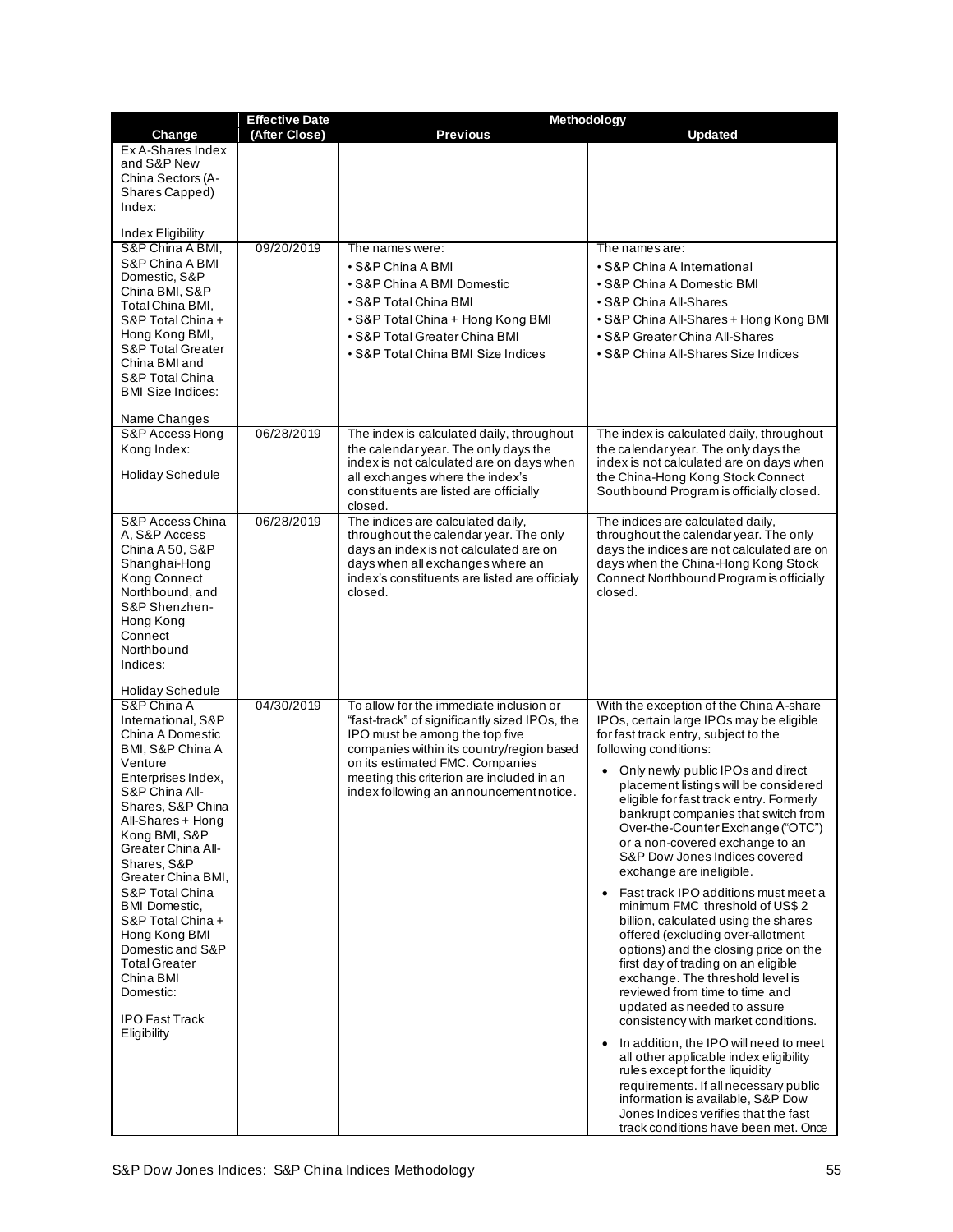| (After Close)<br><b>Previous</b><br>Change<br><b>Updated</b><br>S&P Dow Jones Indices announces<br>that the IPO is eligible for fast track<br>addition, it is added to the index with<br>five business days lead time. At the<br>discretion of the Index Committee,<br>fast track IPO additions eligible to be<br>added during a quarterly rebalancing<br>freeze period may instead be added<br>on the rebalancing effective date.<br>The China A-share IPO must be among<br>the top five companies within the A-share<br>market based on its estimated FMC.<br>Companies meeting this criterion are<br>included in an index following an<br>announcement notice.<br>S&P Access China<br>03/22/2019<br>The index is calculated using the CNY to<br>The index is calculated using the CNH to<br>A Index USD:<br>USD spot foreign exchange rate taken at<br>USD WM/Refinitiv foreign exchange rate<br>4:17 PM Sydney Time as supplied by<br>taken at 4:00 PM London Time. |
|-------------------------------------------------------------------------------------------------------------------------------------------------------------------------------------------------------------------------------------------------------------------------------------------------------------------------------------------------------------------------------------------------------------------------------------------------------------------------------------------------------------------------------------------------------------------------------------------------------------------------------------------------------------------------------------------------------------------------------------------------------------------------------------------------------------------------------------------------------------------------------------------------------------------------------------------------------------------------|
|                                                                                                                                                                                                                                                                                                                                                                                                                                                                                                                                                                                                                                                                                                                                                                                                                                                                                                                                                                         |
|                                                                                                                                                                                                                                                                                                                                                                                                                                                                                                                                                                                                                                                                                                                                                                                                                                                                                                                                                                         |
|                                                                                                                                                                                                                                                                                                                                                                                                                                                                                                                                                                                                                                                                                                                                                                                                                                                                                                                                                                         |
|                                                                                                                                                                                                                                                                                                                                                                                                                                                                                                                                                                                                                                                                                                                                                                                                                                                                                                                                                                         |
|                                                                                                                                                                                                                                                                                                                                                                                                                                                                                                                                                                                                                                                                                                                                                                                                                                                                                                                                                                         |
|                                                                                                                                                                                                                                                                                                                                                                                                                                                                                                                                                                                                                                                                                                                                                                                                                                                                                                                                                                         |
|                                                                                                                                                                                                                                                                                                                                                                                                                                                                                                                                                                                                                                                                                                                                                                                                                                                                                                                                                                         |
|                                                                                                                                                                                                                                                                                                                                                                                                                                                                                                                                                                                                                                                                                                                                                                                                                                                                                                                                                                         |
|                                                                                                                                                                                                                                                                                                                                                                                                                                                                                                                                                                                                                                                                                                                                                                                                                                                                                                                                                                         |
|                                                                                                                                                                                                                                                                                                                                                                                                                                                                                                                                                                                                                                                                                                                                                                                                                                                                                                                                                                         |
|                                                                                                                                                                                                                                                                                                                                                                                                                                                                                                                                                                                                                                                                                                                                                                                                                                                                                                                                                                         |
|                                                                                                                                                                                                                                                                                                                                                                                                                                                                                                                                                                                                                                                                                                                                                                                                                                                                                                                                                                         |
| Currency of<br>Refinitiv.<br>Calculation                                                                                                                                                                                                                                                                                                                                                                                                                                                                                                                                                                                                                                                                                                                                                                                                                                                                                                                                |
| S&P New China<br>09/21/2018<br>Telecommunication Services (GICS Code<br>Communication Services (GICS Code 50)                                                                                                                                                                                                                                                                                                                                                                                                                                                                                                                                                                                                                                                                                                                                                                                                                                                           |
| 50) is eligible for index inclusion.<br>Sectors Index and<br>is eligible for index inclusion.<br>S&P New China                                                                                                                                                                                                                                                                                                                                                                                                                                                                                                                                                                                                                                                                                                                                                                                                                                                          |
| Sectors Ex-A-<br>Share Index:                                                                                                                                                                                                                                                                                                                                                                                                                                                                                                                                                                                                                                                                                                                                                                                                                                                                                                                                           |
|                                                                                                                                                                                                                                                                                                                                                                                                                                                                                                                                                                                                                                                                                                                                                                                                                                                                                                                                                                         |
| Eligible GICS<br>Sector                                                                                                                                                                                                                                                                                                                                                                                                                                                                                                                                                                                                                                                                                                                                                                                                                                                                                                                                                 |
| S&P Hong Kong<br>09/21/2018<br>Stocks must have a three-month median<br>Stocks must meet a relative median daily<br>Listed China<br>daily value traded of at least HKD 20<br>value traded inclusion threshold in order                                                                                                                                                                                                                                                                                                                                                                                                                                                                                                                                                                                                                                                                                                                                                  |
| MidSmallCap<br>million (HKD 15 million for current index<br>to be eligible for index inclusion. The<br>Select:<br>constituents).<br>inclusion threshold is determined by                                                                                                                                                                                                                                                                                                                                                                                                                                                                                                                                                                                                                                                                                                                                                                                                |
| ranking the eligible universe of stocks by                                                                                                                                                                                                                                                                                                                                                                                                                                                                                                                                                                                                                                                                                                                                                                                                                                                                                                                              |
| Liquidity<br>descending 12-month median daily value<br>Requirement<br>traded ("12M MDVT"). Any stock with a                                                                                                                                                                                                                                                                                                                                                                                                                                                                                                                                                                                                                                                                                                                                                                                                                                                             |
| 12M MDVT value at or above the lowest                                                                                                                                                                                                                                                                                                                                                                                                                                                                                                                                                                                                                                                                                                                                                                                                                                                                                                                                   |
| 12M MDVT value from the top 70% of the<br>float-adjusted market capitalization of the                                                                                                                                                                                                                                                                                                                                                                                                                                                                                                                                                                                                                                                                                                                                                                                                                                                                                   |
| eligible universe is eligible for index                                                                                                                                                                                                                                                                                                                                                                                                                                                                                                                                                                                                                                                                                                                                                                                                                                                                                                                                 |
| inclusion, with a 5% buffer applied for<br>current index constituents.                                                                                                                                                                                                                                                                                                                                                                                                                                                                                                                                                                                                                                                                                                                                                                                                                                                                                                  |
| 07/30/2018<br>S&P China A BMI,<br>The names were: $21$<br>The names are:<br>S&P Total China                                                                                                                                                                                                                                                                                                                                                                                                                                                                                                                                                                                                                                                                                                                                                                                                                                                                             |
| S&P China A BMI<br>S&P China A Domestic BMI<br>$\bullet$<br>BMI, S&P Total                                                                                                                                                                                                                                                                                                                                                                                                                                                                                                                                                                                                                                                                                                                                                                                                                                                                                              |
| S&P Total China BMI<br>S&P Total China BMI Domestic<br>China + Hong<br>Kong BMI, and<br>S&P Total China + Hong Kong BMI<br>S&P Total China + Hong Kong BMI                                                                                                                                                                                                                                                                                                                                                                                                                                                                                                                                                                                                                                                                                                                                                                                                              |
| <b>S&amp;P Total Greater</b><br>Domestic<br>S&P Total Greater China BMI                                                                                                                                                                                                                                                                                                                                                                                                                                                                                                                                                                                                                                                                                                                                                                                                                                                                                                 |
| China BMI:<br>• S&P Total Greater China BMI                                                                                                                                                                                                                                                                                                                                                                                                                                                                                                                                                                                                                                                                                                                                                                                                                                                                                                                             |
| Domestic<br>Name Change<br>S&P Shenzhen-<br>07/20/2018<br>The index universe is defined as all<br>The index universe is defined as all                                                                                                                                                                                                                                                                                                                                                                                                                                                                                                                                                                                                                                                                                                                                                                                                                                  |
| Hong Kong<br>stocks in the S&P China A BMI and all<br>stocks in the S&P China A BMI and S&P                                                                                                                                                                                                                                                                                                                                                                                                                                                                                                                                                                                                                                                                                                                                                                                                                                                                             |
| Connect<br>stocks listed on the ChiNext board of the<br>China A Venture Enterprises Index.<br>Northbound as<br>Shenzhen Stock Exchange.                                                                                                                                                                                                                                                                                                                                                                                                                                                                                                                                                                                                                                                                                                                                                                                                                                 |
| sub-set of S&P                                                                                                                                                                                                                                                                                                                                                                                                                                                                                                                                                                                                                                                                                                                                                                                                                                                                                                                                                          |
| Access China A:                                                                                                                                                                                                                                                                                                                                                                                                                                                                                                                                                                                                                                                                                                                                                                                                                                                                                                                                                         |
| <b>Index Universe</b><br>S&P China BMI<br>06/15/2018<br>Initial Public Offerings (IPOs) must have a                                                                                                                                                                                                                                                                                                                                                                                                                                                                                                                                                                                                                                                                                                                                                                                                                                                                     |
| $\overline{\phantom{a}}$<br>Indices and S&P<br>trading history of at least three months as                                                                                                                                                                                                                                                                                                                                                                                                                                                                                                                                                                                                                                                                                                                                                                                                                                                                              |
| of the rebalancing reference date.<br>China A Venture<br>Enterprise Index:                                                                                                                                                                                                                                                                                                                                                                                                                                                                                                                                                                                                                                                                                                                                                                                                                                                                                              |
| <b>Trading History</b>                                                                                                                                                                                                                                                                                                                                                                                                                                                                                                                                                                                                                                                                                                                                                                                                                                                                                                                                                  |
| Requirement for<br><b>IPOs</b>                                                                                                                                                                                                                                                                                                                                                                                                                                                                                                                                                                                                                                                                                                                                                                                                                                                                                                                                          |

 $^{21}$  A series of FOL-Adjusted indices launched that use the same names as these indices, which required the name change by adding "Domestic" to the names of these indices.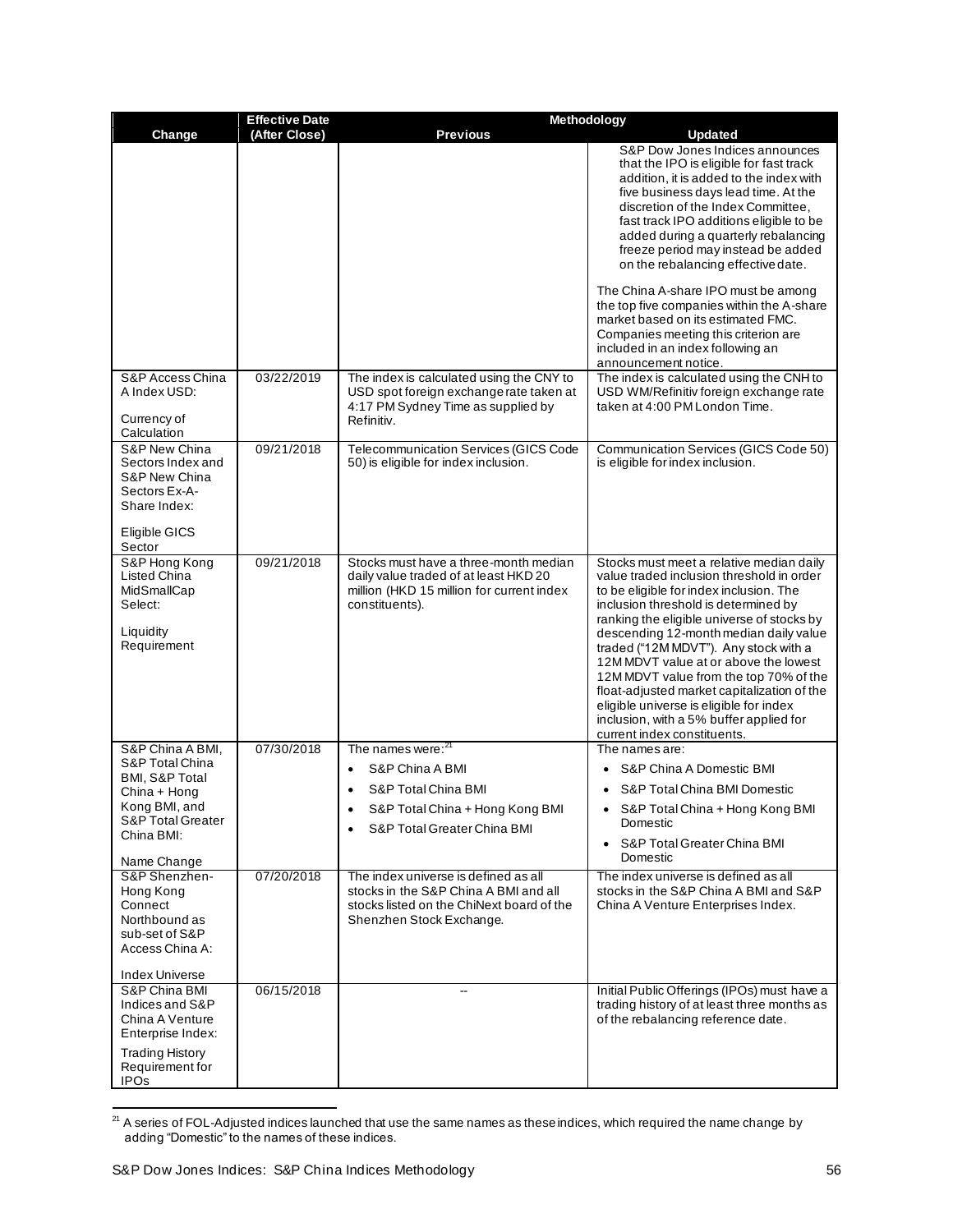|                                                      | <b>Effective Date</b> | Methodology                                                                                                                                                                                                       |                                                                                                                                                        |  |
|------------------------------------------------------|-----------------------|-------------------------------------------------------------------------------------------------------------------------------------------------------------------------------------------------------------------|--------------------------------------------------------------------------------------------------------------------------------------------------------|--|
| Change                                               | (After Close)         | <b>Previous</b>                                                                                                                                                                                                   | <b>Updated</b>                                                                                                                                         |  |
| S&P New China<br>Sectors Index:                      | 12/15/2017            | The index universe is defined as all<br>constituents of the S&P Total China +<br>Hong Kong BMI.                                                                                                                   | The index universe is defined as all<br>constituents of the S&P Total China +<br>Hong Kong BMI that are incorporated in                                |  |
| <b>Index Universe</b>                                |                       |                                                                                                                                                                                                                   | China, Hong Kong, Singapore, and<br>domiciles of convenience.                                                                                          |  |
| S&P U.S.-Listed<br>China 50:                         | 09/15/2017            | The rebalancing reference date is the last<br>business day of the month prior to<br>rebalancing.                                                                                                                  | The rebalancing reference date is the<br>third Friday of the month prior to<br>rebalancing.                                                            |  |
| Rebalancing<br>Reference Date                        |                       |                                                                                                                                                                                                                   |                                                                                                                                                        |  |
| S&P Shenzhen-<br>Hong Kong<br>Connect<br>Northbound: | 07/21/2017            | The index universe is defined as all<br>stocks in the S&P China A BMI.                                                                                                                                            | The index universe is defined as all<br>stocks in the S&P China A BMI and all<br>stocks listed on the ChiNext board of the<br>Shenzhen Stock Exchange. |  |
| <b>Index Universe</b>                                |                       |                                                                                                                                                                                                                   |                                                                                                                                                        |  |
| <b>S&amp;P China 500:</b><br><b>Index Universe</b>   | 06/16/2017            | The index universe is defined as all<br>constituents of the S&P Total China BMI<br>that meet the following criteria as of the                                                                                     | The index universe is defined as all<br>constituents of the S&P Total China BMI<br>that meet the following criteria as of the                          |  |
|                                                      |                       | rebalancing reference date:                                                                                                                                                                                       | rebalancing reference date:                                                                                                                            |  |
|                                                      |                       | Float-adjusted market capitalization<br>$\bullet$<br>must be at least US\$ 300 million<br>(US\$ 250 million for existing<br>constituents).                                                                        | Float-adjusted market capitalization<br>$\bullet$<br>must be at least US\$ 300 million<br>(US\$ 250 million for existing<br>constituents).             |  |
|                                                      |                       | • Six-month median daily value traded<br>must be at least US\$ 1 million (US\$<br>0.8 million for existing constituents).                                                                                         | Six-month median daily value traded<br>$\bullet$<br>must be at least US\$ 1 million (US\$<br>0.8 million for existing constituents).                   |  |
|                                                      |                       | • Annual trade turnover must be at<br>least 60% (50% for existing<br>constituents). Annual trade turnover<br>is defined as the ratio of annual dollar<br>value traded to float-adjusted market<br>capitalization. |                                                                                                                                                        |  |
| S&P Access China                                     | 12/16/2016            | The index universe is defined as all                                                                                                                                                                              | The index universe is defined as all                                                                                                                   |  |
| A 50:                                                |                       | stocks in the S&P Access China A (now<br>known as the S&P Shanghai-Hong Kong                                                                                                                                      | stocks in the S&P Access China A.                                                                                                                      |  |
| <b>Index Universe</b>                                |                       | Connect Northbound).                                                                                                                                                                                              |                                                                                                                                                        |  |
| S&P Access China<br>А:                               | 12/16/2016            | S&P Access China A                                                                                                                                                                                                | S&P Shanghai-Hong Kong Connect<br>Northbound.                                                                                                          |  |
| <b>Index Name</b><br>S&P Access China                | 11/30/2016            |                                                                                                                                                                                                                   | The indices are rebalanced semi-                                                                                                                       |  |
| A and S&P Access                                     |                       | The indices are rebalanced semi-<br>annually, effective after the close of                                                                                                                                        | annually, effective after the close of                                                                                                                 |  |
| China A 50:                                          |                       | trading on the third Friday of June and                                                                                                                                                                           | trading on the third Friday of July and                                                                                                                |  |
|                                                      |                       | December. The rebalancing reference                                                                                                                                                                               | January. The rebalancing reference dates                                                                                                               |  |
| Rebalancing<br>Schedule                              |                       | dates are the last trading day of May and                                                                                                                                                                         | are the last trading day of June and                                                                                                                   |  |
| S&P Access Hong                                      | 11/30/2016            | November, respectively.<br>The index is rebalanced semi-annually,                                                                                                                                                 | December, respectively.<br>The indices are rebalanced semi-                                                                                            |  |
| Kong:                                                |                       | effective after the close of trading on the                                                                                                                                                                       | annually, effective after the close of                                                                                                                 |  |
|                                                      |                       | third Friday of March and September. The                                                                                                                                                                          | trading on the third Friday of April and                                                                                                               |  |
| Rebalancing<br>Schedule                              |                       | rebalancing reference dates are the last                                                                                                                                                                          | October. The rebalancing reference dates                                                                                                               |  |
|                                                      |                       | trading day of February and August,<br>respectively.                                                                                                                                                              | are the last trading day of March and<br>September, respectively.                                                                                      |  |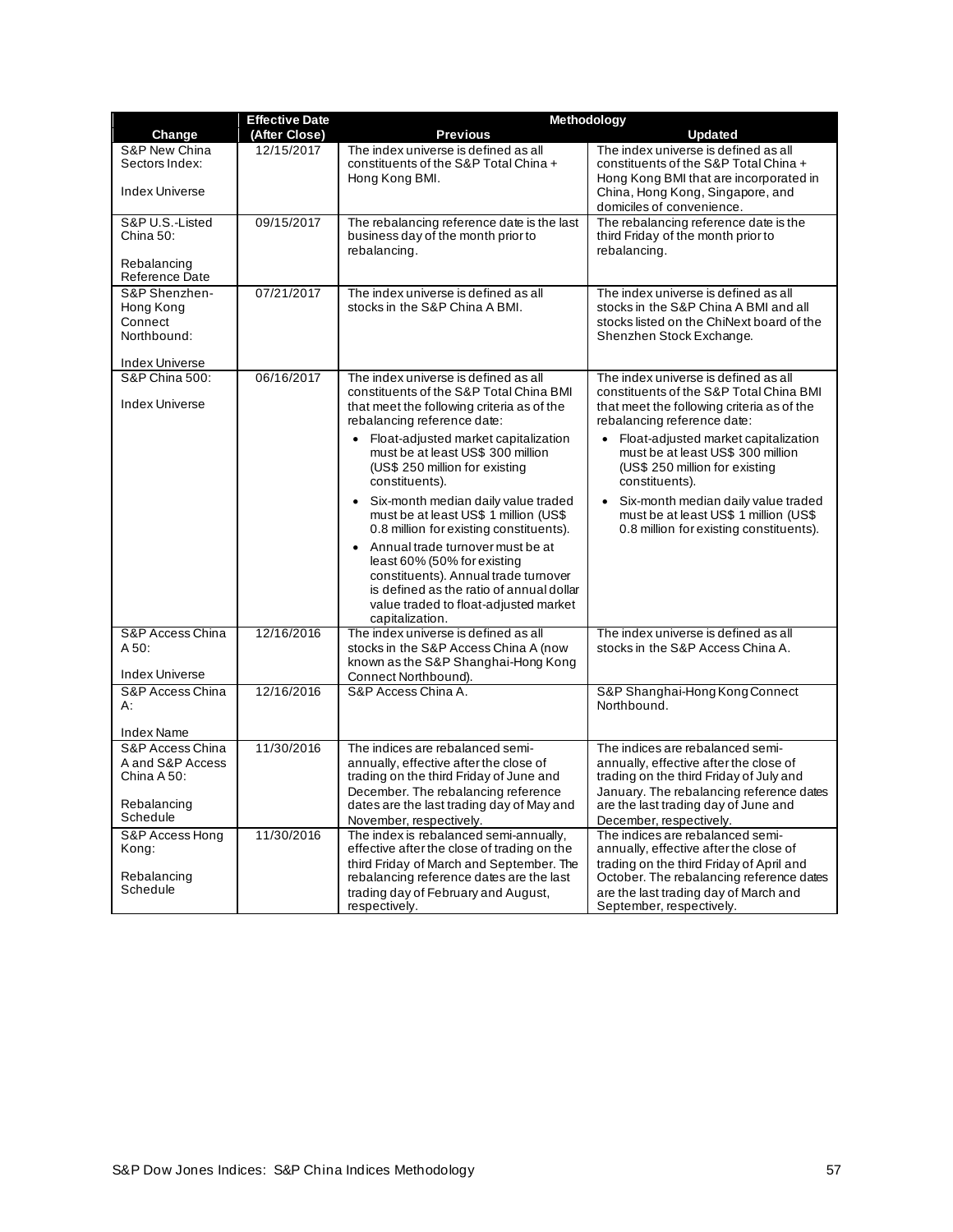# <span id="page-58-0"></span>Appendix III – EU Required ESG Disclosures

|                             | <b>EXPLANATION OF HOW ENVIRONMENTAL, SOCIAL &amp; GOVERNANCE (ESG) FACTORS ARE</b><br>REFLECTED IN THE KEY ELEMENTS OF THE BENCHMARK METHODOLOGY <sup>22</sup> |                                            |  |  |
|-----------------------------|----------------------------------------------------------------------------------------------------------------------------------------------------------------|--------------------------------------------|--|--|
| 1.                          | Name of the benchmark administrator.                                                                                                                           | S&P Dow Jones Indices LLC.                 |  |  |
| 2.                          | Underlying asset class of the ESG<br>benchmark. <sup>23</sup>                                                                                                  | N/A                                        |  |  |
| 3 <sub>l</sub>              | Name of the S&P Dow Jones Indices<br>benchmark or family of benchmarks.                                                                                        | S&P DJI Equity Indices Benchmark Statement |  |  |
| 4.                          | Do any of the indices maintained by this<br>methodology take into account ESG<br>factors?                                                                      | <b>No</b>                                  |  |  |
| Appendix latest update:     |                                                                                                                                                                | January 2021                               |  |  |
| Appendix first publication: |                                                                                                                                                                | January 2021                               |  |  |

<sup>&</sup>lt;sup>22</sup> The information contained in this Appendix is intended to meet the requirements of the European Union Commission Delegated Regulation (EU) 2020/1817 supplementing Regulation (EU) 2016/1011 of the European Parliament and of the Council as regards the minimum content of the explanation of how environmental, social and governance factors are reflected in the benchmark methodology.

<sup>23</sup> The 'underlying assets' are defined in European Union Commission Delegated Regulation (EU) 2020/1816 supplementing Regulation (EU) 2016/1011 of the European Parliament and of the Council as regards the explanation in the benchmark statement of how environmental, social and governance factors are reflected in each benchmark provided and published.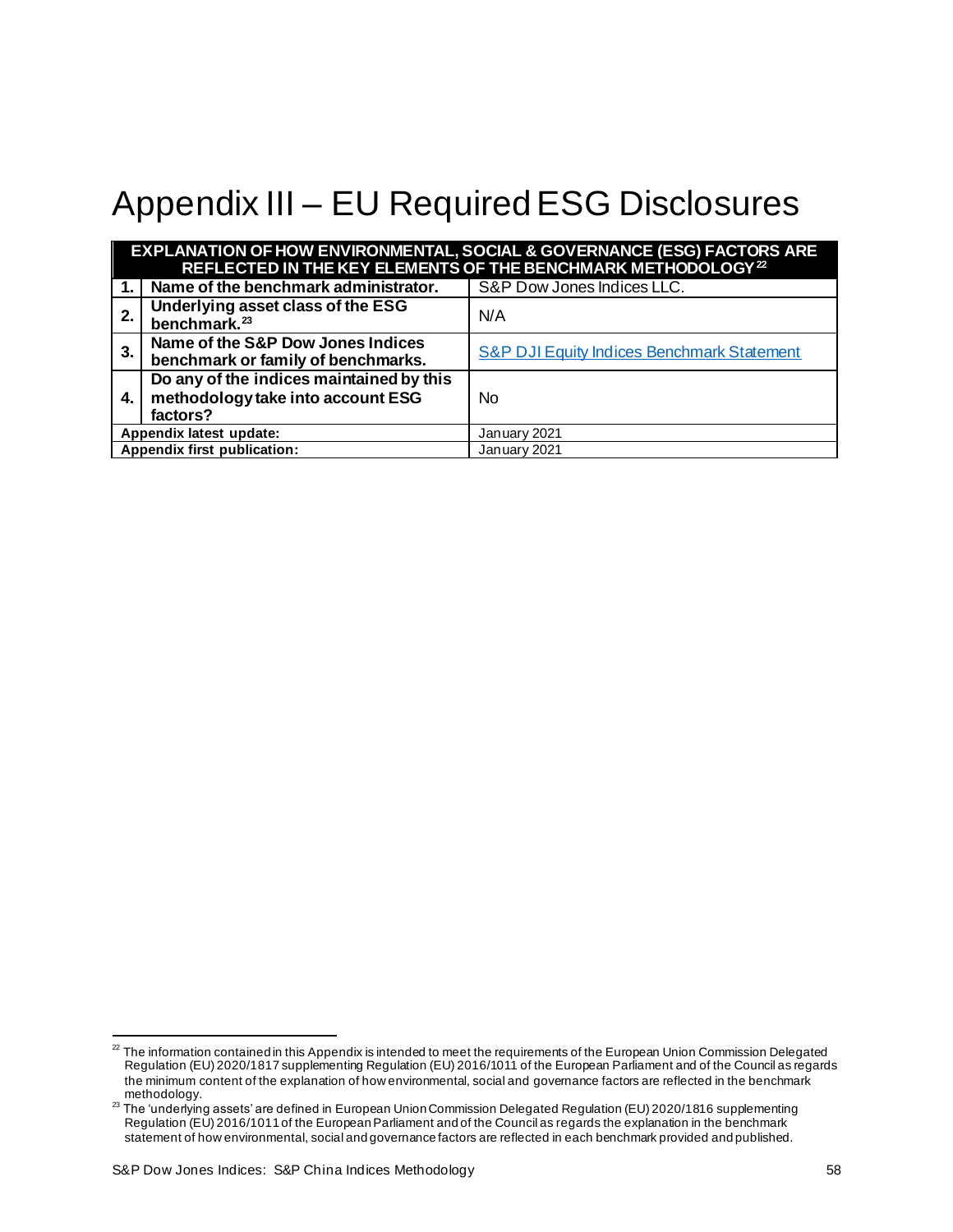# <span id="page-59-0"></span>Disclaimer

© 2022 S&P Dow Jones Indices. All rights reserved. S&P, S&P 500, S&P 500 LOW VOLATILITY INDEX, S&P 100, S&P COMPOSITE 1500, S&P 400, S&P MIDCAP 400, S&P 600, S&P SMALLCAP 600, S&P GIVI, GLOBAL TITANS, DIVIDEND ARISTOCRATS, S&P TARGET DATE INDICES, S&P PRISM, S&P STRIDE, GICS, SPIVA, SPDR and INDEXOLOGY are registered trademarks of S&P Global, Inc. ("S&P Global") or its affiliates. DOW JONES, DJ, DJIA, THE DOW and DOW JONES INDUSTRIAL AVERAGE are registered trademarks of Dow Jones Trademark Holdings LLC ("Dow Jones"). These trademarks together with others have been licensed to S&P Dow Jones Indices LLC. Redistribution or reproduction in whole or in part are prohibited without written permission of S&P Dow Jones Indices LLC. This document does not constitute an offer of services in jurisdictions where S&P Dow Jones Indices LLC, S&P Global, Dow Jones or their respective affiliates (collectively "S&P Dow Jones Indices") do not have the necessary licenses. Except for certain custom index calculation services, all information provided by S&P Dow Jones Indices is impersonal and not tailored to the needs of any person, entity, or group of persons. S&P Dow Jones Indices receives compensation in connection with licensing its indices to third parties and providing custom calculation services. Past performance of an index is not an indication or guarantee of future results.

It is not possible to invest directly in an index. Exposure to an asset class represented by an index may be available through investable instruments based on that index. S&P Dow Jones Indices does not sponsor, endorse, sell, promote or manage any investment fund or other investment vehicle that is offered by third parties and that seeks to provide an investment return based on the performance of any index. S&P Dow Jones Indices makes no assurance that investment products based on the index will accurately track index performance or provide positive investment returns. S&P Dow Jones Indices LLC is not an investment advisor, and S&P Dow Jones Indices makes no representation regarding the advisability of investing in any such investment fund or other investment vehicle. A decision to invest in any such investment fund or other investment vehicle should not be made in reliance on any of the statements set forth in this document. Prospective investors are advised to make an investment in any such fund or other vehicle only after carefully considering the risks associated with investing in such funds, as detailed in an offering memorandum or similar document that is prepared by or on behalf of the issuer of the investment fund or other investment product or vehicle. S&P Dow Jones Indices LLC is not a tax advisor. A tax advisor should be consulted to evaluate the impact of any tax-exempt securities on portfolios and the tax consequences of making any particular investment decision. Inclusion of a security within an index is not a recommendation by S&P Dow Jones Indices to buy, sell, or hold such security, nor is it considered to be investment advice.

These materials have been prepared solely for informational purposes based upon information generally available to the public and from sources believed to be reliable. No content contained in these materials (including index data, ratings, credit-related analyses and data, research, valuations, model, software or other application or output therefrom) or any part thereof ("Content") may be modified, reverseengineered, reproduced or distributed in any form or by any means, or stored in a database or retrieval system, without the prior written permission of S&P Dow Jones Indices. The Content shall not be used for any unlawful or unauthorized purposes. S&P Dow Jones Indices and its third-party data providers and licensors (collectively "S&P Dow Jones Indices Parties") do not guarantee the accuracy, completeness, timeliness or availability of the Content. S&P Dow Jones Indices Parties are not responsible for any errors or omissions, regardless of the cause, for the results obtained from the use of the Content. THE CONTENT IS PROVIDED ON AN "AS IS" BASIS. S&P DOW JONES INDICES PARTIES DISCLAIM ANY AND ALL EXPRESS OR IMPLIED WARRANTIES, INCLUDING, BUT NOT LIMITED TO, ANY WARRANTIES OF MERCHANTABILITY OR FITNESS FOR A PARTICULAR PURPOSE OR USE, FREEDOM FROM BUGS, SOFTWARE ERRORS OR DEFECTS, THAT THE CONTENT'S FUNCTIONING WILL BE UNINTERRUPTED OR THAT THE CONTENT WILL OPERATE WITH ANY SOFTWARE OR HARDWARE CONFIGURATION. In no event shall S&P Dow Jones Indices Parties be